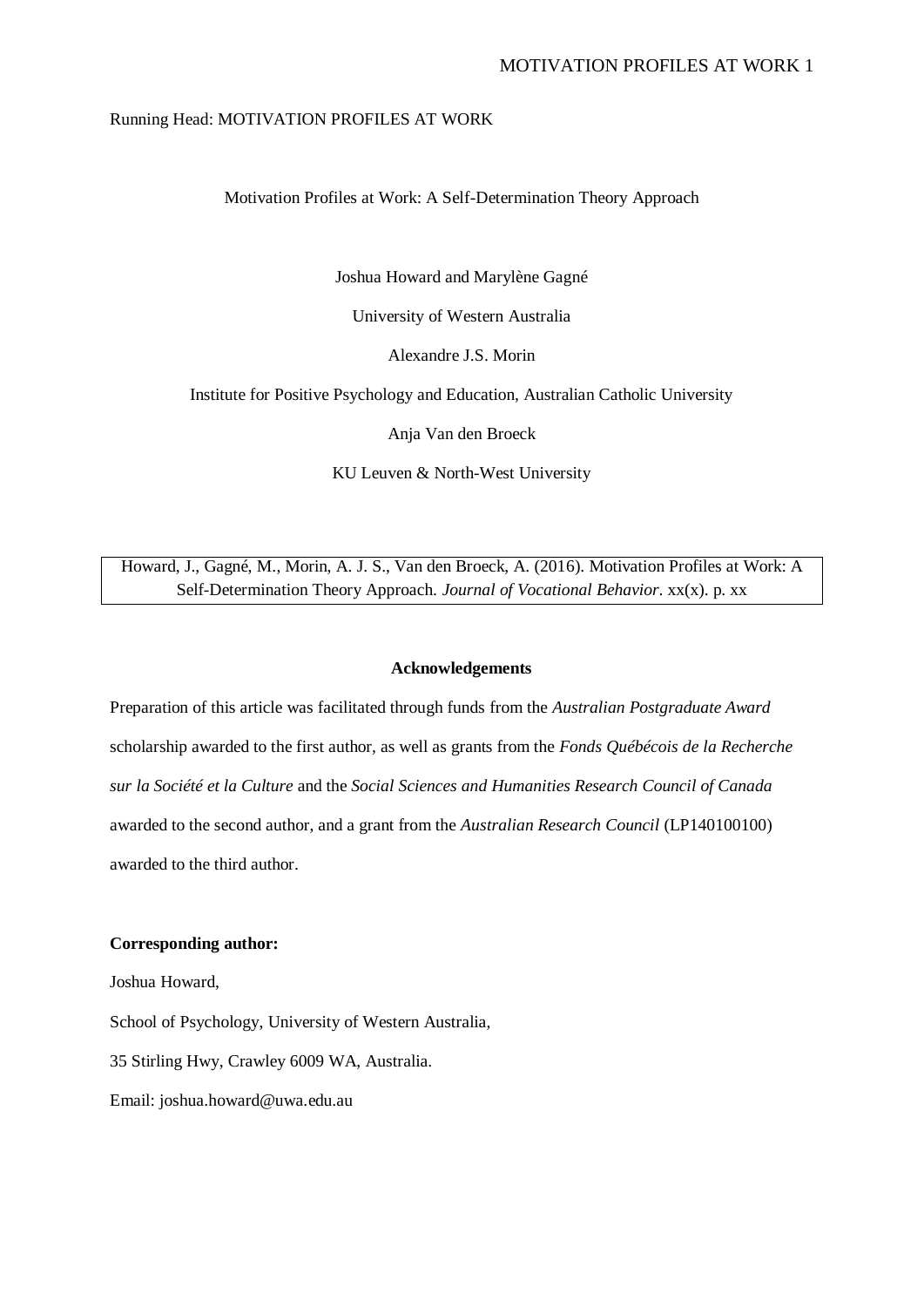#### **Abstract**

Self-determination theory proposes that individuals experience distinct types of motivation to varying degrees. While it is well documented that these types of motivation differentially predict outcomes, very little attention has been paid to how they interact within individuals. The current study addresses the simultaneous occurrence of multiple motivations types within individual workers by adopting a person-centered approach on two samples of employees from different countries ( $n = 723 \& 286$ ). Four very similar motivation profiles were found across samples, representing amotivated, externally regulated, autonomously regulated and highly motivated employees. In Sample 1, governmental employees presented a greater likelihood of membership into the least desirable amotivated profile, whereas white-collar employees presented a greater likelihood of membership in the highly motivated profile. In Sample 2, autonomously and highly motivated profiles showed superior work performance and higher levels of wellbeing, while the amotivated profile fared the worst. The presence of external regulation in a profile appears unimportant when combined with autonomous forms of motivation, and detrimental to outcomes in the absence of autonomous forms of motivation. These results support the hypothesis that autonomous forms of motivation are far more important in promoting positive workplace outcomes than more controlling forms.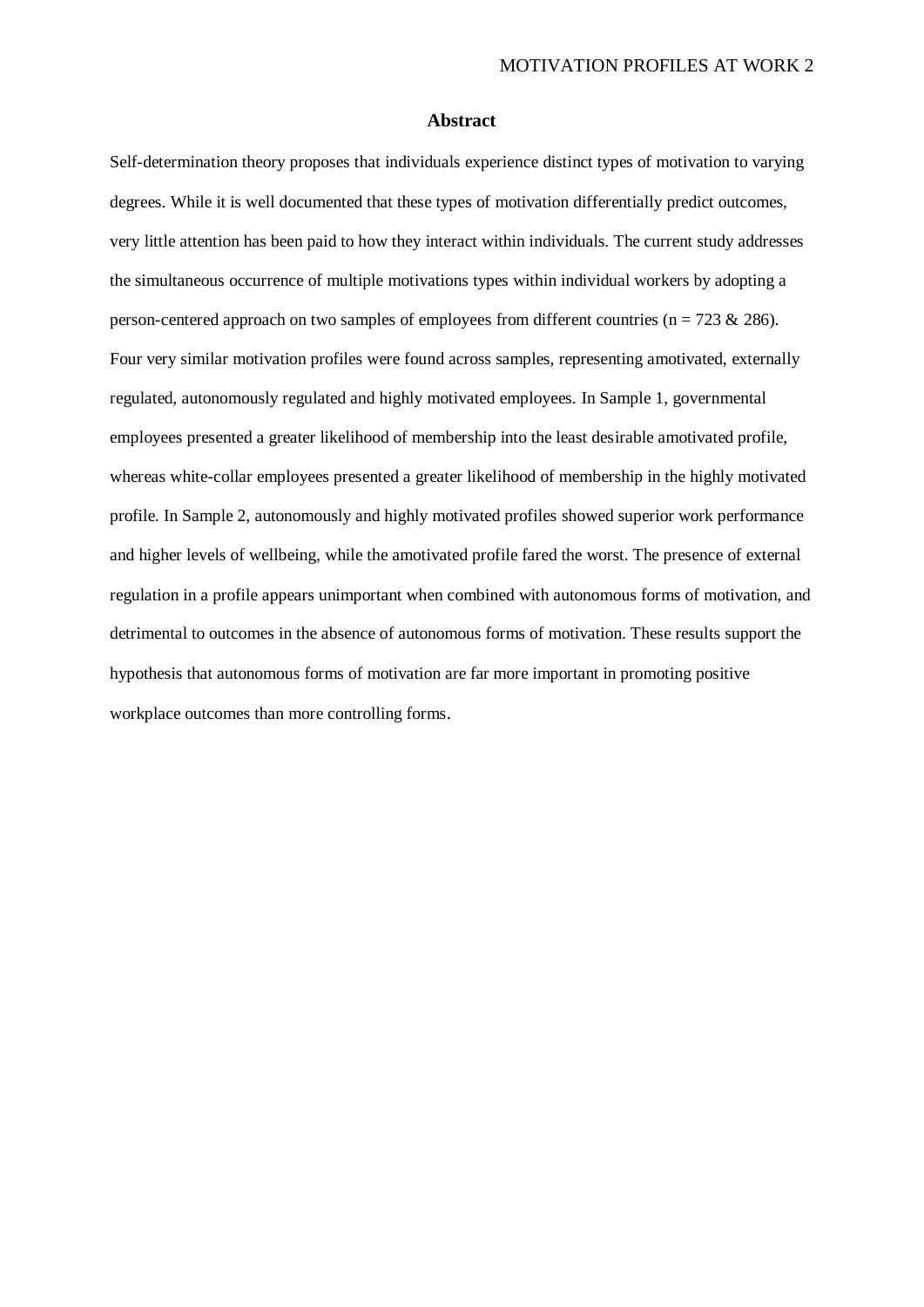Motivation, generally defined as the energy, direction and persistence of behavior (Pinder, 1998), is an inherently complex concept as evidenced by the variety of approaches to its conceptualization and measurement. Self-determination Theory (SDT; Deci & Ryan, 1985) offers a well-supported conceptualization which proposes that motivation is best represented by conceptually distinct, yet complementary, types of behavioral regulations experienced by individuals to varying degrees. While it is now well documented that these types of regulation differentially predict outcomes (e.g., Koestner & Losier, 2002), very little attention has been paid to how they interact within individuals. The current study addresses the simultaneous occurrence of multiple behavioral regulations within individual workers by adopting a person-centered approach to work motivation. While variable-centered analyses, which have dominated the field so far, have been extremely useful in their own right, the complexity of interactions between numerous types of motivation cannot easily be examined using traditional regression techniques, which become almost impossible to interpret when more than three interacting variables are simultaneously considered. No such limit exists when person-centered analyses are used to assess how configurations of motivation factors are organized within individuals.

This shift to a person-centered strategy is more than just a shift in methods. It involves a fundamentally different way of thinking about motivation which may affect the design of interventions (Zyphur, 2009). When conceptualizing types of motivation as variables, we are not thinking about a whole person, but about one of the many components that make up a person's motivational profile. Resulting interventions are designed to increase one type of motivation (e.g., intrinsic) without taking into consideration how the intervention will impact the other types of motivation (e.g., extrinsic). Such an omission may well make interventions less effective. In contrast, the person-centered approach takes into account the interplay between a person's motives, and consequently may lead to interventions aiming to influence the person's whole motivational profile. This is likely to produce better tailored and cost efficient interventions for particular subpopulations of employees (Morin & Marsh, 2015). In practice, this approach would make SDT more compatible with how people in positions of authority, such as managers, actually think about the motivation of their employees (Morin, Morizot, Boudrias, & Madore, 2011; Zyphur, 2009).

As reviewed below, a few attempts have been made to conceptualize work motivation profiles.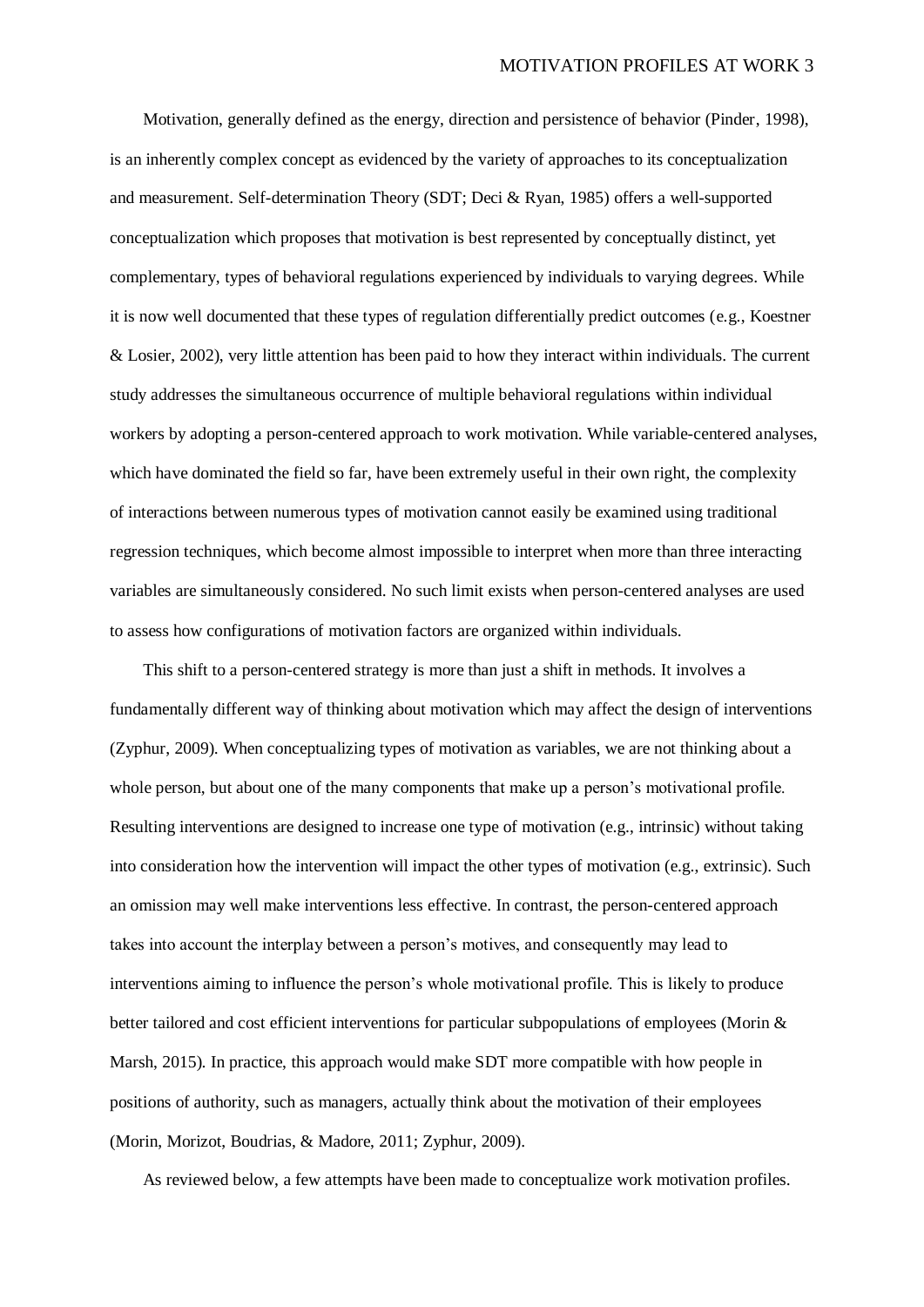The present study, however, does so more comprehensively by: (a) including all types of regulation proposed by SDT (unlike Van den Broeck, Lens, De Witte, & Van Coillie, 2013), (b) using two large heterogeneous samples of workers from two countries (unlike Graves, Cullen, Lester, Ruderman, & Gentry, 2015) and, (c) utilizing the latest advances in latent profile analysis (unlike Moran, Diefendorff, Kim, & Liu, 2013 and Van den Broeck et al., 2013). As such it represents an incremental advancement in this area of research and potentially provides a more accurate representation of the types of profiles that are likely to be found in the work domain. Furthermore, it extends previous research by demonstrating how the relative frequency of the profiles differs across job categories (white collar, blue collar, governmental), and the relation between the profiles and a variety of outcomes, including in-role and extra-role performance, engagement, burnout, and job satisfaction.

#### **Self-Determination Theory**

SDT conceptualizes motivation as multiple distinguishable facets, each representing a different form of behavioral regulation, and assumed to follow a continuum of self-determination (Deci & Ryan, 1985; Gagné & Deci, 2005). At one extreme, intrinsic motivation occurs when an individual participates in an activity for the enjoyment inherent in the activity itself, while at the other extreme extrinsic motivation occurs when behaviors are enacted for an instrumental reason. SDT proposes that extrinsic motivation can be internalized to become autonomously regulated. Identified regulation, an internalized form of extrinsic motivation, occurs when an individual elects to act because the behavior or the outcome of the behavior is of personal significance. Identified regulation and intrinsic motivation, are autonomous forms of motivation, while the next two regulations are controlled forms motivation. Introjected regulation, an internalized yet controlled form of extrinsic motivation, occurs when behaviors are undertaken in order to avoid negative self-feelings such as shame, or to attain positive self-feelings such as pride. External regulation, a non-internalized form of extrinsic motivation lying at the lower end of the continuum, occurs when behaviors are undertaken for externally derived rewards or punishments. The most current conceptualization of workplace motivation suggests that external regulation is best described through two components, external-social, and external-material (Gagné et al., 2015). External-social regulation is characterized by the desire to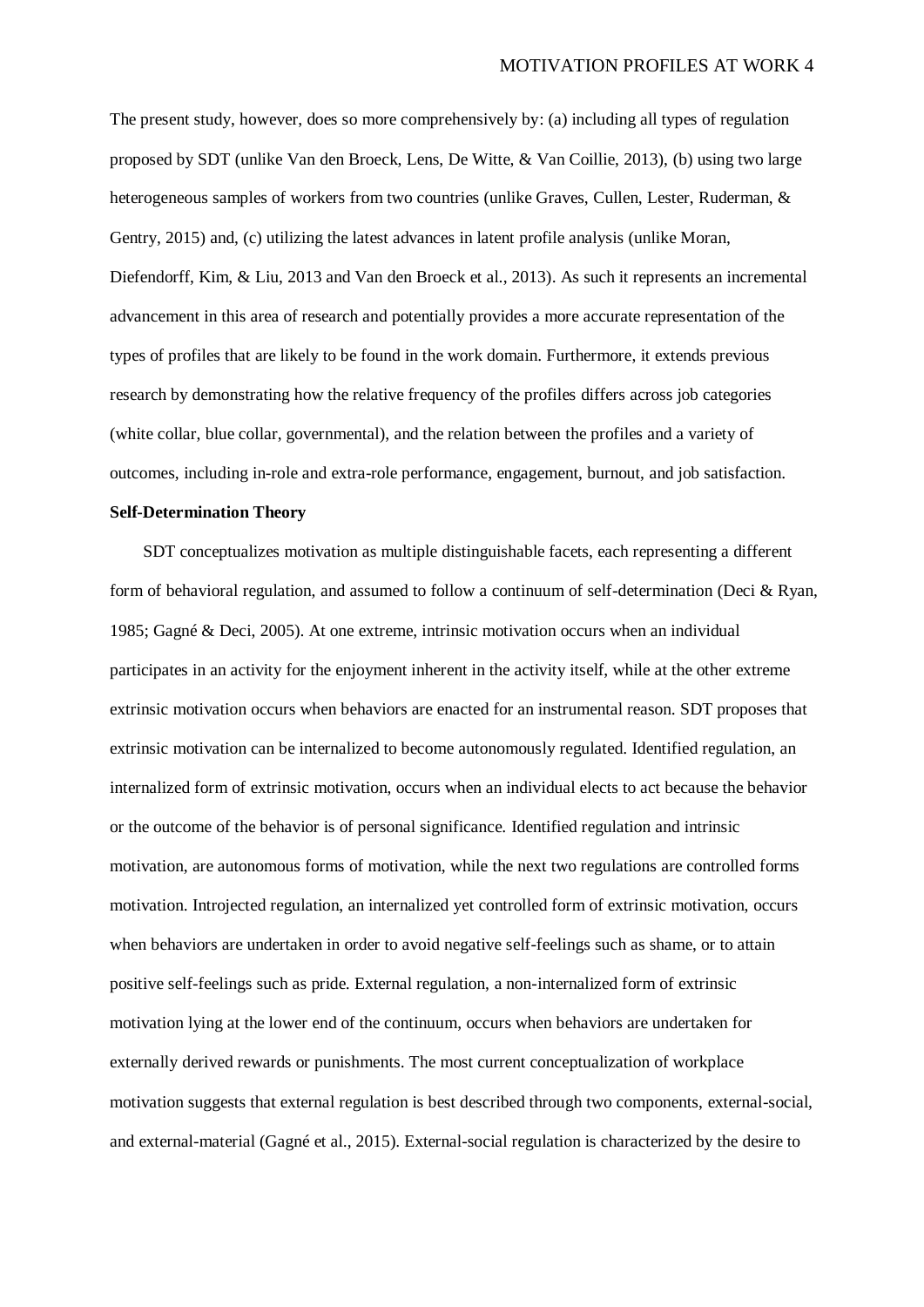gain approval or respect from others, or to avoid criticism, whereas external-material regulation focuses on material rewards, and the avoidance of losing one's job.

Finally, amotivation is the absence of any desire to exert effort. Amotivation has been defined as a state in which individuals do not associate a behavior with subsequent outcomes, and as such, behaviors are executed for reasons unknown or not executed at all (Deci & Ryan, 1985). Accordingly, amotivated individuals are likely to feel detached from their actions, or may feel a lack of control over their present situation or behavior, and will therefore invest little time or energy towards such behaviors. This state was shown to be associated with a wide range of negative workplace outcomes including lower vitality, job satisfaction, affective commitment, adaptivity, proactivity, and job effort, as well as greater emotional exhaustion, burnout, and turnover intention (Gagné et al., 2015; Tremblay, Blanchard, Taylor, Pelletier, & Villeneuve, 2009). Thus, given that people are still enacting work behaviors despite their lack of motivation, and considering the notable negative consequences associated with amotivated behavior, it is our contention that amotivation is an important feature of the self-determination continuum to consider.

In addition to the empirical evidence demonstrating the negative influence of amotivation on performance and wellbeing, on a more theoretical point, a complete depiction of the continuum of motivation should not only include a variety of motives for engaging in specific behaviors (ranging from the intrinsic pleasure to external constraints) but also the complete lack of motive to engage in these behaviors (which forms the opposite pole of the self-determination continuum). This representation of the SDT continuum has been recently supported in the work area by a recent study by Howard, Gagné, Morin and Forest (2016), in which it was found that amotivation is located along the same continuum as the behavioral regulations, with no evidence of discontinuity.

While there is ongoing debate concerning the presence of this continuum beyond a mere heuristic tool (Chemolli & Gagné 2014), this research will examine whether the pattern of regulations expected from this continuum hypothesis is present in employee profiles. Specifically, support for the continuum hypothesis would be demonstrated if profiles follow a smooth increase/decrease in the level of the different regulations as a function of their position on the continuum. Alternatively, weak support would be found through the presence of profiles in which people experience similar levels of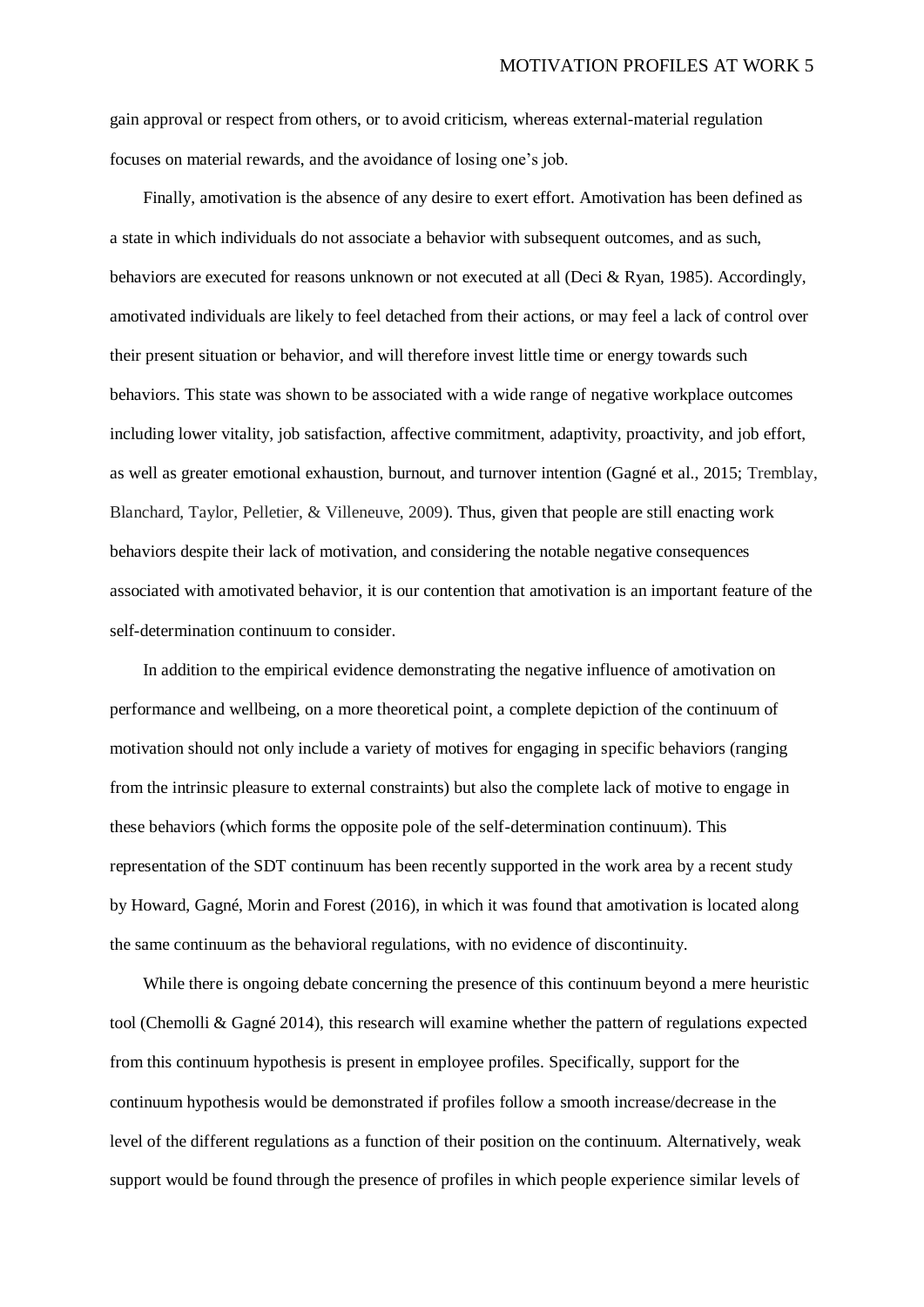regulations assumed to be located at opposite poles of the continuum (e.g., intrinsic and external regulations; Grolnick & Ryan, 1987).

So far, substantial research has examined how these regulations relate to various antecedents and outcomes. Results generally demonstrate that intrinsic motivation and identified regulation yield more positive outcomes, such as productivity and retention, than introjected and external regulations (Gagné, 2014; Gagné & Deci, 2005), though some research has found differences in the effects of intrinsic versus identified regulation, and in the effects of introjected versus external regulation (Gagné et al., 2015; Koestner & Losier, 2002). This approach does not take into account the multidimensional nature of motivation, and the fact that workers may simultaneously endorse multiple reasons for doing their job. Moreover, this research does not shed light on how distinct motivational regulations interact in predicting outcomes. What happens when employees are motivated for both autonomous and controlled reasons, compared to employees who are only motivated for autonomous reasons? For instance, is it more important to have a high level of overall motivation or is the proportion of autonomous to controlled motivation more influential? How do amotivated employees compare to employees presenting controlled motivation? How combinations of specific regulations relate to key outcomes also remains unknown, and essentially unexplored because of the heavy reliance on variable-centered methods. Indeed, the complexity of interactions required to fully describe motivation (i.e., involving six interacting types of motivation) calls for the adoption of a person-centered approach. In response, the aims of this study are to establish which motivational profiles are most likely to emerge in the work domain and to examine predictors and outcomes of profile membership.

### **Motivational Profiles**

Few studies have applied a person-centered approach to motivation research across domains (education, sport, work, etc.). Most have used cluster analysis, a method which has been criticized (e.g., Meyer & Morin, 2016; Morin et al., 2011; Vermunt & Magidson, 2002) as being too sensitive to the clustering algorithm and measurement scales, as lacking clear guidelines for the selection of an optimal number of profiles, and as relying on rigid assumptions that do not always hold with real-life data (i.e., exact assignment of employees to a single profile, conditional independence, equality of the indicators' variances across clusters). Furthermore, cluster analytic studies have often relied on small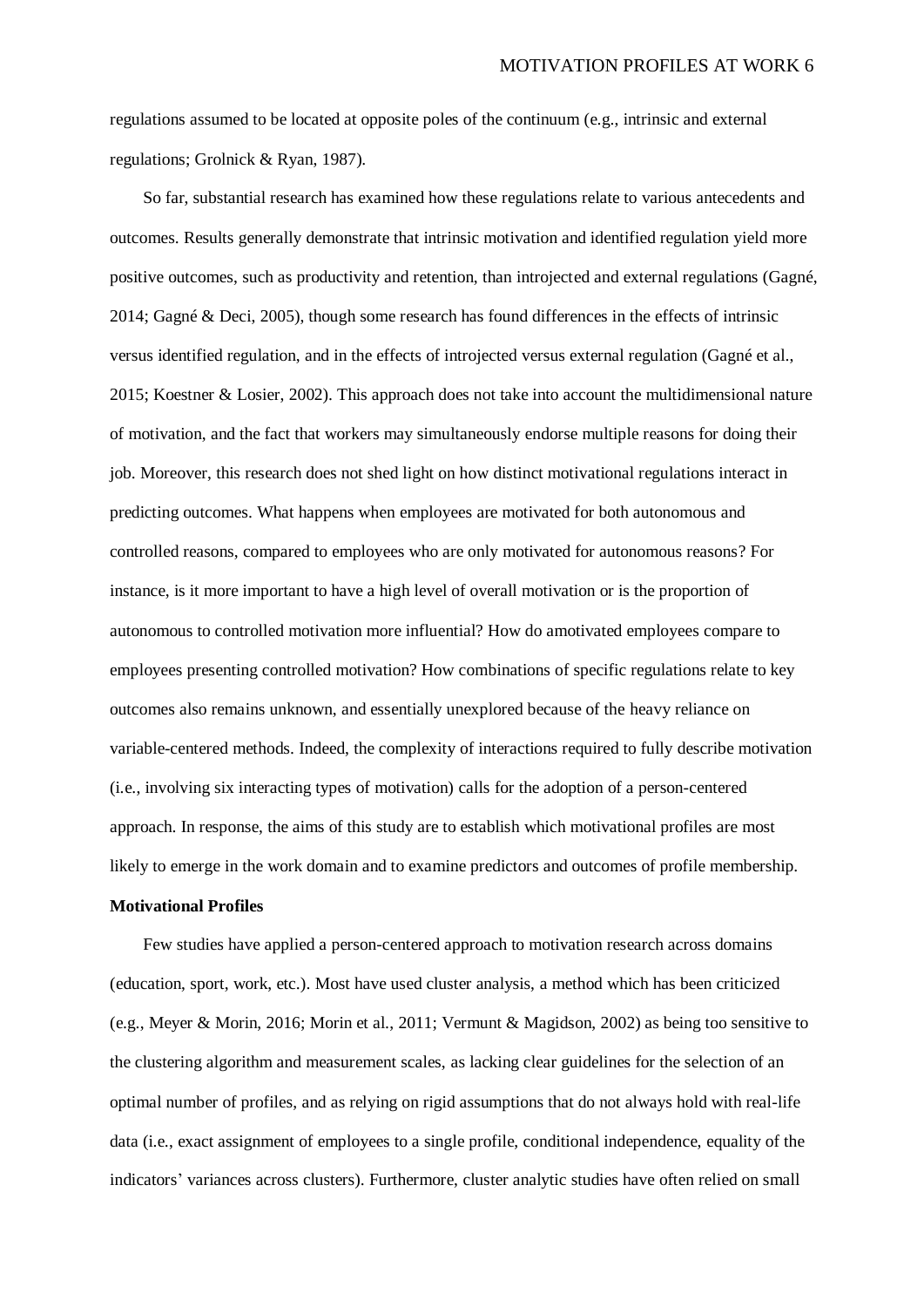samples of dubious generalizability (Boiché, Sarrazin, Grouzet, Pelletier, & Chanal, 2008; Gillet, Berjot, & Paty, 2009; Gillet, Berjot, Vallerand, Amoura, & Rosnet, 2012; Gillet, Vallerand, & Paty, 2013; Gillet, Vallerand, & Rosnet, 2009; McNeill & Wang, 2005).

Motivational profiling has also largely been limited by the dichotomization of motivation into the broad categories of autonomous and controlled regulations. This dichotomization is a commonly used practice that simplifies the profiles and makes them easier to estimate, but that also reduces the richness of potential findings and may hide potentially important configurations. Nonetheless, among studies using this dichotomization in the educational domain, the observed profiles of academic motivation have been relatively well replicated, and generally revealed profiles characterized by high autonomous/low controlled motivation (HA/LC), high autonomous/high controlled motivation (HA/HC), low autonomous/high controlled motivation (LA/HC), and low autonomous/low controlled motivation (LA/LC; Hayenga & Corpus, 2010; Liu, Wang, Tan, Koh, & Ee, 2009; Ratelle, Guay, Vallerand, Larose, & Senècal, 2007; Vansteenkiste, Sierens, Soenens, Luyck, & Lens, 2009). Results from the sport domain often replicate these profiles with slight variations (e.g. HA/HC, Moderate Autonomy/LC, HA/MC, MA/HC; Gillet, Vallerand, & Rosnet, 2009; Gillet, Vallerand, & Paty, 2013).

Given the heavy reliance on financial compensation in the work domain, motivational profiles are likely to differ from those identified in the educational and sport domains, especially when focusing on a more comprehensive coverage of all types of regulations. This particularity of the work domain makes it important to look at external and introjected regulations as separate constructs. To our knowledge, only three studies have examined motivational profiles at work (Graves, Cullen, Lester, Ruderman, & Gentry, 2015; Moran et al., 2012; Van den Broeck et al, 2013). Van den Broeck et al. (2013) applied cluster analysis to three samples of employees, collapsing the regulations into a controlled-autonomous dichotomy, leading to the identification of the same set of four profiles identified in the education and sport area. In contrast, Moran et al. (2012) applied cluster analysis to the full range of behavioral regulations. Through this more complete representation, these authors identified five clusters, most of which differed from those identified in the education and sport domain: One presenting a moderate levels of motivation across regulation types, one presenting high levels of motivation across regulation types (corresponding to the HA/HC profile), one representing low levels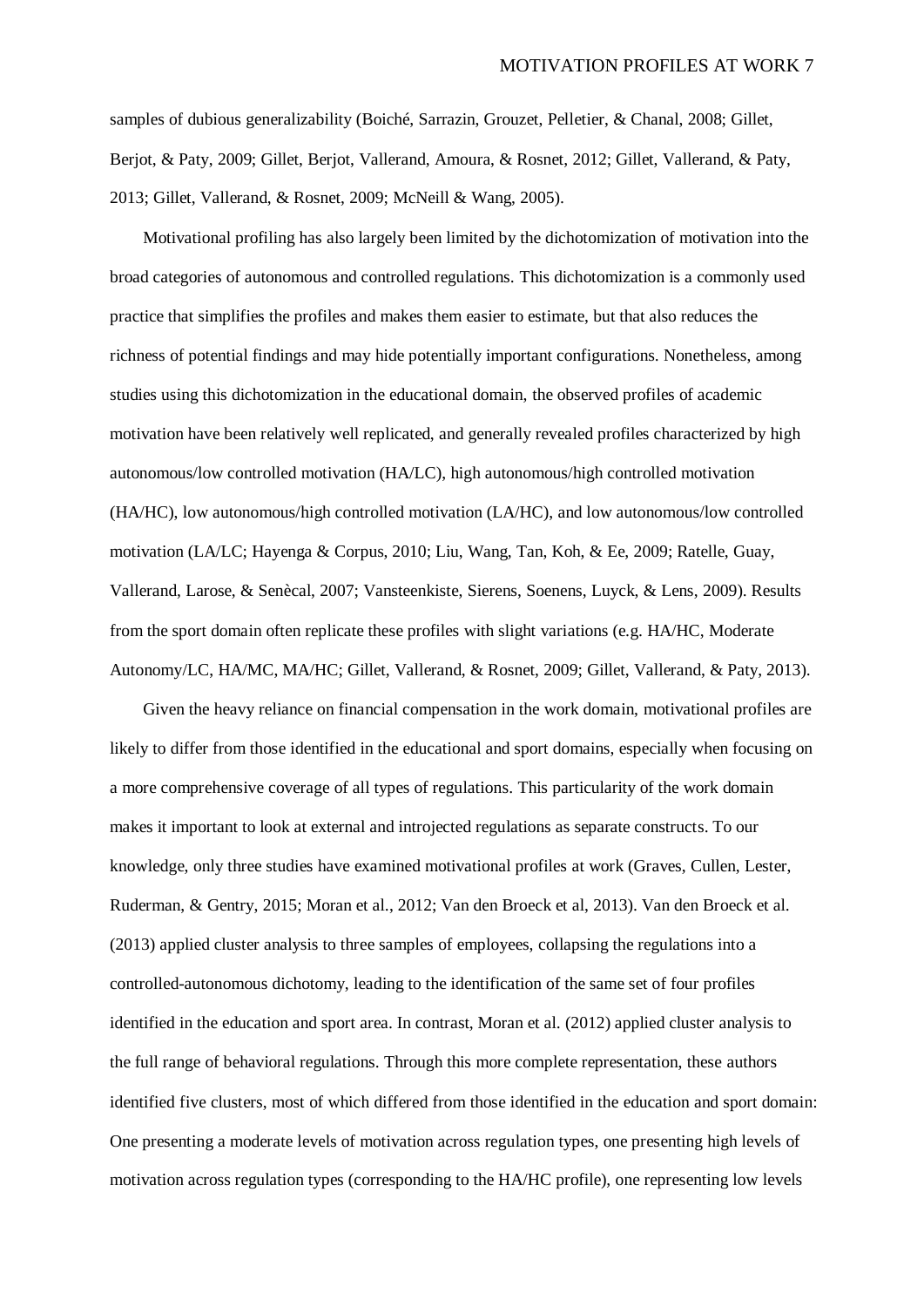of autonomy (low levels of identified and intrinsic motivation) and moderate levels on the other forms of regulation, one presenting a more self-determined profile (high on introjected, identified and intrinsic motivation), and one presenting moderate levels on most regulations except for a low level of introjection. Finally, Graves et al. (2015) identified six latent profiles in a small sample of managers. These profiles presented similar configurations of motivation (i.e., highest on intrinsic and identified regulation, followed by introjected, and lowest on external regulation) but different overall levels, so that one was higher on autonomous than controlled forms of motivation, while another was low on all forms of regulations. However, this study relied on a relatively small sample of managers, and provided insufficient information regarding model specification to allow other researchers to replicate their results or to objectively assess the adequacy of the analyses.

This relative lack of research in the work domain, the dichotomization of regulations into controlled or autonomous categories, and the reliance on cluster analyses performed on small samples clearly represent significant limitations of research in this area. In contrast, the present study applied latent profile analyses (LPA) to the full range of behavioral regulations as they occur in a work context using large heterogeneous samples of employees from two countries (Canada and Belgium) in order to derive a common set of work motivation profiles. Employees completed the recently validated Multidimensional Work Motivation Scale (Gagné et al., 2015), which has been shown to have several advantageous features (e.g., improved psychometric properties, greater content coverage in terms of motivation types) compared to traditional measures of work motivation (e.g., Gagné et al., 2010).

In contrast to cluster analyses, LPA is a far more flexible model-based approach to classification (Muthén, 2002). Being model-based, LPA allows for the estimation of alternative models in which the restrictive assumptions of cluster analyses can be relaxed. Importantly, LPA aims to find the smallest number of profiles that can describe associations among a set of continuous variables, relying on a formal set of objective criteria to guide the identification of the optimal number of latent profiles in the data. These profiles are called latent because they are prototypical in nature, which means that rather than forcing each employee to correspond to a single profile, all participants are allocated a probability of membership in all profiles based on their degree of similarity with each prototypical latent profile.

Due to the scarcity of research on motivational profiles in the work domain, especially of studies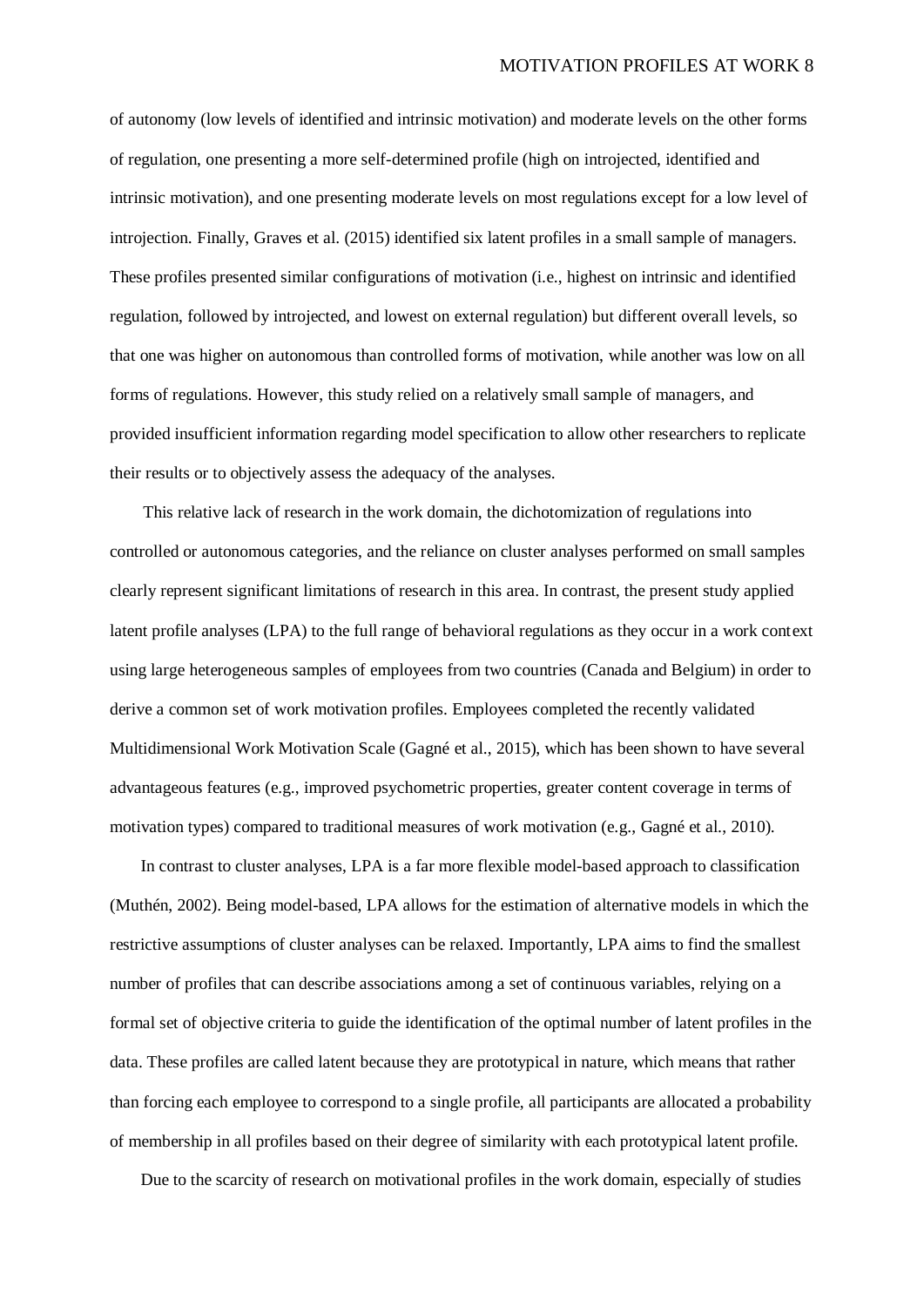considering the full array of motivation types, it is difficult to specify hypotheses about the nature and number of expected profiles. Given that previous research has typically found four to six profiles, it was expected that a relatively small number of profiles (4-6) would be identified, and would represent not only different levels of overall motivation, but also different shapes, reflecting distinct combinations of regulation types. Based on previous research, it was also anticipated that a profile dominated by autonomous forms of regulation, a profile dominated by controlled forms of regulation, and at least one profile containing both autonomous and controlled forms of regulation would be identified. While the emergence of different profiles remains possible, in particular across the two samples considered here, the current study aimed to introduce a broad typology of meaningful profiles common to most workplaces. However, latent profile analyses suffer from the same limitations as variable-centered analyses in terms of generalizability and in providing a meaningful representation of the data (i.e., construct validity). In particular it has been previously argued that the only way to really support a substantive interpretation of latent profiles is to embark on a process of construct validation to demonstrate that the identified profiles either meaningfully relate to covariates (predictors, or outcomes), or can reliably be replicated across samples (Marsh, Lüdtke, Trautwein, & Morin, 2009; Morin, Morizot, et al., 2011; Muthén, 2003). To address this issue, we tested whether the identified set of profiles generalized across two Western countries. Furthermore, we assessed the extent to which these profiles were related to a series of predictors and outcomes to which we now turn our attention.

#### **Predictors of Motivation Profiles**

To date little research has examined determinants of employees' motivation profiles. Among this limited research, Moran et al. (2012) showed that membership into more autonomously motivated profiles could be predicted by greater levels of satisfaction of the needs for competence, autonomy, and relatedness, while Graves et al. (2015) showed that members of the more autonomously motivated profiles tended to occupy hierarchically higher positions and to report receiving higher levels of supervisor support. These results are consistent with SDT, which proposes that the satisfaction of these needs and exposure to work-related context that support their satisfaction, are key determinants of autonomous motivation (Deci & Ryan, 1985; Gagné & Deci, 2005). As such, it is also to be expected that job categories allowing for greater levels of need satisfaction may result in a greater proportion of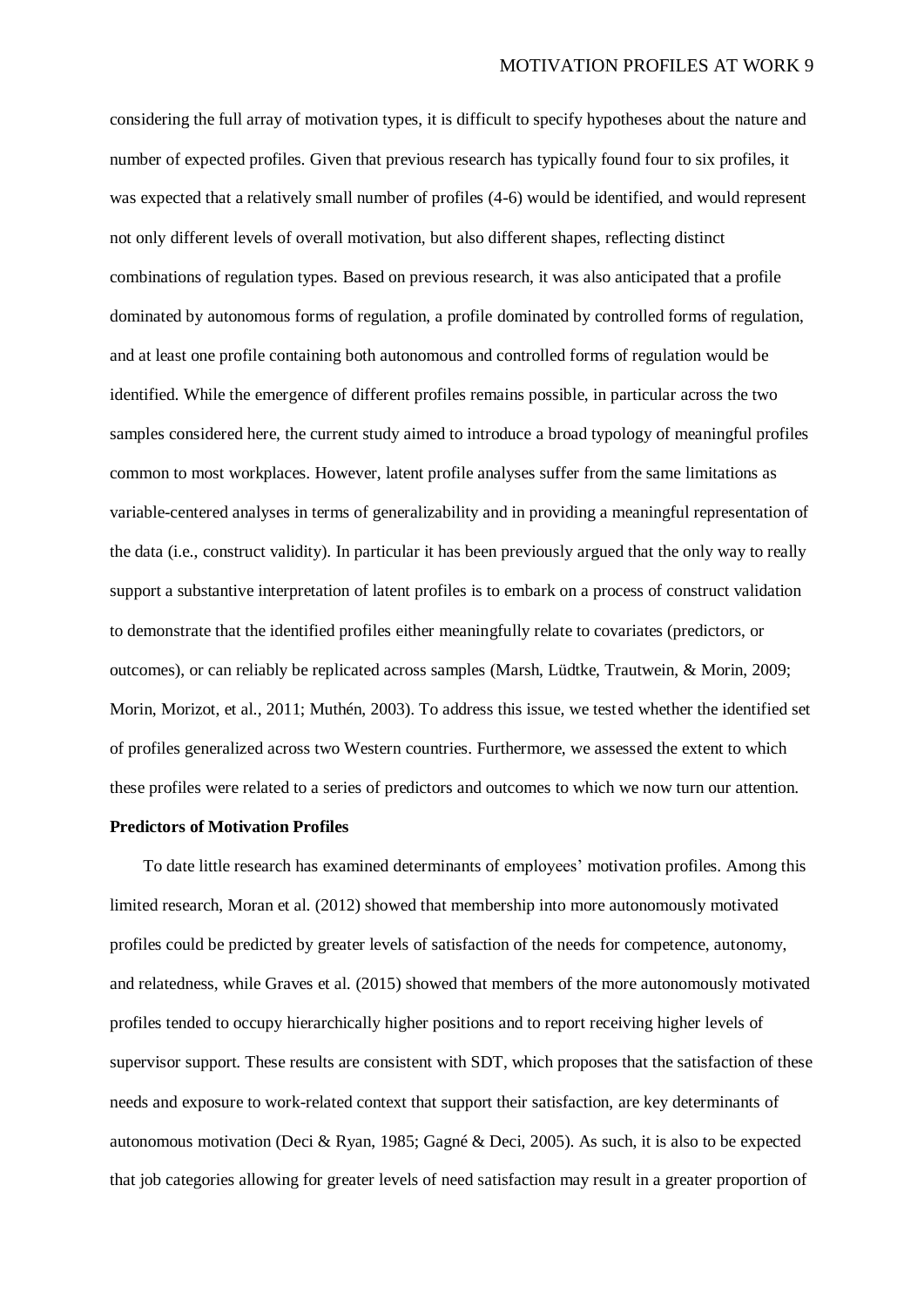employees corresponding to predominantly autonomously-driven profiles (i.e., higher in intrinsic motivation and identified regulation). In particular, research shows that workplace characteristics that influence need satisfaction, such as job design, participative leadership, and organic (vs. bureaucratic) structures, tend to be associated with significantly higher levels of autonomous motivation (De Cooman et al., 2013; Gillet, Gagné, Sauvagère, & Fouquereau, 2012). By this reasoning, it was expected that manufacturing and other blue-collar industries often characterized by less skill variety, autonomy, more directive leadership, and hourly wages, would be less likely to satisfy these needs. For this reason, we expected motivational profiles characterized by lower levels of autonomous motivation and higher levels of controlled motivation to be more frequent among employees working in these sectors. In contrast, white-collar employees from the technology sector should be more likely to experience task variety and participative leadership, which would likely facilitate need satisfaction (Blais, Brière, Lachance, Riddle, & Vallerand, 1993; Gagné et al., 2010; Gagné, Senécal & Koestner, 1997). Thus, we expected motivational profiles characterized by higher levels of autonomous motivation and lower levels of controlled motivation to be more frequent among these employees. Finally, white-collar governmental employees should be more likely to experience highly bureaucratic job structures, which may stifle motivation, making it more likely for these employees to correspond to profiles characterized by lower levels of both autonomous and controlled motivation. This study incorporated blue-collar manufacturing, white-collar technological, and white-collar governmental job categories as predictors of profile membership to test these hypotheses.

#### **Consequences of Motivation Profiles**

Past research has found that profiles characterized by high levels of autonomous motivation seem to yield better performance outcomes. However, it is less clear how controlled types of motivation relate to performance. So far, most research conducted regarding the outcomes of motivational profiles have been conducted in the educational area. This research has shown that the HA/LC profile tends to be associated with higher levels of academic achievement, as well as lower levels of procrastination, openness to cheating, and school dropout than the HA/HC profile (Hayenga & Corpus, 2010; Ratelle et al., 2007; Vansteenkiste et al., 2009). In contrast, the LA/LC and LA/HC profiles both yielded lower levels of academic achievement and higher levels of procrastination, but did not differ from one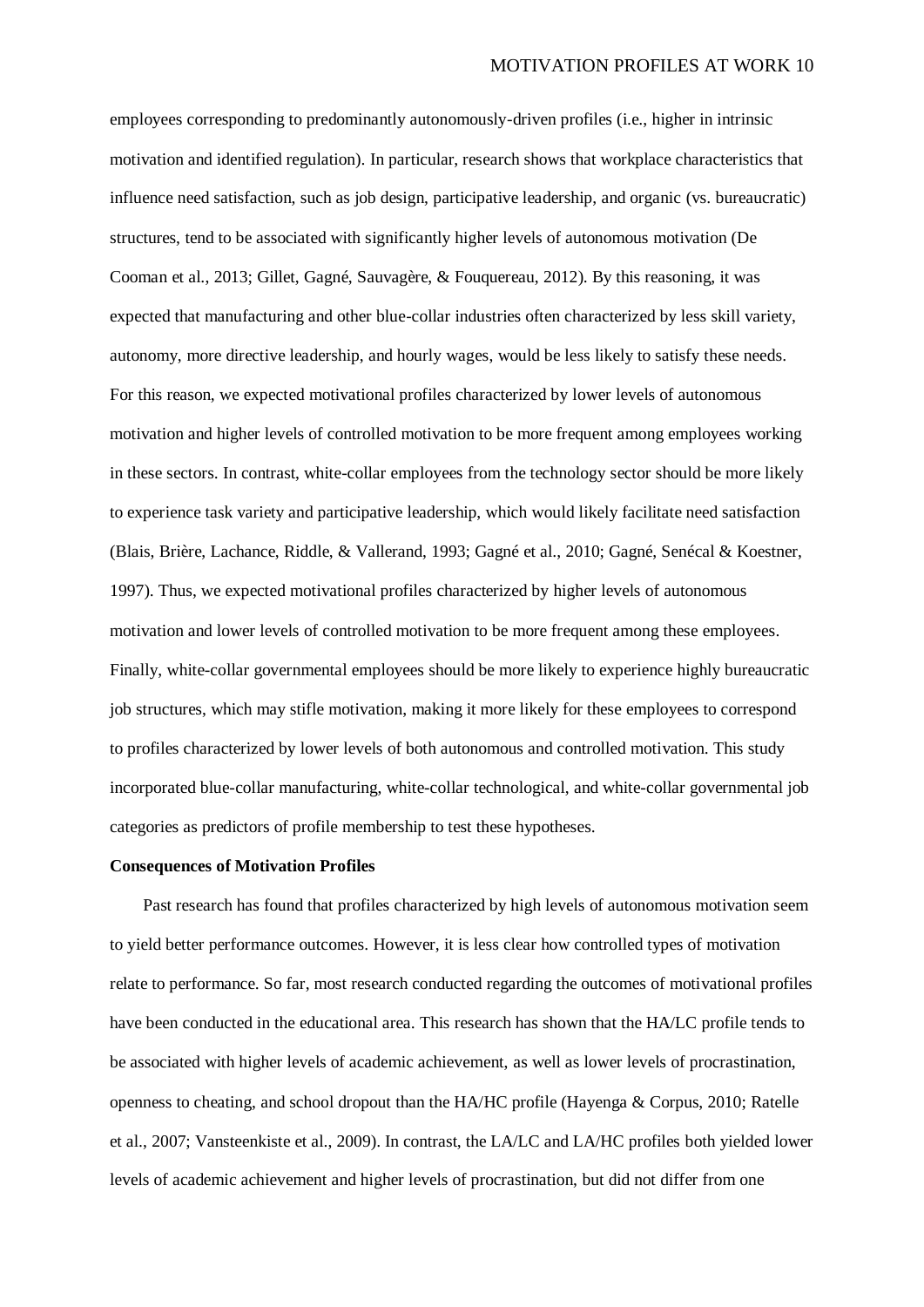another, indicating that the presence of controlled motivation had negligible effects on performance (Vansteenkiste et al., 2009). However, additional results suggested that controlled motivation may actually detract from optimal performance, measured by grade point average and self-perceived skill acquisition, even when autonomous motivation is also present (Hayenga & Corpus, 2010; Liu, Wang, Tan, Koh, & Ee, 2009). It thus appears that profile composition, or the ratio of autonomous to controlled motivation, may represent a stronger predictor of performance outcomes than the simple overall "quantity" of motivation that characterizes a specific profile.

However, in the work domain, researchers have theorized that some levels of introjected and external regulation may prove beneficial in predicting positive outcomes (Boiché et al., 2008; Moran et al., 2012; Van den Broeck et al., 2013). A meta-analysis also found that while intrinsic motivation was more strongly related to the quality of the work completed, external regulation was more strongly associated with the quantity of work completed (Cerasoli, Nicklin, & Ford, 2014). Likewise, work pressure, theorized to foster external regulation, was positively related to the quantity of work effort and engagement (De Cooman et al., 2013; Van den Broeck, De Cuyper, De Witte, & Vansteenkiste, 2010). The one profile study in the work domain that has examined performance showed that the HA/LC and HA/HC profiles yielded comparable levels of self-reported in-role performance, and higher levels than those observed in the LA/HC and LA/LC profiles (Moran et al., 2012).

As suggested above, the quality and quantity of performance may be promoted through different motivational profiles (Cerasoli et al., 2014). Similarly, required (in-role) and discretionary (extra-role) performance may also be differentially affected by motivational profiles (Gagné et al., 2015). For instance, we might expect that profiles characterized by high levels of autonomous types of motivation would yield greater levels of in-role and extra-role performance, while profiles presenting high levels of controlled types of motivation would only yield greater levels of in-role performance. The question is whether controlled types of motivation will stifle extra-role performance, as has been suggested in some variable-centered research (Battistelli, Galletta, Portoghese, & Vandenberghe, 2013).

Past research also found that profiles characterized by high levels of autonomous motivation yield better wellbeing outcomes (Van den Broeck et al., 2013). In this situation, unlike what is observed in the prediction of performance, controlled motivation does not seem to have any advantage in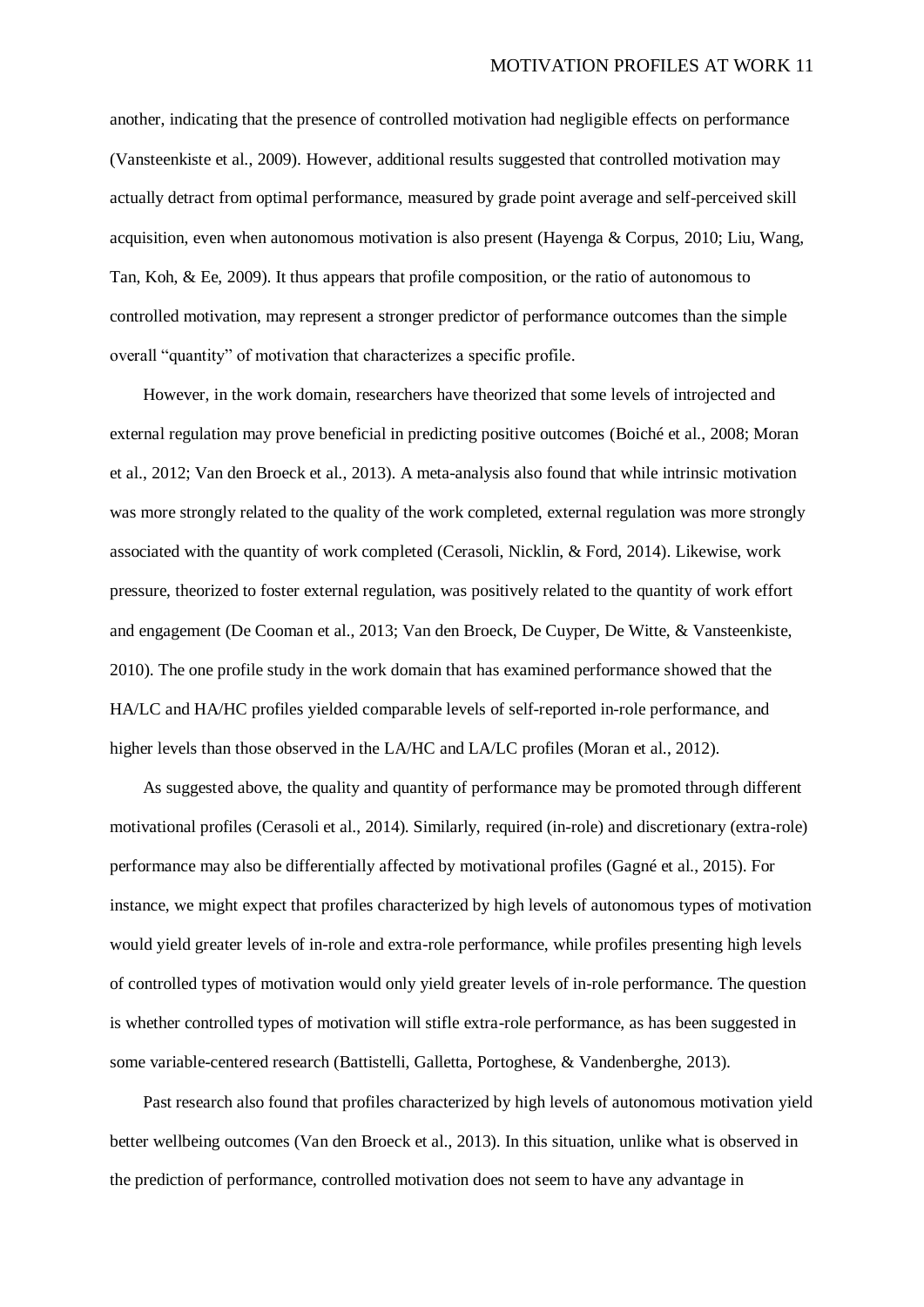promoting wellbeing – it even seems to decrease it. In the educational domain, the HA/LC profile was found to be associated with lower levels of school-related anxiety than the HA/HC profile, while the LA/LC and LA/HC profiles were associated with the highest levels of school anxiety (Vansteenkiste et al., 2009). In the work domain, Van den Broeck et al. (2013) and Graves et al. (2015) both found that HA-HC and HA-LC profiles reported the greatest (and equal) levels of job satisfaction. However, strain was lower in the HA-LC than in the HA-HC profile; followed by the LA-LC profile. Employees from the LA-HC profile reported the highest levels of work-related strain. The present study expands on these studies by the inclusion of work engagement (vigor, dedication, and absorption; Schaufeli & Bakker, 2003) and burnout (emotional exhaustion, cynicism, and personal inefficacy; Maslach, Schaufeli, & Leiter, 2001) as potential outcomes of employees' motivational profiles.

#### **Method**

### **Participants and Procedure**

This study incorporated two samples of data collected between 2008 and 2013. Sample 1 consisted of 723 Canadian employees recruited within three different industry sectors: 105 from the technological sector, 319 from the government sector and 299 from the manufacturing sector (Mean<sub>age</sub>)  $= 44.30$ ; Female  $= 15.8\%$  [54.1% gender info missing]). The subsample of 105 white collar technology sector employees was previously used in the MMWS validation study (Gagné et al., 2015). These employees completed surveys containing the original English ( $n = 178$ ) or French ( $n = 545$ ) versions of the MWMS. Sample 2 consisted of 286 Belgian employees (Mean<sub>age</sub> = 41.66 years; Female =  $57.7\%$ ; Mean<sub>Tenure</sub> =  $9.39$  years) who completed Dutch versions of the outcome measures, in addition to the Dutch MWMS. In both countries, a variety of organizations were approached with the possibility to participate in this study of work motivation. These organizations were selected mainly through a process of convenience based on lead investigators contacts and proximity. Employees from the organization who agreed to participate had the possibility to complete confidential surveys on an online platform or in paper format on their work premises. Participation was voluntary.

#### **Measures**

A variable specifying job category (e.g., blue collar manufacturing, white collar technology, white collar governmental) was available only for Sample 1 ( $n = 723$ ) and was subsequently dummy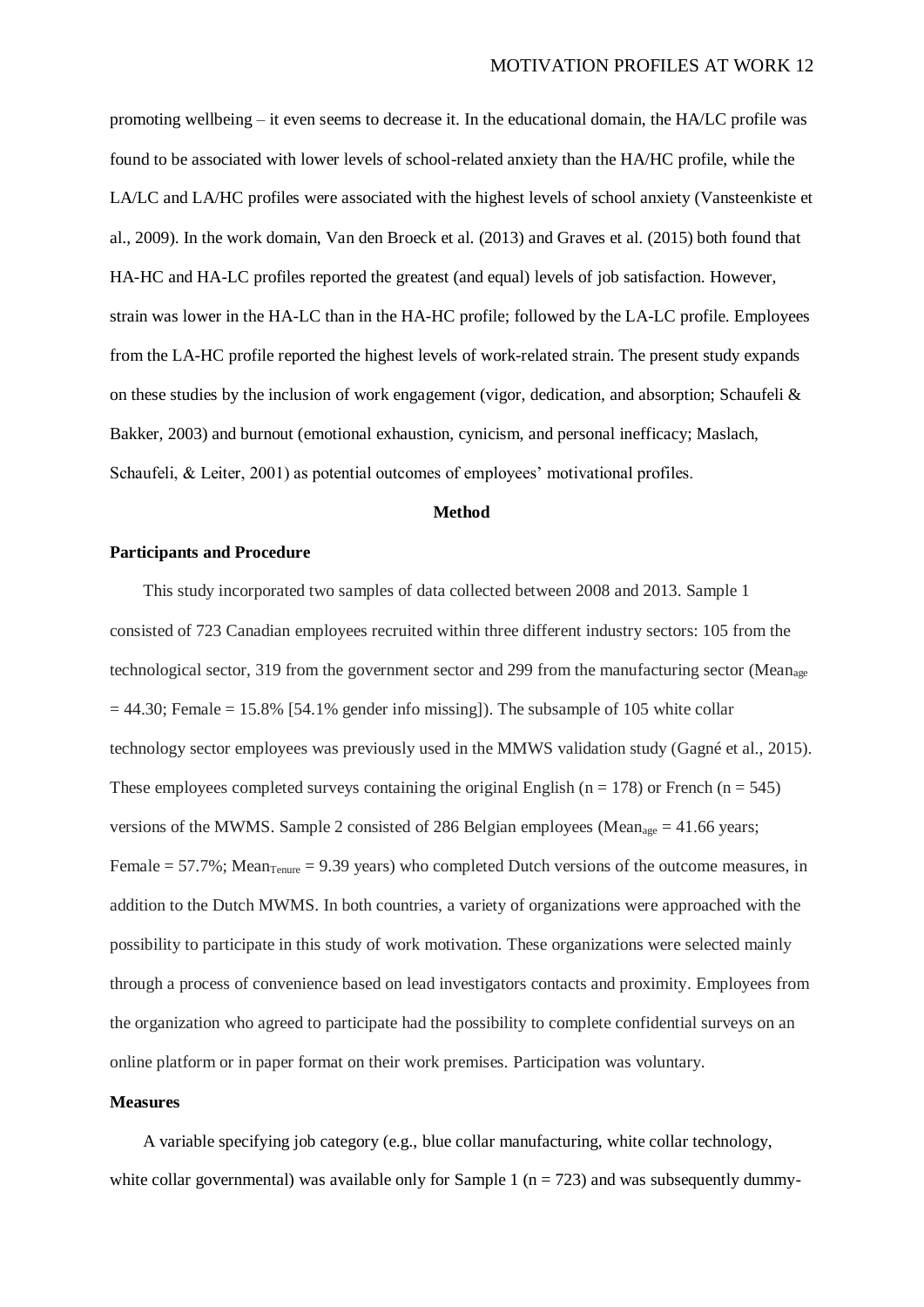coded in two complementary variables to reflect white collar technology sector employees  $(1; n = 105)$ versus others (0) and governmental employees  $(1; n = 319)$  versus others (0).

The MWMS (Gagné et al., 2015) includes 19 items assessing six distinct motivation types. Each item is an answer to the question "Why do you or would you put effort into your current job?" along a 1 (not at all) to 7 (completely) point Likert scale. Sample items include, "I don't know why I'm doing this job, it's pointless work" (Amotivation; Cronbach's  $\alpha$  = .74 & .87 in samples 1 and 2 respectively), "Because others will reward me financially only if I put enough effort in my job (e.g., employer, supervisor...)" (External regulation material;  $\alpha$  = .60 & .70), "To get others' approval (e.g., supervisor, colleagues, family, clients...)" (External regulation social;  $\alpha$  = .78 & .76), "Because otherwise I will feel ashamed of myself" (Introjected regulation;  $\alpha = .69 \& .71$ ), "Because putting efforts in this job aligns with my personal values" (Identified regulation;  $\alpha = .78 \& .67$ ), and "Because the work I do is interesting" (Intrinsic motivation;  $\alpha$  = .90 & .88). Validation evidence for the MWMS has demonstrated a good fit for a six-factor structure, equivalence of the underlying measurement model across the English, French and Dutch linguistic versions used in the present study, acceptable scale score reliability ( $\alpha$  from .70-.90 for all subscales), and supported the convergent and discriminant validity of scales (Gagné et al., 2015).

The outcomes variables were available only in Sample 2. In-role performance was measured by seven self-reported items taken from Abramis (1994). Items were rated on a 1 (really bad) to 5 (really good) Likert scale with each item based on the question stem of, "In the last (seven days/week you worked), how well were you…" Items included, "doing your best work," and "showing initiative in your work" (α = .85). Extra-role performance was measured by 9 items from Morrison (1994), with each item rated 1 (totally disagree) to 5 (totally agree) along a Likert scale ( $\alpha = .81$ ; e.g., "I help in the training of new colleagues" and "I take active part in meetings of the organization"). Job Satisfaction was measured through 14 items taken from De Witte, Hooge, Vandoorne, and Glorieux (2001). Items were rated on a 5-point scale (1, totally dissatisfied to 5, totally satisfied) in response to questions such as, "How satisfied are you in general with your work?" ( $\alpha$  = .89). Engagement was measured using 15 items from the Utrech Work Engagement Scale (UWES, Schaufeli & Bakker, 2003) on a 1 (very rarely) to 6 (always) Likert scale. Subscales for vigor (5 items, e.g., "When I get up in the morning, I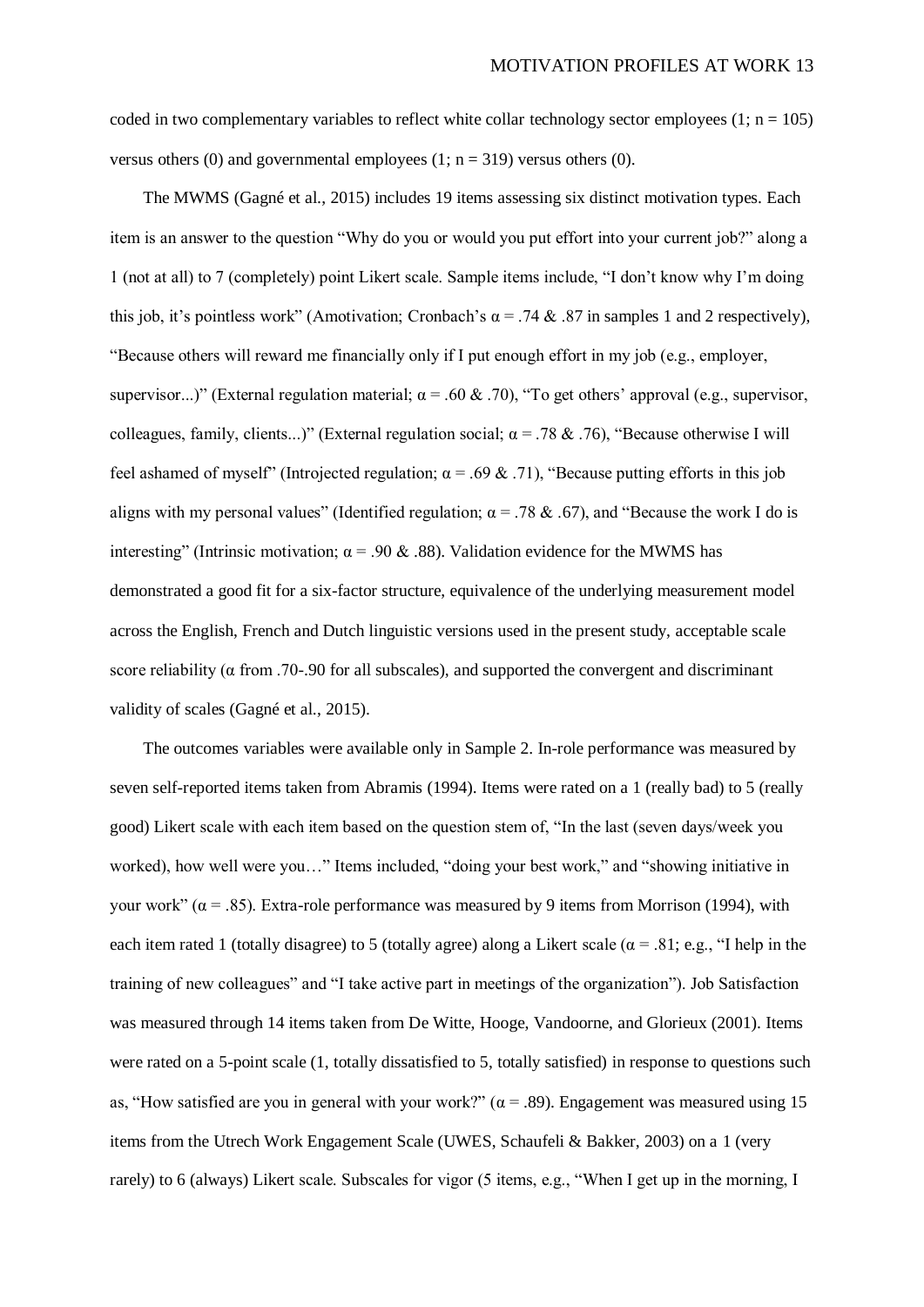feel like going to work"), dedication (5 items, e.g., "I am enthusiastic about my job"), absorption (5 items, e.g., "When I am working, I forget everything else around me") were combined into an overall measure of work engagement for the sake of parsimony ( $\alpha$  = .95). Finally, burnout was measured on a 6-point scale using the Schaufeli and van Dierendonck (1993) adaptation of the Maslach Burnout Inventory. Two subscales of emotional exhaustion (5 items; e.g., "working all day is a heavy burden for me") and cynicism (4 items; e.g., "I doubt the usefulness of my work") were included and combined in the current analyses ( $\alpha$  = .93), and scored from 1 (very rarely) to 6 (always).

#### **Analyses**

### **Preliminary Measurement Models**

Preliminary measurement models were estimated in both samples using the robust maximum likelihood estimator (MLR) available in Mplus 7.3 (Muthén & Muthén, 2014), in conjunction with Full Information Maximum Likelihood (FIML) estimation to deal with the very low level of missing data present this data set (0% to 2.8% per item;  $M = 1.1\%$ ). In each sample, we contrasted a classical confirmatory factor analytic (CFA) model, in which each of the six MWMS factors was defined on the basis of it's a priori items, with no cross-loading allowed between items and non-target factors, with an exploratory structural equation modeling (ESEM; Asparouhov & Muthén, 2009; Morin, Marsh, & Nagengast, 2013), which was defined in the same manner as the CFA model while allowing for the free estimation of cross-loadings between items and non-target factors. These ESEM models were specified using a confirmatory approach using target rotation (Asparouhov & Muthén, 2009), which allows for the pre-specification of target loadings in a confirmatory manner, while cross-loadings are targeted to be as close to zero as possible. Recent studies conducted on motivational data show the advantages of using an ESEM measurement model (Guay, Morin, Litalien, Valois & Vallerand, 2015; Litalien, Guay, & Morin, 2015) in terms of obtaining reduced estimates of factor correlations more in line with theoretical expectations. This decision is also based on the results from simulation studies (Asparouhov & Muthén, 2009; Sass & Schmitt, 2010; Schmitt & Sass, 2011) and studies of simulated data (Marsh, Lüdtke, Nagengast, Morin, & Von Davier, 2013; Morin, Arens, & Marsh, 2015) showing that forcing cross-loadings (even as small as .100, Marsh et al., 2013) present in the population model to be exactly zero (as in CFA) forces these cross-loadings to be absorbed through an inflation of the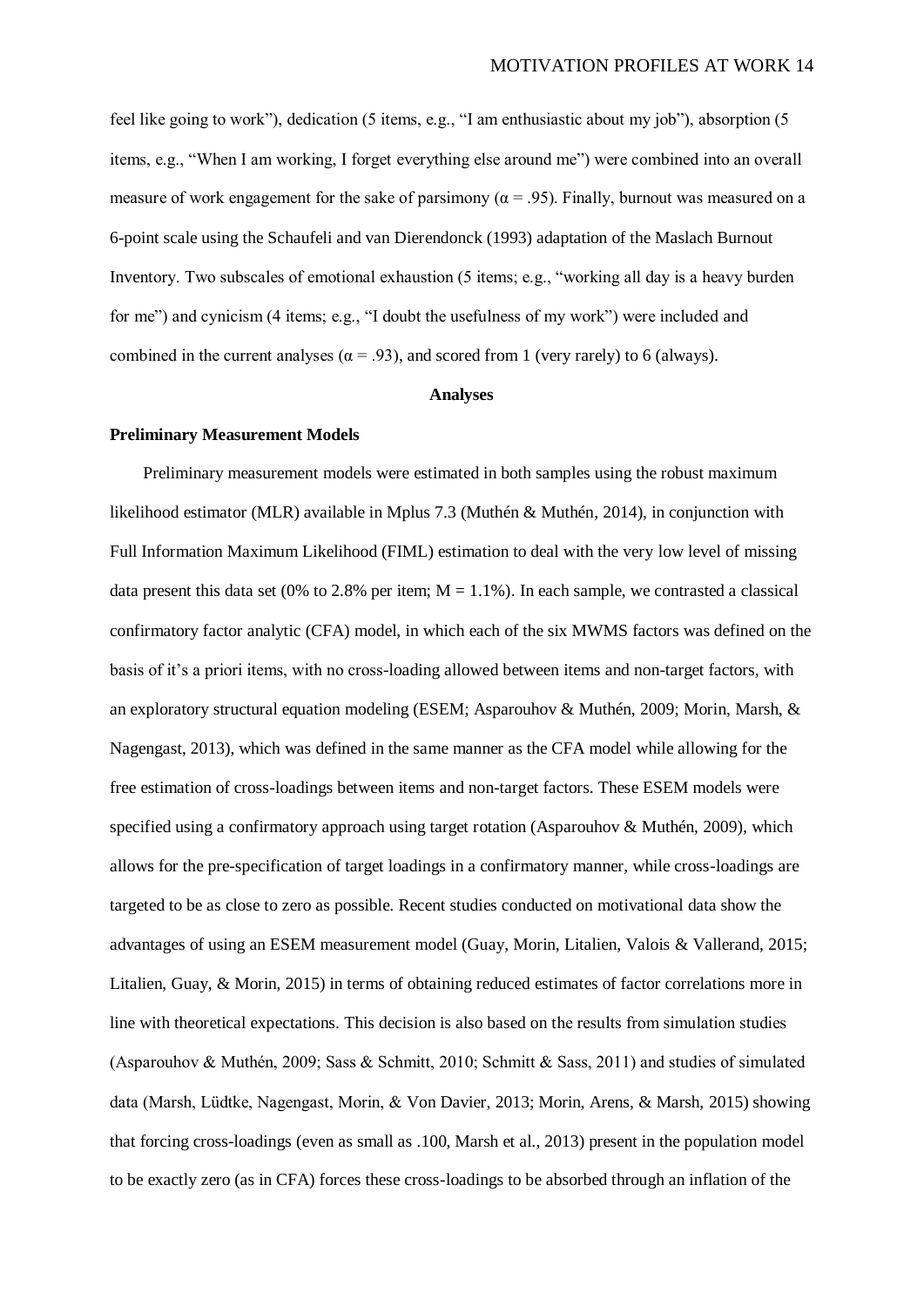factor correlations. In contrast, these same studies show that the free estimation of cross-loadings, even when none are present in the population model, still provides unbiased estimates of the factor correlations (also see Asparouhov, Muthén, & Morin, 2015; Morin, Arens et al., 2015). Thus, Asparouhov et al. (2015, p. 1564) note that:

"*Overall, these studies clearly show that the inclusion of cross-loadings is neither logically flawed nor logically incorrect but rather empirically supported by statistical research. Going back to the flawed argument that cross-loadings "taint" the nature of the constructs, these results rather show that it is the exclusion of these cross-loadings that modifies the meaning of the constructs*."

Given the known oversensitivity of the chi-square test of exact fit  $(\gamma^2)$  to sample size and minor model misspecifications (e.g., Marsh, Hau, & Grayson, 2005), we relied on goodness-of-fit indices to describe the fit of these models (Hu & Bentler, 1999): (a) the comparative fit index (CFI), (b) the root mean square error of approximation (RMSEA) and its 90% confidence interval (CI); (c) the standardized root mean square residual (SRMR). Values greater than .90 and .95 for the CFI respectively indicate adequate and excellent model fit, while values smaller than .08 or .06 for the RMSEA and SRMR respectively support acceptable and excellent model fit. In both samples, these results revealed the clear superiority of the ESEM measurement model [(Sample 1:  $\chi^2$  = 124.575, df = 72,  $p < .001$ ; CFI = .986; RMSEA = .032; CI = .022 to .041; SRMR = .016); (Sample 2:  $\chi^2$  = 161.020, df = 72,  $p \le 0.001$ ; CFI = .955; RMSEA= .066; CI = .052 to .079; SRMR = .020)], when compared to the CFA model  $[(Sample 1: \chi^2 = 421.443, df = 137, p < .001; CFI = .924; RMSEA = .054; CI = .048]$ to .059; SRMR = .058); (Sample 2:  $\chi^2$  = 401.719, df = 137, *p* <.001 CFI = .866; RMSEA = .082; CI  $= .073$  to  $.092$ ; SRMR  $= .070$ ]. This conclusion was supported by an assessment of the parameter estimates obtained from both models, which revealed generally well-defined factors, and reduced factor correlations in the ESEM [(Sample 1:  $|r| = .015$  to .761;  $M_{|r|} = .281$ ); (Sample 2:  $|r| = .026$ to .446; *M*|*r|* = .234)], when compared to CFA model [(Sample 1: |*r|* = .057 to .836; *M*|*r|* = .366); (Sample 2:  $|r| = .021$  to  $.844$ ;  $M_{|r|} = .401$ )].

LPA were conducted using factor scores (specified to have a mean of 0 and a standard deviation of 1) from the retained ESEM measurement models (e.g., Kam, Morin, Meyer, & Topolnytsky, 2016; Morin & Marsh, 2015). In comparison with scale scores, factors scores have the advantage of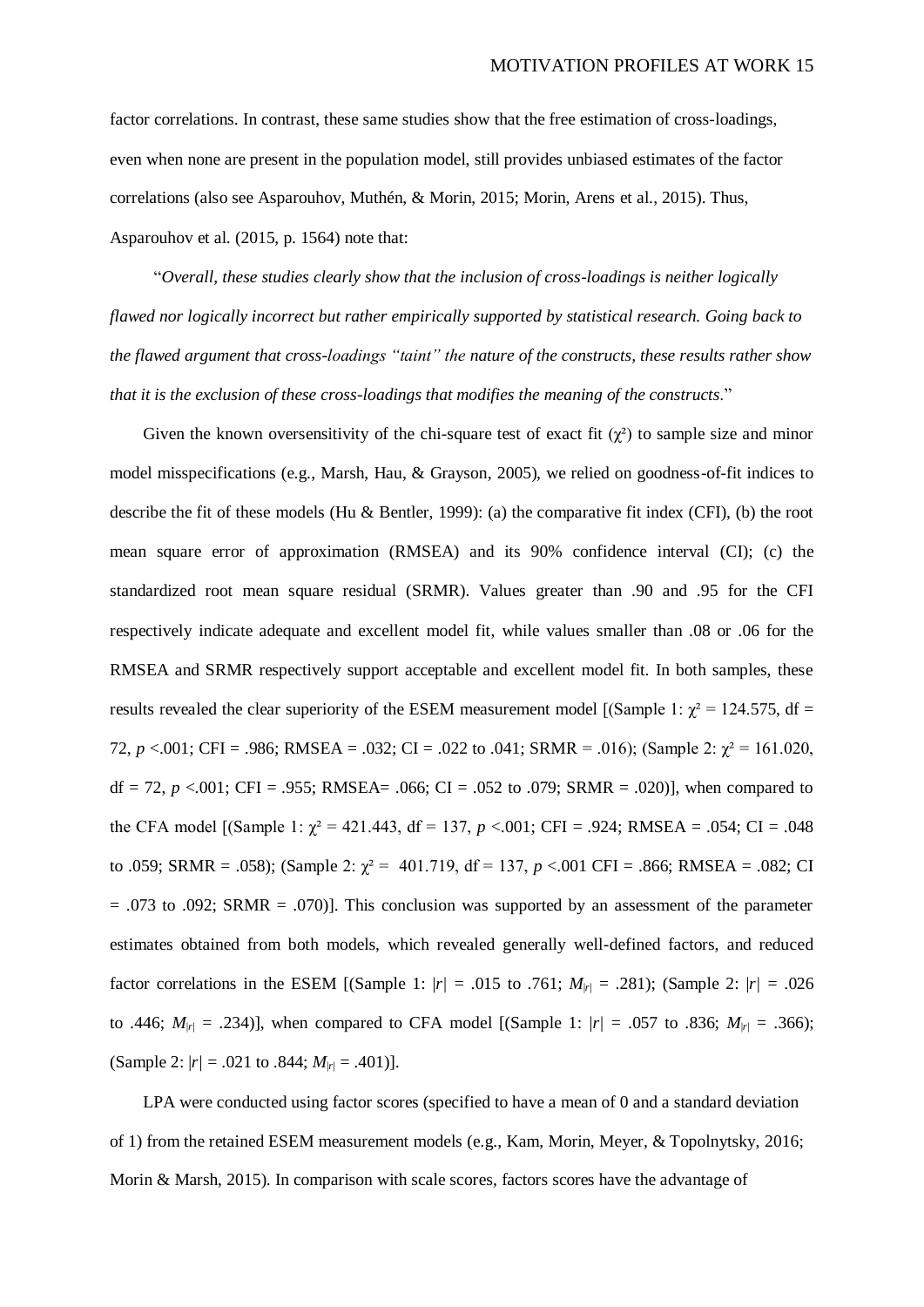providing a partial control for measurement errors by giving more weight to items presenting lower levels of measurement errors (Kam, Morin, Meyer & Topolnytsky, 2016; Morin & Marsh, 2015; Skrondal & Laake, 2001). Correlations and estimates of scale score reliability for all variables (including these factor scores) used in the present study are reported in Table 1.

#### **Latent Profile Analyses**

Based on our expectation that 4 to 6 latent profiles would be identified, models including 1 to 8 profiles were estimated in each sample using the robust Maximum Likelihood (MLR) estimator available in Mplus. The means and variances of the six motivation factors were freely estimated in all profiles (Morin, Maïano et al., 2011; Peugh & Fan, 2013), using 7,000 random sets of start values, 300 iterations for each random start, and the 200 best solutions retained for final stage optimization (Hipp & Bauer, 2006). All models converged on well replicated solutions.

In order to determine the optimal number of profiles in each sample, it is important to consider the substantive meaning and theoretical conformity of the profiles (Marsh et al., 2009; Muthén, 2003), the statistical adequacy of the solution, and a variety of statistical indicators. Among these statistical indicators, we report the Akaike Information Criterion (AIC), the Bayesian information criterion (BIC), the Consistent AIC (CAIC), the sample-adjusted BIC (ABIC), the adjusted version of the Lo, Mendell, and Rubin likelihood ratio test (LMR), and the Bootstrap Likelihood Ratio Test (BLRT). The entropy was also examined, and indicates the precision with which the cases are classified into the profiles (on a 0 to 1 scale). However, the entropy should not be used in itself to determine the optimal number of profiles (Lubke & Muthén, 2007; Peugh & Fan, 2012, 2013, 2015; Tein, Coxe, & Cham, 2013).

Extensive simulation research has looked at the performance of these various indicators to help in selecting the optimal number of latent profiles in the data in the context of latent profile analyses and other forms of person-centered mixture models. Overall, these studies converge in supporting the efficacy of the CAIC, the BIC, the ABIC, and the BLRT in choosing the model which best recovers the sample's true parameters (e.g., Henson, Reise, & Kim, 2007; McLachlan & Peel, 2000; Morgan, 2015; Nylund, Asparouhov, & Muthén, 2007; Peugh & Fan, 2012, 2013, 2015; Tein et al., 2013; Tofighi & Enders, 2008; Tolvanen, 2007; Yang, 2006). In particular, a recent simulation study (Diallo, Morin, & Lu, 2016) suggest that the BIC and CAIC should be privileged under conditions of high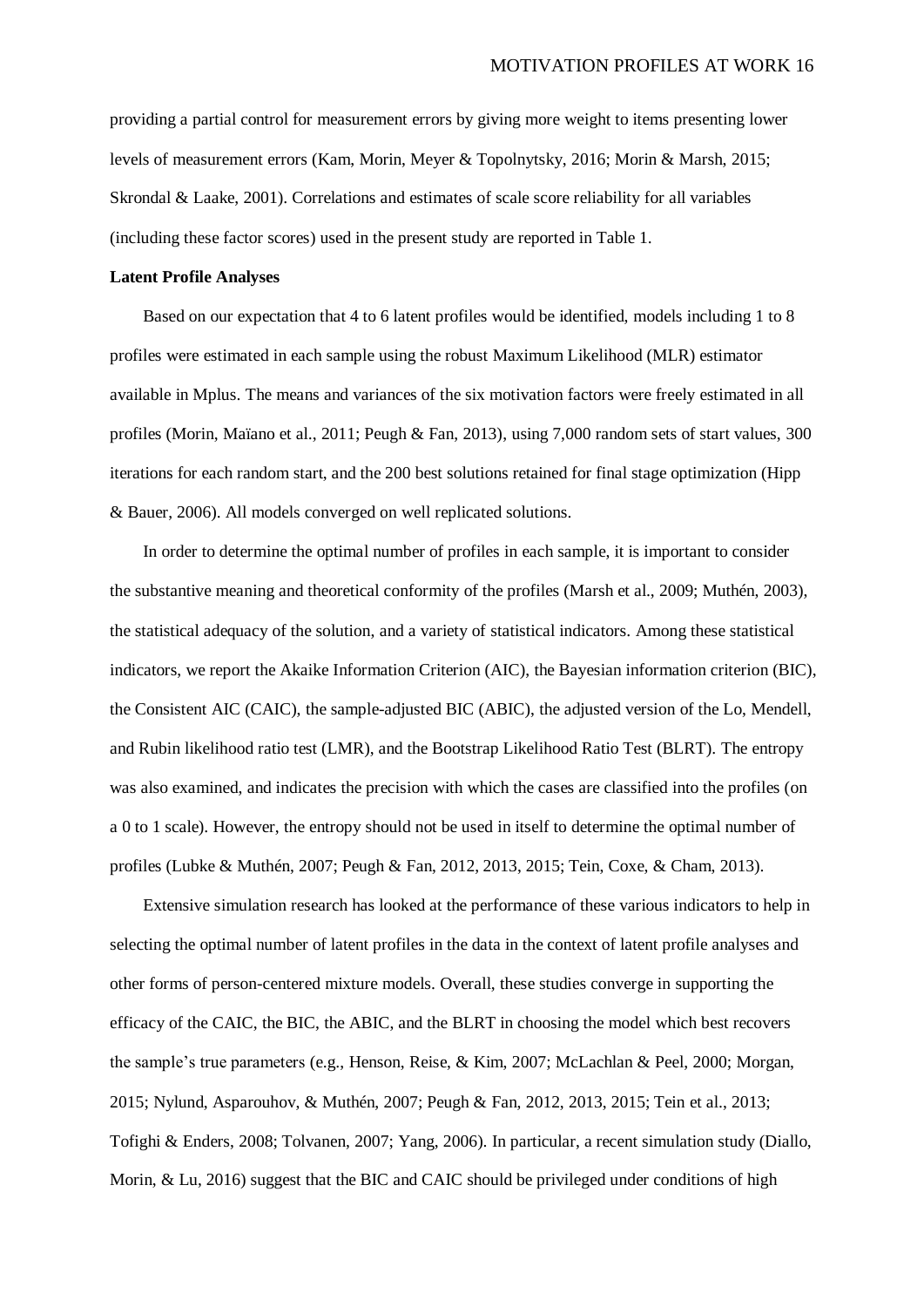entropy (e.g.,  $\geq$  .800), whereas the ABIC and BLRT appear to perform better in conditions of low entropy (e.g.,  $\leq$  .500). In contrast, the bulk of current research evidence suggests that, like the entropy, the AIC and LMR/ALMR should not be used in the class enumeration process (e.g., Diallo et al., 2016; Henson et al., 2007; Nylund et al., 2007; Peugh & Fan, 2013; Tofighi & Enders, 2007; Yang, 2006). In the current study, these indicators are thus simply reported to ensure a thorough disclosure of results, but will not be used to select the optimal number of profiles. A lower value on the AIC, CAIC, BIC and ABIC suggests a better-fitting model. Both the LMR and BLRT compare a *k*-profile model with a *k-1*-profile model. A significant *p* value indicates that the *k-1*-profile model should be rejected in favor of a *k-*profile model. However, since these tests are all variations of tests of statistical significance, the class enumeration procedure can still be heavily influenced by sample size (Marsh et al., 2009). That is these indicators frequently keep on improving with the addition of latent profiles to the model without reaching a minimum. In these cases, information criteria should be graphically presented through "elbow plots" illustrating the gains associated with additional profiles (Morin, Maïano, et al., 2011; Morin & Marsh, 2015; Petras & Masyn, 2010). In these plots, the point after which the slope flattens suggests the optimal number of profiles that should be examined, together with adjacent solutions including one more and one less profile, for theoretical conformity and statistical adequacy.

#### **Latent Profile Analyses with Predictors and Outcomes**

Starting from the final LPA solution retained for Sample 1, we then proceeded to tests of the relations between the two dummy variables created to reflect job categories and the probability of membership into the profiles. These two variables were included to the final model through a multinomial logistic regression. In multinomial logistic regressions, each predictor has *k*-1 (with *k* being the number of profiles) complementary effects for each possible pairwise comparison of profiles. The regression coefficients reflect the increase, for each unit increase in the predictor (with dummy variables this reflects the difference between the job category coded 1 and the remaining job categories), that can be expected in the log-odds of the outcome (i.e., the probability of membership in one profile versus another). For simplicity, we report odds ratios (OR), reflecting the change in likelihood of membership in a target profile versus a comparison profile associated with the target job category. For example, an OR of 3 suggests that employees from the target job category are three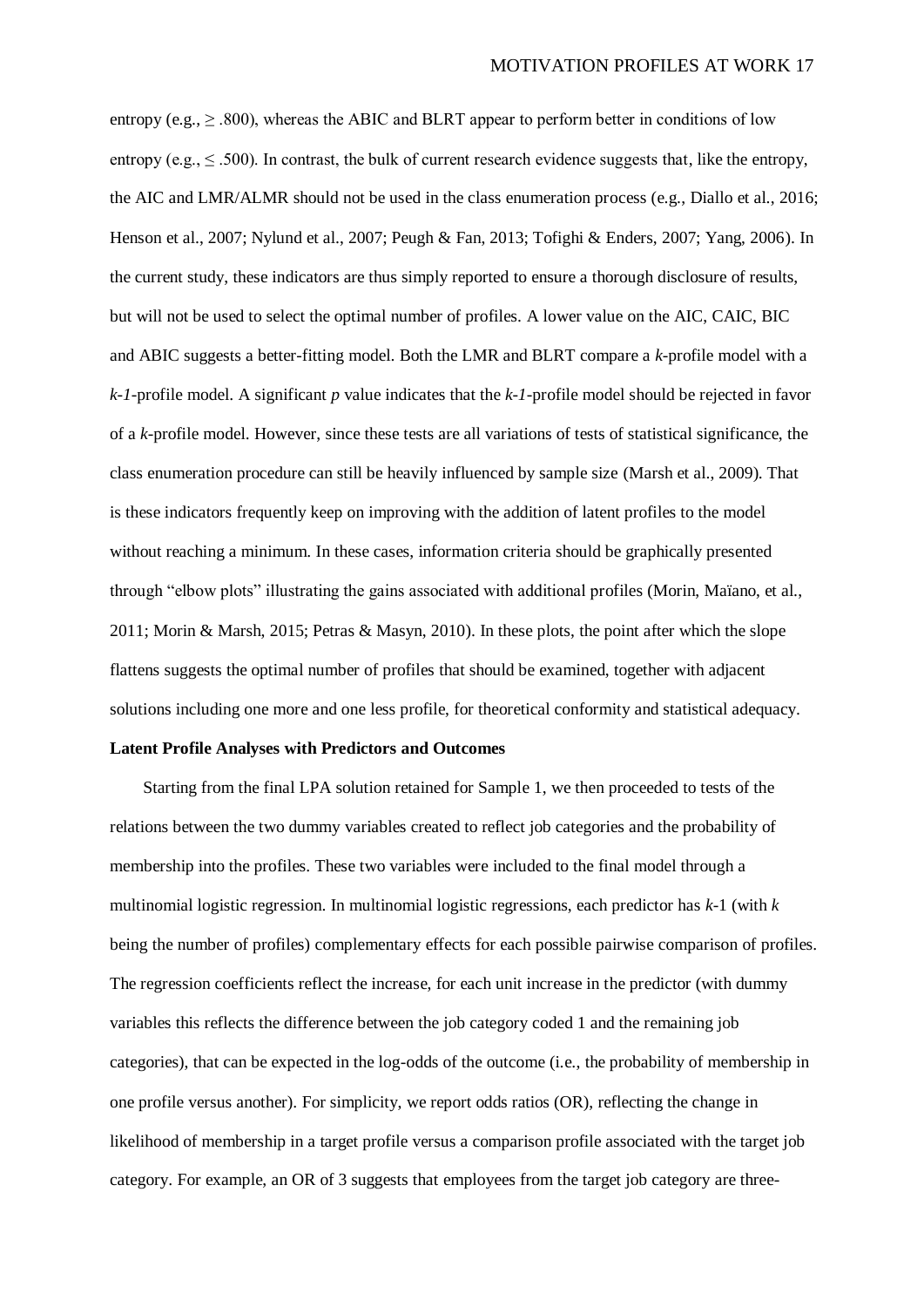times more likely than others to be member of the target profile (versus the comparison profile).

Then, starting from the final LPA solution retained for Sample 2, we tested the relations between profile membership and the multiple outcome variables available in this sample (performance, extrarole behaviors, job satisfaction, engagement, and burnout), through the direct inclusion of these outcomes in the model as additional profile indicators (Morin & Wang, 2016). The MODEL CONSTRAINT command of Mplus was used to systematically test mean-level differences across all specific pairs of profiles (using the multivariate delta method: e.g., Raykov & Marcoulides, 2004).

#### **Results**

The fit indices for the alternative solutions estimated separately in both samples are reported in Table 2. For both samples, the CAIC, BIC, ABIC, and BLRT kept on improving with the addition of latent profiles. However, we also note that the entropy values are quite high ( $\geq$  .800) for all of the estimated models in both samples. Following Diallo et al.'s (2016) recommendations, this suggests that the decision of how many profiles to retain should mainly focus on the BIC and CAIC. Because these indicators failed to reach a minimum, we relied on a graphical representation of these information criteria (Morin, Maïano, et al., 2011; Morin & Marsh, 2015; Petras & Masyn, 2010). These plots are reported in Figure 1, and show that the decreases in values of most information criteria reached a plateau around 4 profiles in both samples 1 and 2. Examination of the 4-profile solutions and of the adjacent 3- and 5- profile solutions showed that all solutions were fully proper statistically in both samples. This examination also revealed that adding a fourth profile always resulted in the addition of a well-defined qualitatively distinct and theoretically meaningful profile to the solution, whereas adding a fifth profile resulted in the arbitrary division of one of the existing profile into smaller profiles differing only quantitatively from one another. As this additional small profile did not add anything meaningful in theoretical terms (i.e., it has the same meaning as already present profiles), the more parsimonious 4-profile solution was thus retained for each sample, in line with the conclusion suggested by the statistical indicators. This solution provides a reasonable level of classification accuracy, with an entropy value of .861 in Sample 1 and .886 in Sample 2. Classification probabilities are presented in Table 3. These results clearly demonstrate the high level of classification accuracy of these solutions, with average posterior probabilities of class membership in the dominant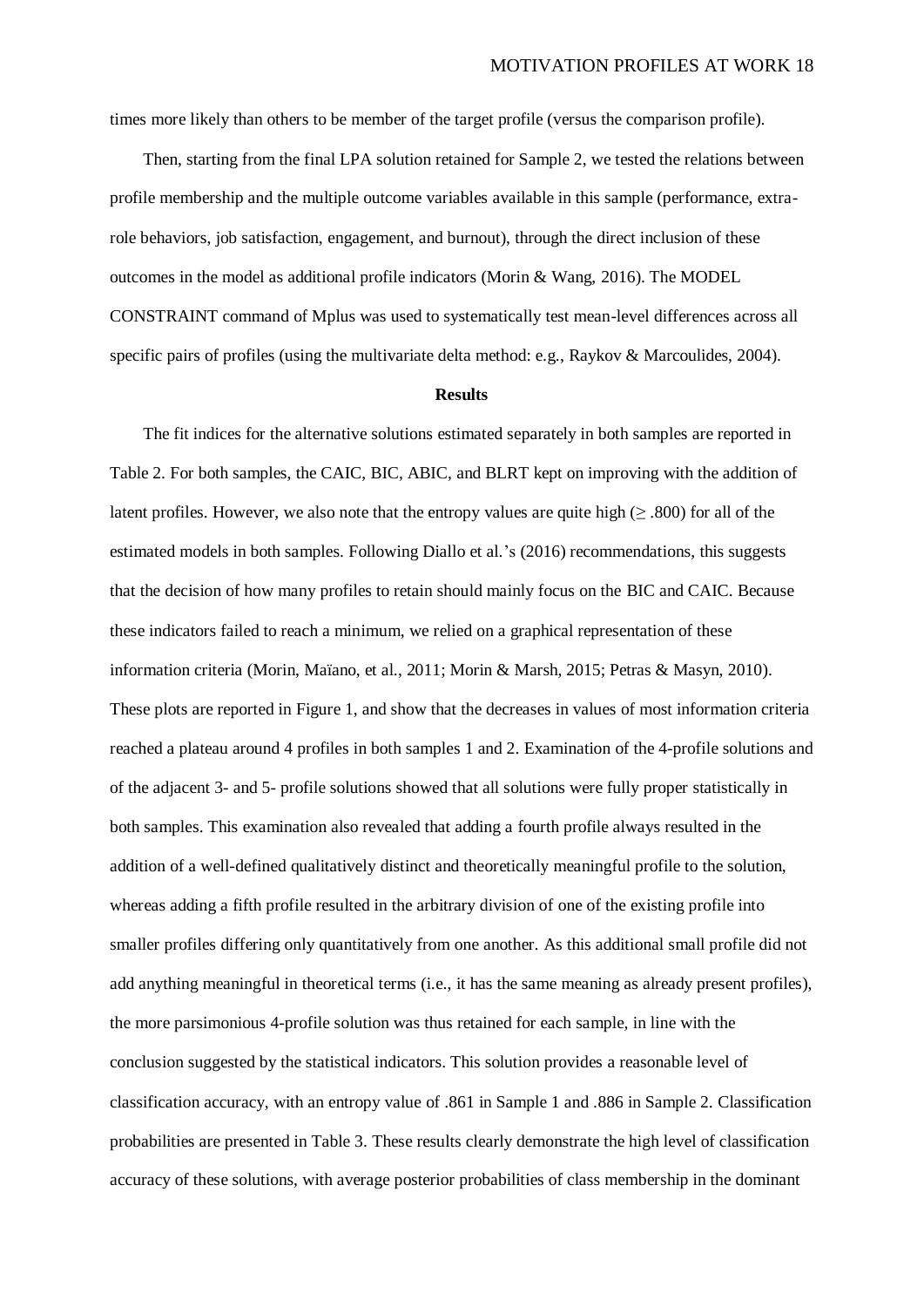profile varying from .887 to .950 in Sample 1 and from .923 to .980 in Sample 2, with low crossprobabilities (varying from ≤.001 to .073 in Sample 1 and from <.001 to .042 in Sample 2).

The retained 4-profile solutions are represented in Figure 2 for Sample 1, and Figure 3 for Sample 2 (with exact numerical results reported in Table 4). These figures makes it rapidly obvious that the profile structure is remarkably similar across samples, providing clear support to the generalizability of the profiles. For both samples, Profile 1 characterized *amotivated* employees (corresponding to 27.6% of the employees in Sample 1 and 13.1% in Sample 2) presenting very high levels of amotivation and average to low levels on all other motivation factors. For this profile, it is noteworthy that levels of motivation decrease as a direct function of their relative degree of self-determination as proposed by SDT. Profile 2 (11.5% in Sample 1; 27.8% in Sample 2) characterizes employees presenting very low levels of social and material forms of external regulations, low levels of amotivation and introjection, and average or slightly above average levels of identified regulation and intrinsic motivation. This *moderately autonomous* profile thus also appears to follows the continuum structure of self-regulation proposed by SDT in that it presents a single dominant regulation type with levels of other regulations tapering off as they become more theoretically distant. Profile 3 characterizes *highly motivated* employees (25.6% in Sample 1; 22% in Sample 2) presenting a relatively low level of amotivation and moderate to high levels on the other types of regulations which increase as a direct function of their relative degree of self-regulation according to SDT. This profile clearly presents the highest levels on the more autonomous forms of motivation (identified regulation and intrinsic motivation) out of all profiles identified in both Samples. This *highly autonomous* profile thus also appears to follow the continuum structure of self-regulation proposed by SDT. Finally, Profile 4 characterizes employees presenting average levels of all regulations although the results obtained in sample 2 suggest that this profile may also show a tendency to have slightly above average levels of external regulation, and slightly below average levels of autonomous forms of regulation. This profile, which also follows the self-regulation continuum proposed by SDT, thus appears to describe employees with *balanced* motivation (35.3% in Sample 1; 37.1.0% in Sample 2).

#### **Predictors of Profile Membership**

Results from the multinominal logistic regression examining relations between job category and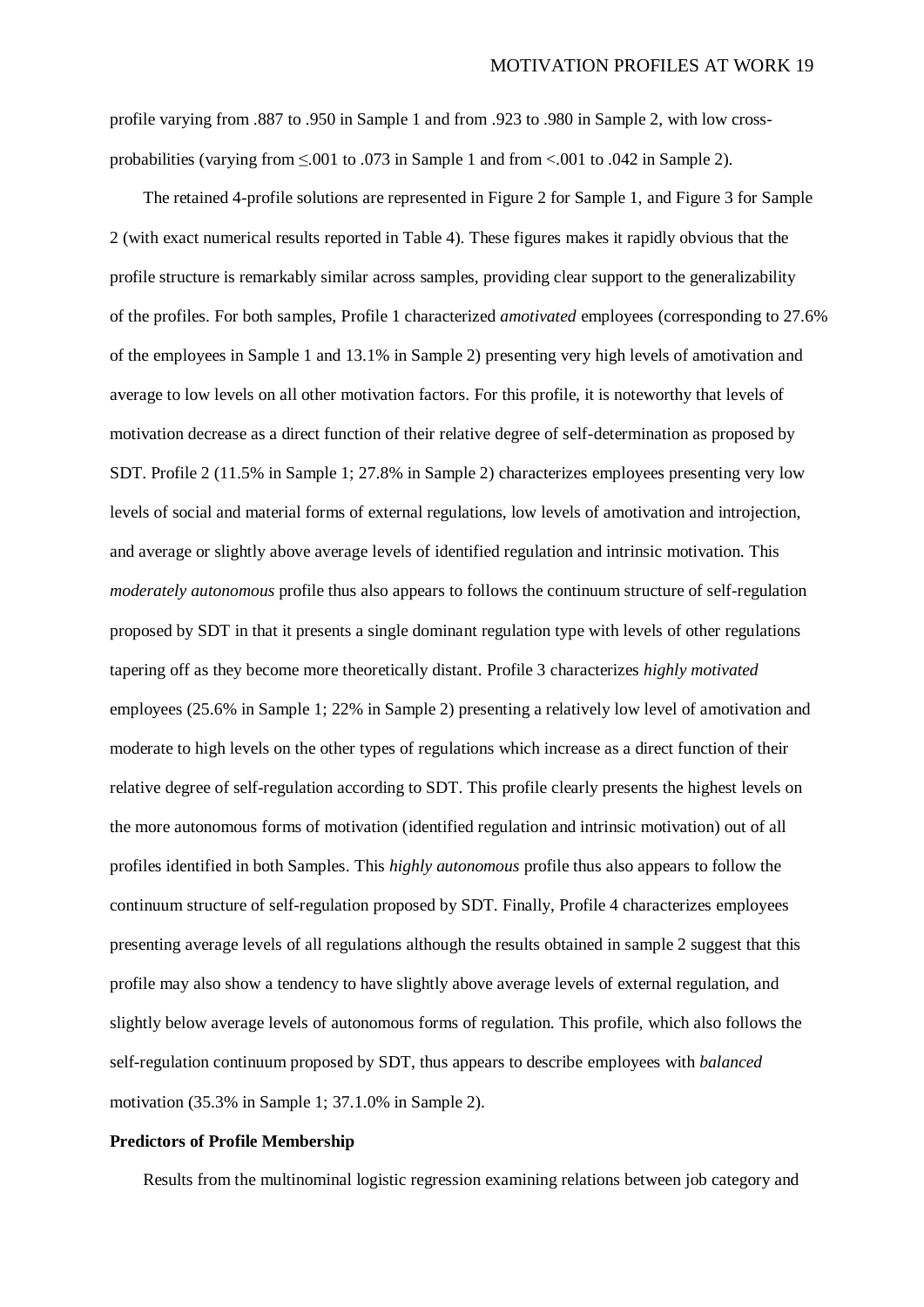profile membership in Sample 1 are reported in Table 5. Given that both dummy predictors were simultaneously considered, the blue-collar employees were used as the comparison group, with the effects of the first dummy predictor representing differences between white-collar technology sector employees and all other employees, and the second representing differences between white-collar governmental employees and all other employees. These results show that white-collar technology employees presented a lower likelihood of membership in the *moderately autonomously motivated* profile (Profile 2) than in all other profiles when compared to employees from other job categories. In contrast, white-collar governmental employees presented a greater likelihood of membership into the least desirable *amotivated* profile (Profile 1) than in all other profiles when compared to all other employees. These employees were also less likely to be in the *moderately autonomously motivated* (Profile 2) or *highly motivated* (Profile 3) profiles than in the *balanced* profile (Profile 4).

#### **Outcomes of Profile Membership**

Outcomes variables were added to the final 4-profile solution retained for Sample 2. Mean levels of each outcome across the four profiles are graphically depicted in Figure 4, while the exact mean levels of the outcomes and the statistical significance for each pairwise comparison of outcome levels across profiles are reported in Table 6. Most of these comparisons are statistically significant, with only a few exceptions, supporting the predictive validity of the extracted latent profiles. Starting with performance, the results show that levels of both in-role and extra-role performance are highest in both the *highly motivated* profile (Profile 3) and the *moderately autonomous* profile (Profile 2), and lowest among both the *amotivated* (Profile 1) and *balanced* (Profile 4) profiles, which could not be distinguished from one another. Levels of job satisfaction and engagement significantly differed in a similar manner across profiles, being highest among the *highly motivated* profile (Profile 3) and the moderately autonomous profile (Profile 2), followed by the *balanced* profile (Profile 4), and lowest among the *amotivated* profile (Profile 1). Finally, levels of burnout were highest in the *balanced* profile (Profile 4), followed by the *amotivated* profile (Profile 1), and then by both the *highly motivated* (Profile 3) and *moderately autonomous* (Profile 2) profiles, which could not be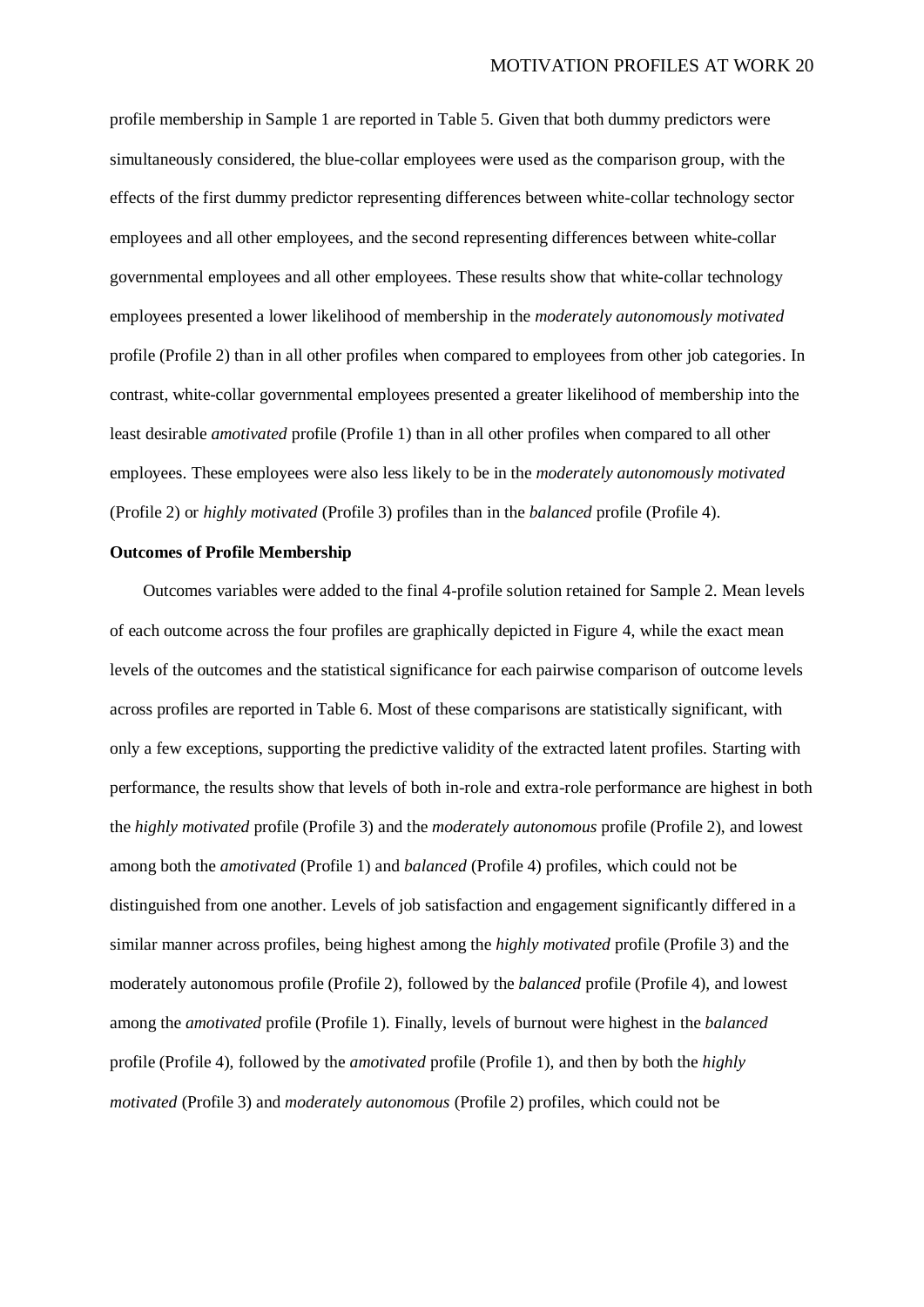distinguished from one another.<sup>1</sup>

1

#### **Discussion**

This study aimed to extend motivation theory and research through the identification of profiles of employees based on the simultaneous consideration of the six forms of behavioral regulation assumed to form the underlying continuum of self-determination proposed by SDT (Deci & Ryan, 1985). The current study provides an incremental contribution to the literature, finding four motivation profiles in the work domain that replicated across two reasonably large and heterogeneous samples of employees from two different countries. Prior research has generally been plagued by the reliance on small samples, the use of cluster analyses, and the arbitrary dichotomization of behavioral regulations into two broad categories of autonomous and controlled regulations (Graves et al., 2015; Moran et al., 2012; Van den Broeck et al., 2013). In contrast, this study relied on two large samples of employees from Canada and Belgium from across multiple industries and job categories. Additionally, unlike much of the past person-centered research, the current study used state of the art analyses to not only identify an optimal number of profiles, but also to include antecedents and outcome variables in a statistically more advanced and rigorous manner than previously possible. A final key contribution of this study lies in the demonstration of the value of considering the whole range of behavioral regulations in the estimation of motivation profiles, as opposed to dichotomizing motivation into autonomous and controlled composite variables. In particular, the nature of the profiles observed in the present study, which generalized across samples, supported the underlying continuum structure of motivation proposed by SDT (Deci & Ryan, 1985). In sum, the comprehensive sampling and analyses employed in the current research lend support to the robustness and reliability of the detected profiles.

In line with prior research conducted in the education, sport, and work domains, our results revealed four latent profiles, which were replicated across the two samples. Particularly important is the observation that these profiles revealed qualitative and quantitative differences in employees' experiences of work motivation. These profiles showed that not only do employees experience varying *amounts* of overall motivation or self-determination, they also tend to experience different *types* of

 $1$  Upon request from a reviewer, all analyses were replicated while controlling for gender. These additional models converged on results substantively identical to those reported here. Additional details are available upon request from the corresponding author.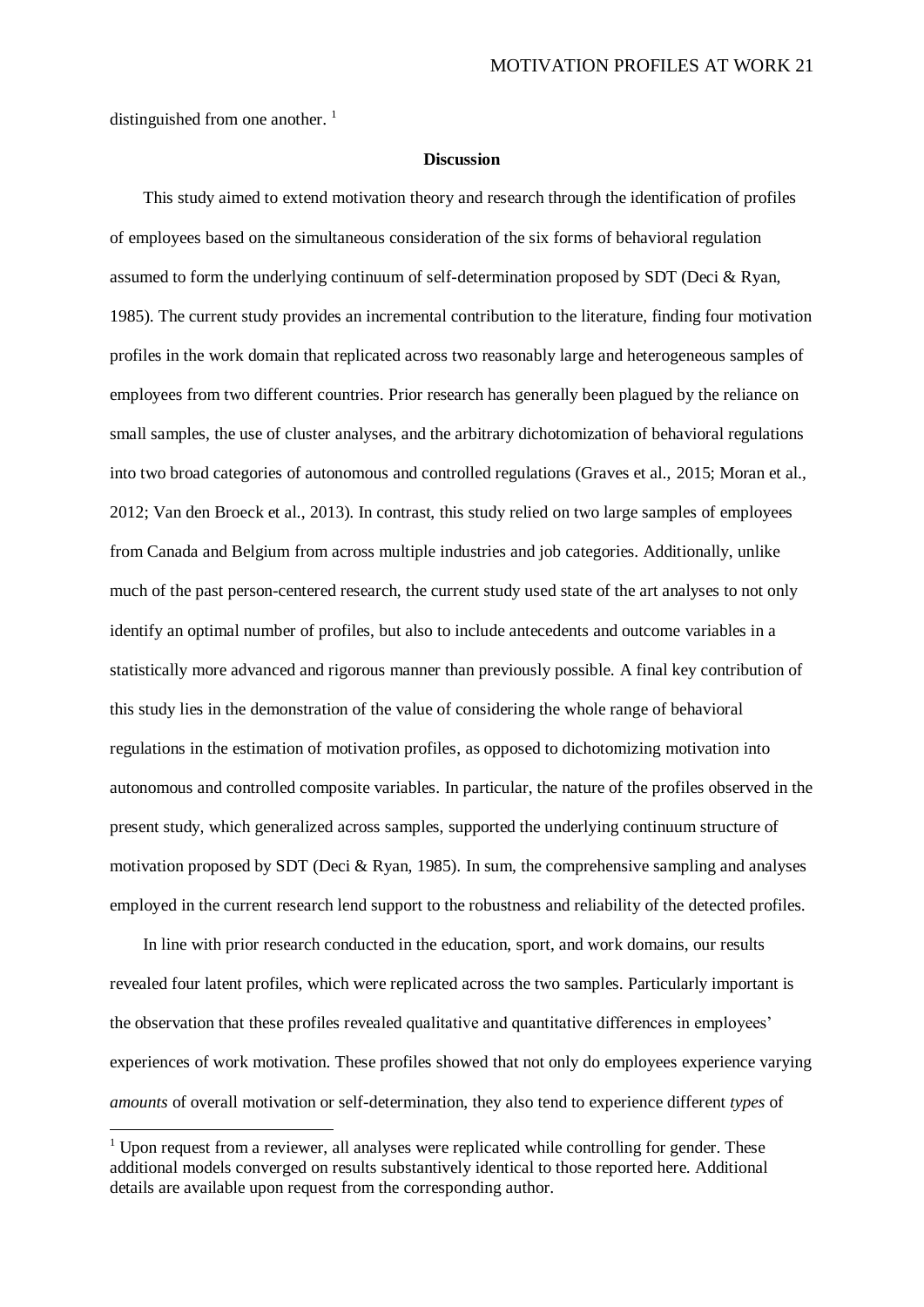motivation. Additionally, our results revealed that the relative likelihood of membership into these profiles differed as a function of job type, and that it was associated with a variety of work-related performance and wellbeing outcomes. Meyer, Morin, and Vandenberghe (2015) recently noted that the value of person-centered analyses in the work domain depends not only on their ability to identify subgroups of employees differing from one another meaningfully on a set of variables, but also on the ability to demonstrate that these subgroups emerge regularly across samples, can be predicted in a meaningful manner, and are relevant to the prediction of work outcomes. As they met all of these criteria, our results can be considered highly meaningful.

As anticipated, we found a profile containing predominantly autonomous forms of regulation, a balanced profile containing roughly equal levels of all regulations, and at least one profile containing both autonomous and controlled forms of regulation. External regulation seemed to stand on its own in these profiles, whereas introjected regulation seemed to cluster more closely with autonomous forms of regulation, showing the importance of considering regulations at this level instead of aggregating them into global controlled and autonomous variables. For instance, the *highly motivated* profile was characterized by high levels of intrinsic motivation, identified regulation, and introjected regulation, and slightly above average levels of external regulation. Looking at the positive performance and wellbeing outcomes associated with this profile, it appears to be one of the most desirable profiles. Our results further revealed that white-collar technology sector employees are somewhat more disposed to correspond to this profile compared to the *moderately autonomous* profile. However, these white-collar workers were equally as likely to correspond to the amotivated and balanced profiles as to the highly motivated profile. This suggests that job characteristics known to be more prevalent in the white-collar technology sector, such as the more frequent use of participative management, enriched job designs and tasks variety, and even profit-sharing schemes, may result in situations where employee either have their basic psychological needs met and therefore experience autonomous forms of motivation (Blais et al., 1993; Gagné et al., 1997, 2010; Gagné & Forest, 2008), or alternatively experience amotivation or external pressure to perform – a kind of polarizing effect in which these practices either work well or fail badly.

The *moderately autonomous profile* was characterized by low levels of external and introjected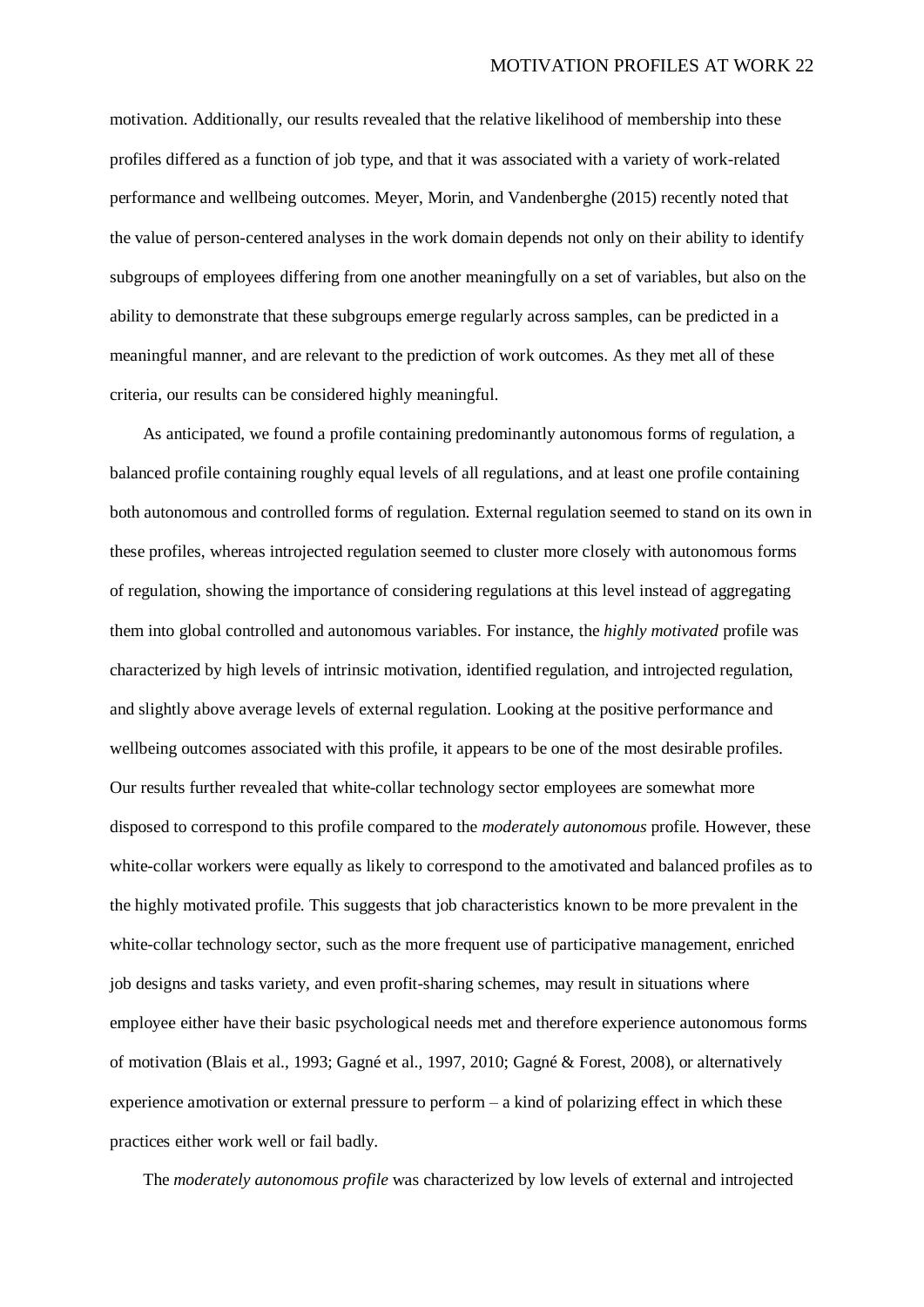regulations, and above average levels of identified regulation and intrinsic motivation. This profile is similar to the *highly motivated* profile in its shape, but not in the overall level of motivation. This profile also presented above average levels of performance and wellbeing, performing as well as the highly motivated profile. This indicates that while the overall quantity of motivation may play some role in influencing work outcomes, the shape of the profile appears to have more important outcome implications. Specifically, as long as a profile is dominated by autonomous rather than controlled forms of regulation, individuals will display above average levels of performance and wellbeing. This finding suggests that increasing all motivation types may not improve performance or wellbeing. Rather, it appears more important to increase identified regulation and intrinsic motivation, while ensuring that they remain higher than external regulation.

The moderately autonomous profile becomes even more interesting when compared to the *balanced* profile, given that both are characterized by similar *amounts* of overall motivation. However, while the *moderately autonomous* profile is dominated by autonomous motivation, the *balanced* profile is generally average across all regulations. Such a comparison allows for a clear examination of the relative importance of shape effects while holding reasonably constant the overall quantity of motivation. The results showed that the *moderately autonomous* profile was far more desirable than the *balanced* profile, which was associated with significantly lower levels on all indicators of performance and wellbeing. Thus, motivation profiles dominated by an emphasis on meaning and interest appear to lead to higher performance and wellbeing, compared to the balanced or amotivated profiles, regardless of overall amount of motivation. These results comparing the *highly autonomous* and *moderately autonomous* profiles, as well as the *moderately autonomous* and *balanced* profiles, are important. Indeed, these comparisons suggest that, far from being an effective motivator (Cerasoli et al., 2014; Gerhart & Fang, 2015), an emphasis on social and material rewards may have a negative impact on performance when it is not accompanied by a comparable emphasis on meaning, interest and pleasure (Gagné & Deci, 2005). Worse, this negative impact may be accompanied by an equally negative impact on wellbeing, making it doubly difficult for these employees to increase their performance in the long term (e.g., Ryan, Deci, & Grolnick, 1995). Interestingly, the previously discussed results regarding the fact that the moderately autonomous and highly motivated profiles are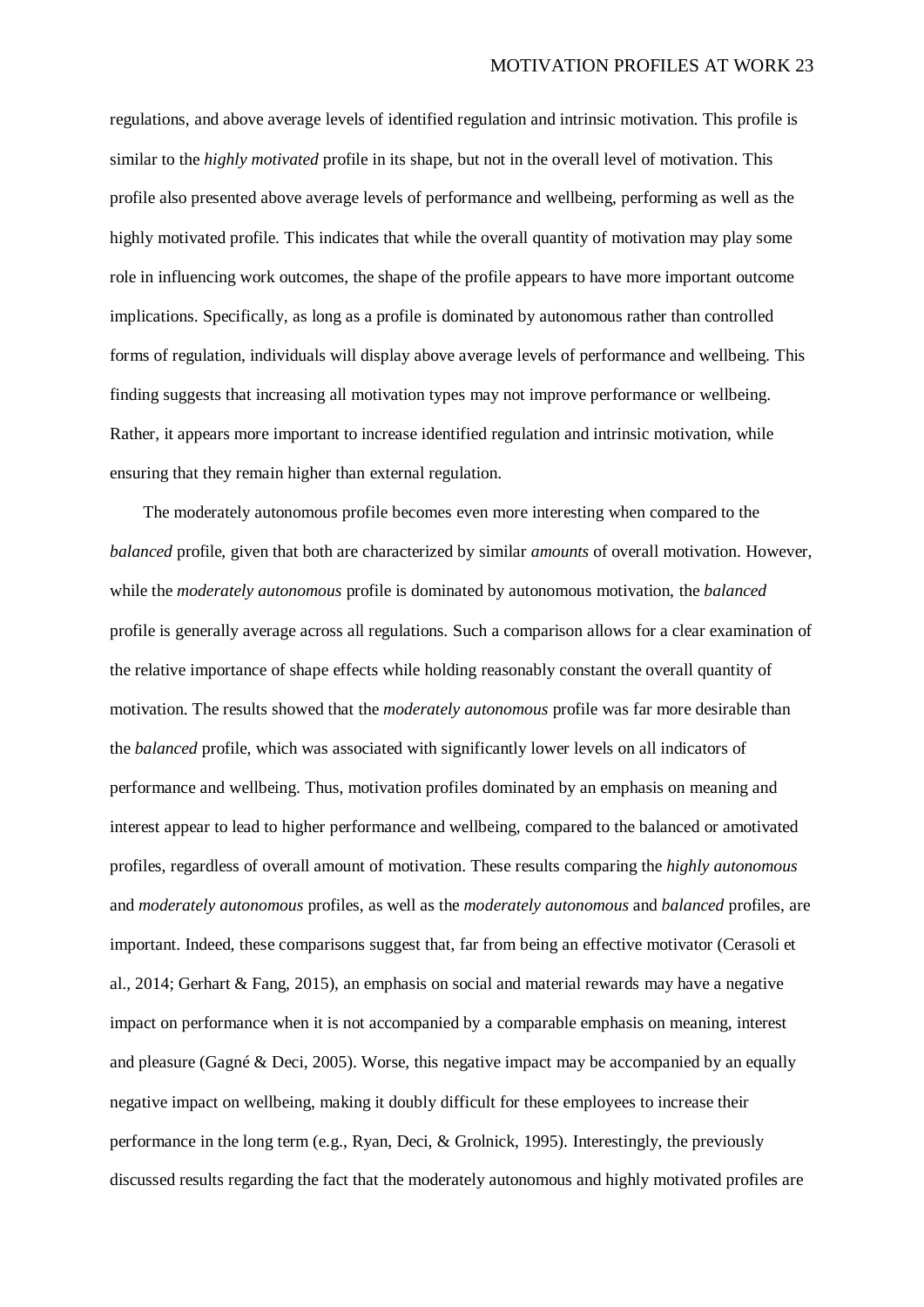associated with similarly desirable outcomes suggest that high levels of autonomous regulations appear to protect employees from the effects of high levels of more controlled forms of regulations.

Finally, the amotivated profile characterizes employees for whom work is neither motivated by meaning, guilt, enjoyment, or rewards but are rather mainly *amotivated*, suggesting they may possibly feel "trapped" in their position due to high perceived sacrifices associated with leaving (i.e., continuance commitment; Morin, Meyer, McInerney, Marsh, & Ganotice, 2015). In line with our expectations, white collar governmental employees, who tend to be exposed to more rigid bureaucratic structures, presented a significantly greater likelihood of membership into this profile (De Cooman et al., 2013; Gillet et al., 2013), followed by membership in the *balanced* profile, strongly suggesting that characteristics of this job are highly detrimental to autonomous motivation. Also in line with our expectations, employees from this *amotivated* profile presented the lowest levels of wellbeing out of all profiles, and levels of performance that were undistinguishable from those observed in the *balanced* profile. This profile appeared to be the least desirable.

It is interesting to note that the amotivated and highly motivated profiles both follow the expected continuum structure so closely that it could be argued that for these profiles a single factor representing global self-determined motivation (e.g., Howard, Gagné, Morin, & Forest, 2016) could be sufficient to describe these employees satisfactorily. Alternately, for the moderately autonomous and balanced profiles where the profiles do not follow the continuum structure as perfectly, it appears necessary to take into account qualitative distinctions between the various motivation subscales in order to obtain a complete picture of employees' work motivation.

In regards to previous person-centered research on work motivation, the current results provide an incremental contribution to the literature by replicating, in part, the profiles found by Graves et al. (2015), and expanding greatly on the cluster analytic results of Van den Broeck et al. (2013) and Moran et al. (2012). All of these studies succeeded in identifying the most extreme profiles, including a highly motivated profile characterized by above average levels of all types of motivation, and an amotivated profile characterized by below average levels on most types of motivation. The *moderately autonomous* profile identified in the current study also largely replicates the self-determined profile found by Graves et al. (2015) in a sample of managers. The *balanced* profile, which shows a slight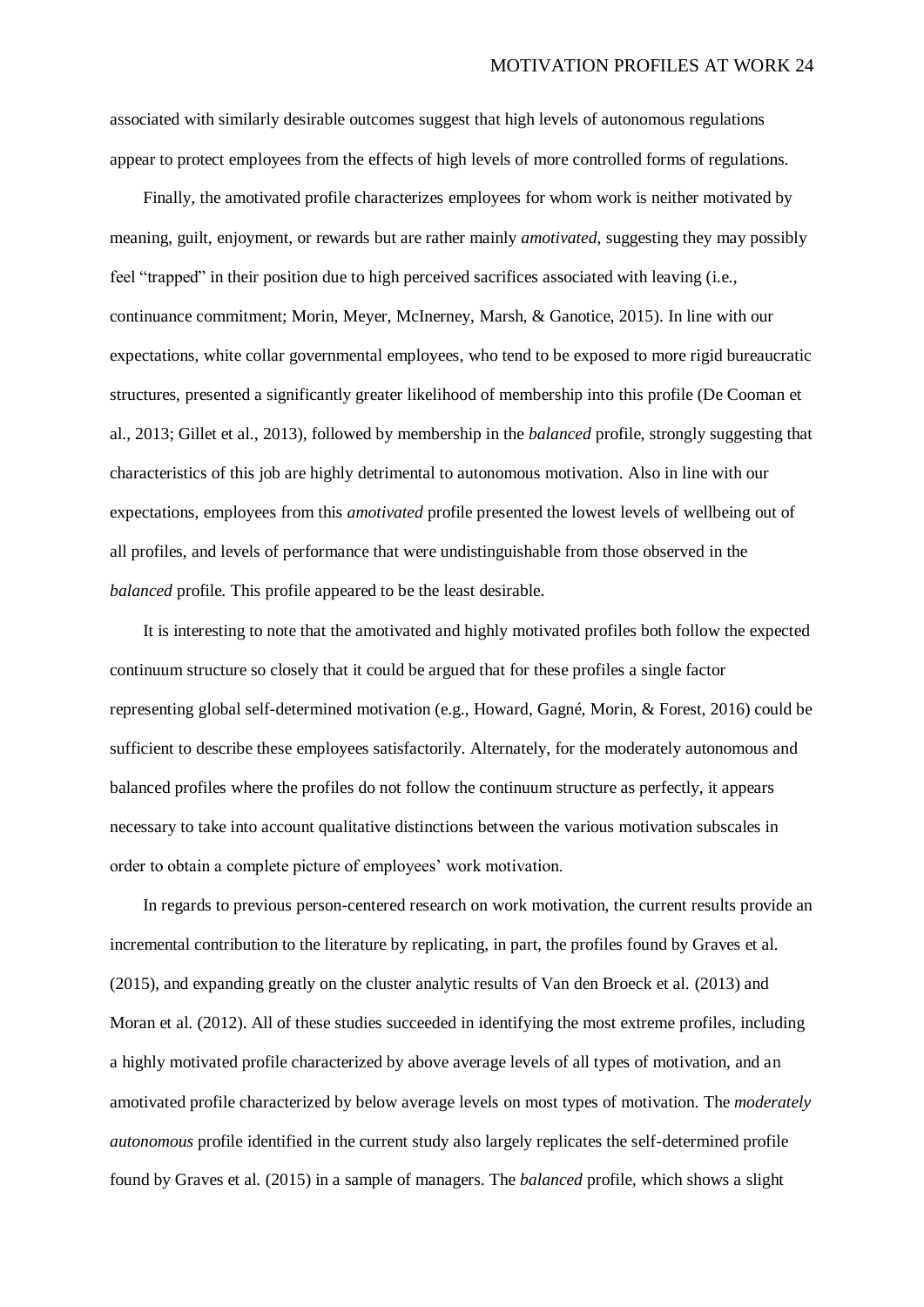tendency towards an external focus, is a more novel finding of the current study. Not only has this profile allowed for a highly insightful comparison between two profiles characterized by similar global amounts of motivation but different shapes, but it suggests that some employees draw motivation from multiple sources equally but do not seem to thrive in their workplace as a result of it.

Finally, the current study provides evidence of generalizability of the reported profiles. Like with variable-centered research, the confidence with which person-centered results can be used to guide practice depends on replicability and the convergence of results obtained from a variety of samples. Through multiple samples and studies, it becomes possible to identify a set of core profiles which are commonly occurring in most work contexts, and more peripheral profiles which may arise due to specific workplace circumstances or in specific subgroups of employees (Solinger, Van Olffen, Roe & Hofmans, 2013). The current study offers a set of four core profiles which, interestingly, replicate some of the profiles found by Graves et al., (2015). This suggests that the subset of replicated profiles are more likely to reflect core profiles of employee motivation, whereas the additional profiles reported by Graves et al. may be more peripheral, arising specifically in manager sub-populations.

In sum, our results incrementally add to previous research by examining work motivation profiles in the most rigorous manner available to date (i.e., through the incorporation of all regulation types into state-of-the-art LPA) with reasonably large and heterogeneous samples of employees from two countries. Additionally we provide initial evidence which demonstrates that profile membership varies as a function of job category with white-collar technology sector employees less likely to be in the moderately autonomously motivated profile, while government employees are more likely to be amotivated in their work. Lastly our results show that profile membership has meaningful implications for a wide range of work outcomes with profile characterized by predominantly autonomous forms of motivation being associated with more positive performance and wellbeing outcomes.

#### **Limitations and Directions for Future Research**

Though the current study presents several advantages over previous research, it also presents notable limitations. As with all cross-sectional research it is impossible to reach clear conclusions regarding the directionality of the associations between the observed motivational profiles and the socalled outcome variables on the basis of a single study. The possibility thus remain that the observed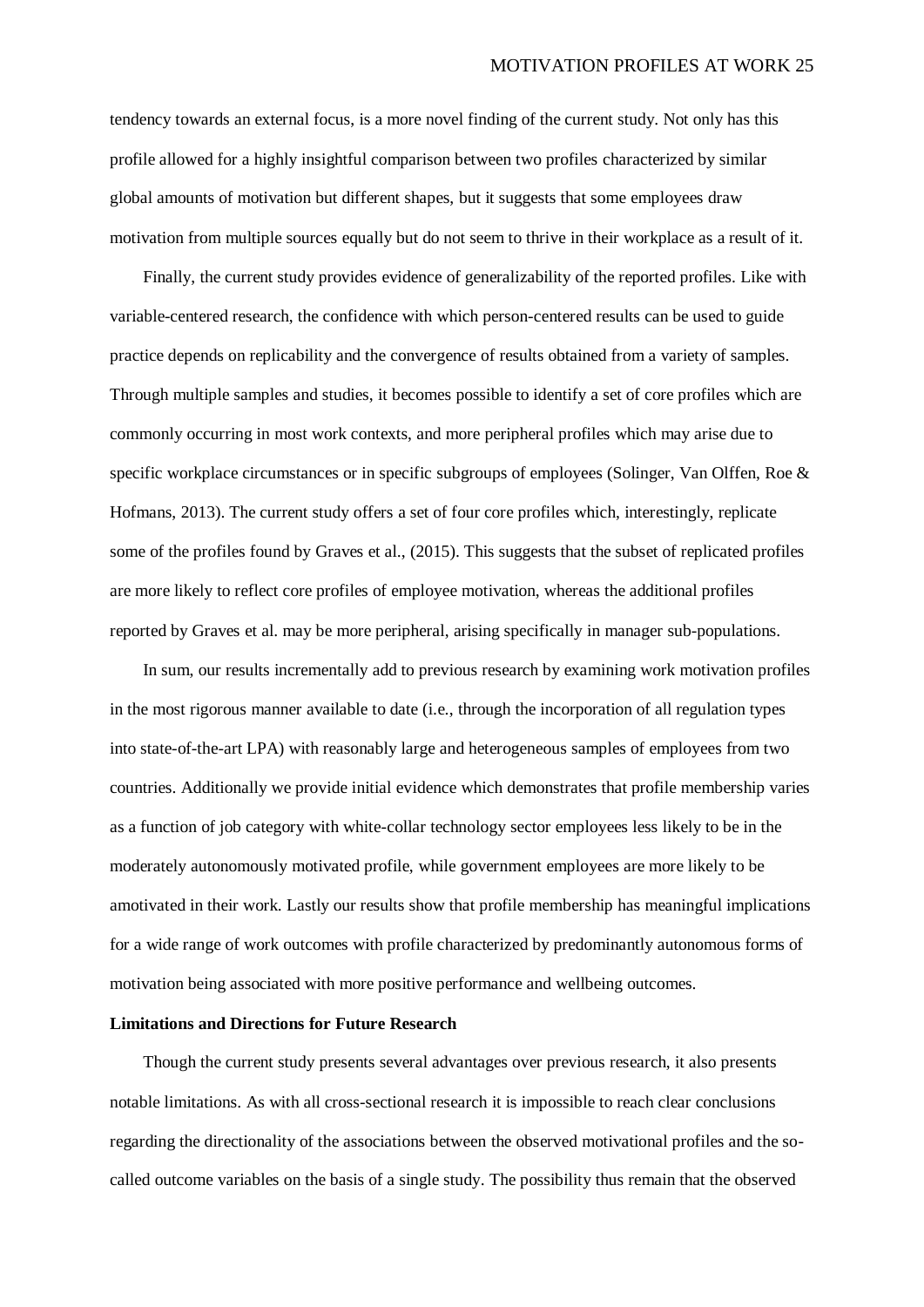associations follow reversed or even reciprocal relations as performance and wellbeing may themselves act as predictor of employee motivation profiles. However, lending confidence to the current interpretations, prior longitudinal research has supported the idea of directional relationships through which motivation levels predict later levels of performance and wellbeing (e.g., Baker, 2003; Dysvik & Kuvaas, 2013). Still, future research is needed to clarify this issue, and particularly to investigate possible reciprocal relations among these constructs (e.g., Morin, Meyer, Bélanger, Boudrias, Gagné, & Parker, 2016). Longitudinal studies will also be needed to examine the development and temporal stability of motivation profiles. It would be most useful to know how, and under which conditions, the different profiles found in the present study develop and evolve over time, considering both organizational newcomers (Bauer & Erdogan, 2014) as well as employees at later career stages (Gould & Hawkins, 1978). Like the present study, future person-centered research should also strive to favor LPA over more traditional cluster analyses for reasons covered comprehensively elsewhere (Meyer & Morin, 2016; Morin et al., 2011; Vermunt & Magidson, 2002). In particular, LPA tends to rely on far less stringent assumptions, which can be relaxed as needed, relative to cluster analyses, as well as a lower level of reactivity to measurement scales and clustering algorithm. Furthermore, LPA allows for the direct incorporation of covariates into the model, without the need to rely on suboptimal two-step strategies. Finally, research would also benefit from devoting attention to the effects of specific modifiable organizational design factors, such as organizational structure, job design, leadership style, and compensation systems, on membership into specific motivational profiles. While our results suggest a clear relation between job categories and membership into specific profiles, a finer grained analysis of the mechanisms involved in these relations would have important practical relevance to the design of specific interventions to improve employee motivation. In this regard, it would be particularly useful to know how organizational changes, such as job design changes and compensation system changes, are able to predict changes in profile membership that would affect transitions from one profile to another.

#### **Practical Implications**

In person-centered research, evidence for generalizability is built from an accumulation of studies, from which it becomes possible to identify a core set of profiles emerging with regularity, together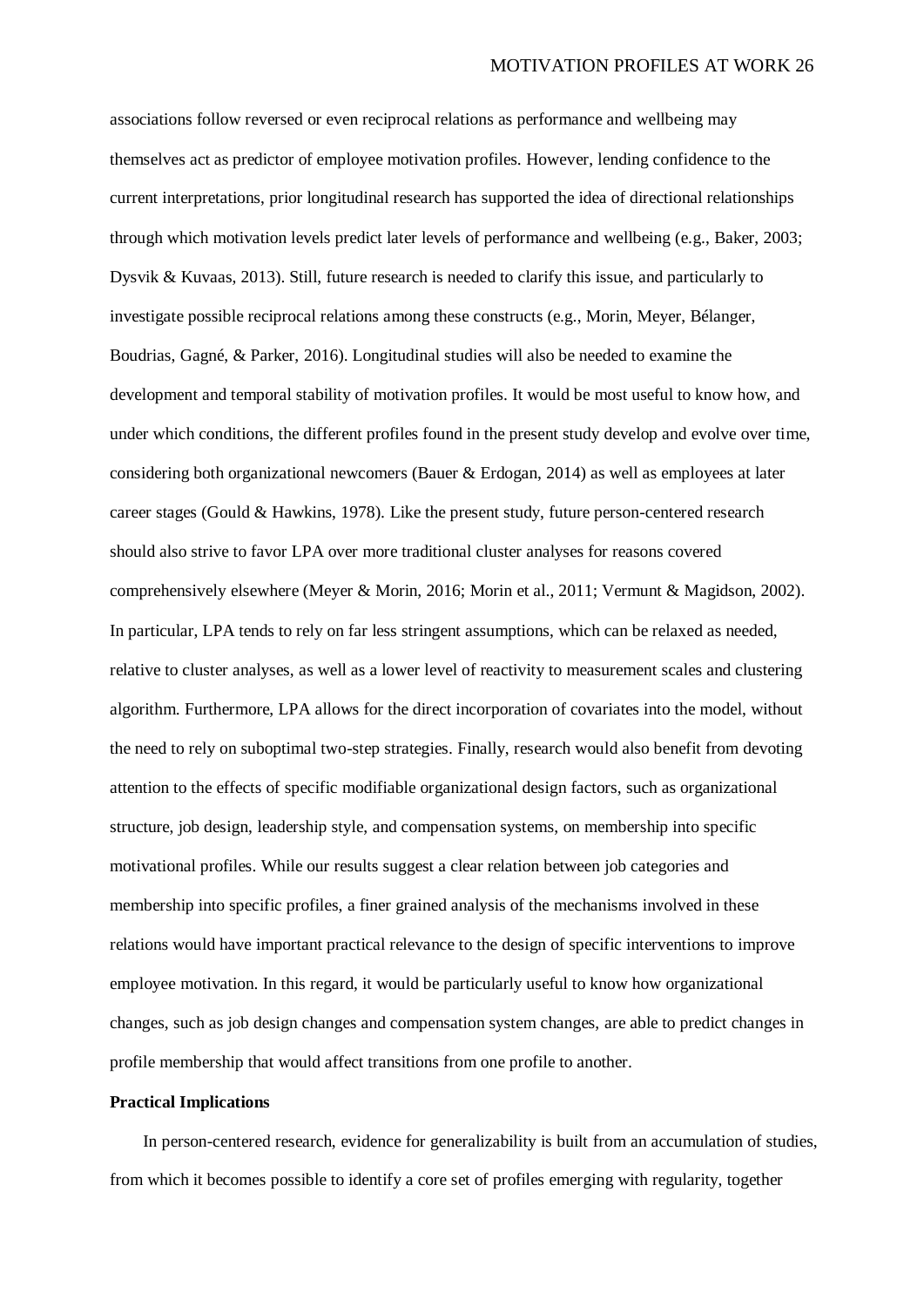with more peripheral profiles emerging irregularly under specific conditions (Solinger, Van Olffen, Roe & Hofmans, 2013). The fact that the profiles identified in this study are in line with theoretical expectations and emerged consistently across two independent samples of employees recruited in two countries supports their generalizability. Though additional research is needed, we can suggest organizations can use these four profiles to think about how employees falling into these profiles can be best managed. For example, knowing that the *balanced* profile has lower than average performance, probably because of a lack of meaning and enjoyment, organizations could try to provide meaning (e.g., through task significance; Grant, 2008) and stimulation (e.g., through job redesign; Hackman & Oldham, 1975) to employees. Specifically, employers may find that while a job has inherent meaningfulness and intrinsically enjoyable factors, employee motivation, and therefore performance, remains below expectations. Results from this study indicate that this may occur when external motivators are equally influential as more autonomous factors (such as is the case in the *balanced* profile). In these conditions, reducing the external focus and promoting more autonomously-driven reasons could be enough to nudge employees away from the *balanced* profile, with its largely below average outcomes, and into the *moderately autonomous* profile. Such a small adjustment could lead to employees being driven predominately by autonomous factors and subsequently performing more successfully and experiencing greater wellbeing. As such, knowing that autonomous motivation is relatively more important than external regulations in promoting performance and wellbeing, organizations may wish to focus more on meaning and enjoyment than on rewards and punishments.

The drawback of the variable-centered approach is that it often leads to thinking about an intervention that will improve a variable (e.g., intrinsic motivation) without taking into consideration what it may do to other forms of motivation (e.g., introjection). Conversely, the person-centered approach allows managers to consider employees as whole entities, rather than focusing narrowly on isolated individual characteristics. This approach recognizes the complexity of human motivation and behavior, and as such may provide a more complete and integrated description of this reality.

Our results could also prove particularly useful in informing the long-standing debate on the impact of incentives on work motivation. Gerhart and Fang (2015; also see Cerasoli et al., 2014) recently argued that controlled types of motivation may yield positive outcomes and that these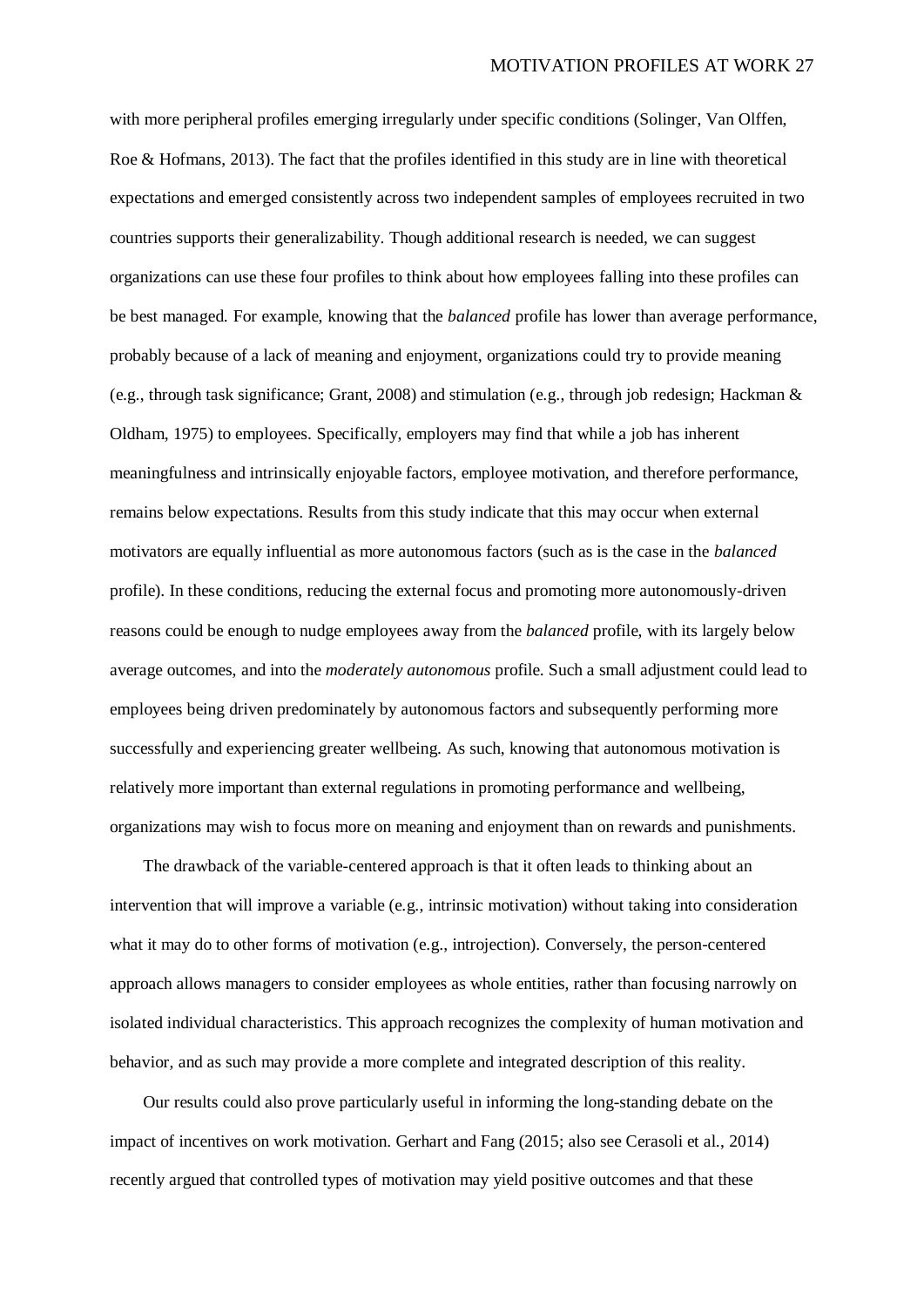motivation types could be promoted through the use of monetary incentives. Results of the current study suggest a relatively weak association between external material regulation and performance, and offer no support for the proposition that external rewards are successful in increasing performance when accompanied by autonomous forms of motivation. Similar conclusions have been put forward in previous person-centered research by Van den Broeck et al. (2013) and Moran et al., (2012), who also found more positive outcomes associated with more autonomously driven profiles than profiles driven by controlled regulations even when accounting for differing levels of global motivation.

In regards to the outcomes considered in this study, it is clear that organizations should attempt to promote profiles characterized by relatively higher levels of autonomous than external forms of regulations, through meaning making and the stimulation of people's interests for the work they do. It seems that as long as organizations can achieve this, they do not need to focus so much on promoting external regulation through material and social rewards or punishments. Our results thus indicate that it is not worth promoting controlled forms of motivation in addition to promoting autonomous forms of motivation, as has been argued by Gerhart and Fang (2015). Furthermore, the outcomes associated with the externally regulated profile suggest that there is an important risk associated with focusing on the promotion of external forms of regulations. As such, it appears that organizations would benefit more from a focus on nurturing more autonomous forms of motivation through increases in job meaningfulness, interest, and autonomy, than from a focus on social and material rewards.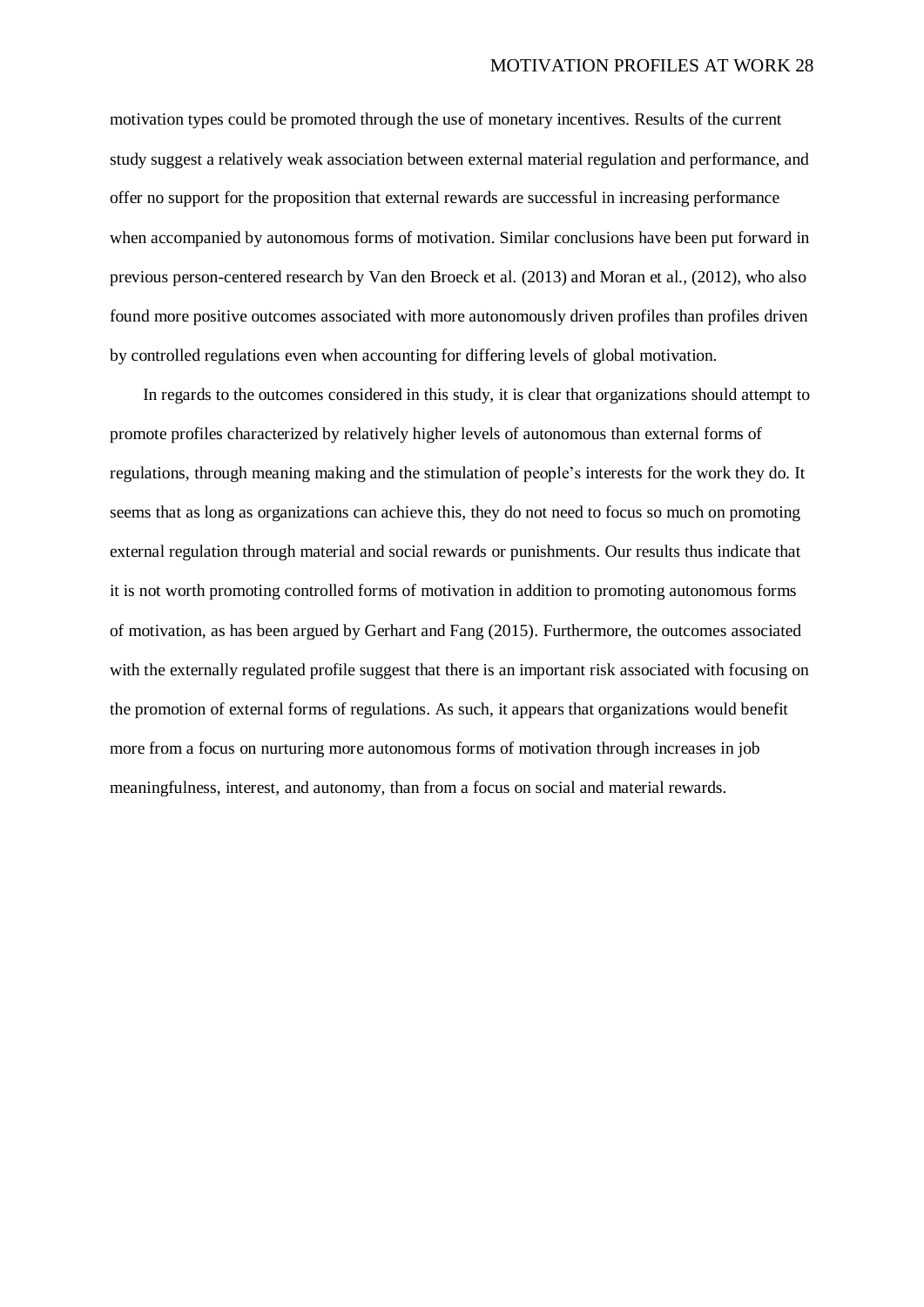#### **References**

- Abramis, D. J. (1994). Relationship of job stressors to job performance: Linear or invertedu? *Psychological Reports, 75*, 547-558.
- Asparouhov, T., & Muthén, B. O. (2009). Exploratory structural equation modeling. *Structural Equation Modeling, 16*, 397–438.
- Asparouhov, T., Muthén, B., & Morin, A. J. S. (2015). Bayesian structural equation modeling with cross-loadings and residual covariances: Comments on Stromeyer et al. *Journal of Management, 41*, 1561-1577.
- Battistelli, A., Galletta, M., Portoghese, I., & Vandenberghe, C. (2013). Mindsets of commitment and motivation. *The Journal of Psychology, 147*, 17-48.
- Baker, S. R. (2003). A prospective longitudinal investigation of social problem-solving appraisals on adjustment to university, stress, health, and academic motivation and performance. *Personality and Individual Differences*, *35*, 569-591.
- Bauer, T. N., & Erdogan, B. (2014). Delineating and reviewing the role of newcomer capital in organizational socialization*. Annual Review of Organizational Psychology and Organizational Behavior, 1*, 439-457.
- Blais, M. R., Brière, N. M., Lachance, L., Riddle, A. S., & Vallerand, R. J. (1993). L'inventaire des motivations au travail de Blais. *Revue québécoise de psychologie*, *14*(3), 185-215.
- Boiché, J., Sarrazin, P., Grouzet, F., Pelletier, P., & Chanal, J. (2008). Students' motivational profiles and achievement outcomes in physical education: A self-determination perspective. *Journal of Educational Psychology*, *100*, 688–701.
- Cerasoli, C., Nicklin, J., & Ford, M. (2014). Intrinsic motivation and extrinsic incentives jointly predict performance: A 40 year meta-analysis. *Psychological Bulletin*, *140*, 980–1008.
- Chemolli, E., & Gagné, M. (2014). Evidence against the continuum structure underlying motivation measures derived from self-determination theory. *Psychological Assessment*, *26*, 575-585.
- Deci, E. L., & Ryan, R. M. (1985). *Intrinsic motivation and self-determination in human behavior*. New York: Plenum.

De Cooman, R., Stynen, D., Van den Broeck, A., Sels, L., & De Witte, H. (2013). How job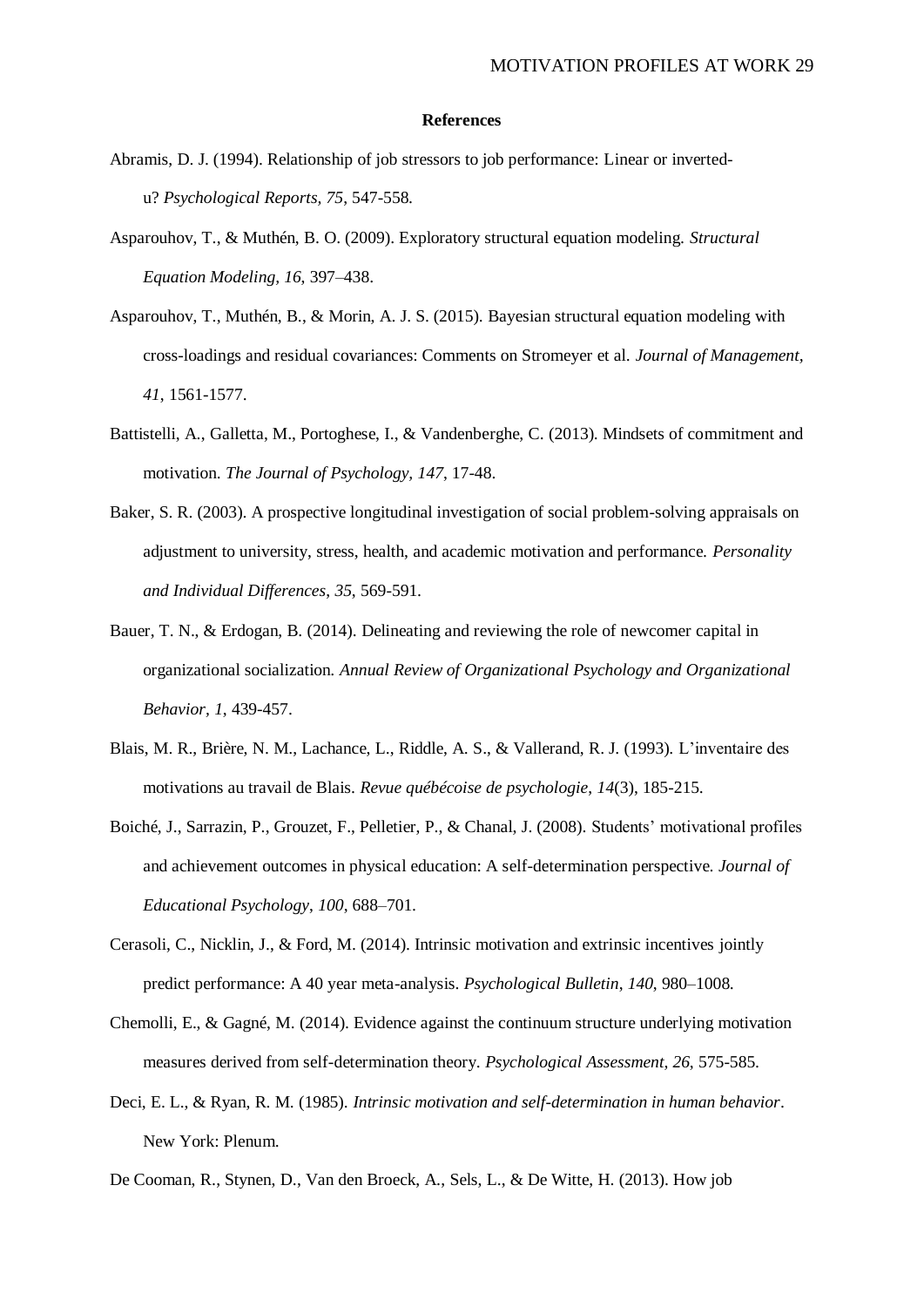characteristics relate to need satisfaction and autonomous motivation: Implications for work effort. *Journal of Applied Psychology, 43*, 1342-1352.

- De Witte, H., Hooge, J., Vandoorne, J. & Glorieux, I. (2001). Prettig werken in een gezonde samenleving. Omvang, verschillen en gevolgen van arbeidstevredenheid in Vlaanderen. In: Administratie Planning en Statistiek (Red.), *Vlaanderen gepeild! De Vlaamse overheid en burgeronderzoek 2001* (pp. 73-98). Brussel: Ministerie van de Vlaamse Gemeenschap.
- Diallo, T.M.O., Morin, A.J.S., & Lu, H. (2016, in press). The impact of total and partial inclusion or exclusion of active and inactive time invariant covariates in growth mixture models. *Psychological Methods.*
- Dysvik, A., & Kuvaas, B. (2013). Intrinsic and extrinsic motivation as predictors of work effort: The moderating role of achievement goals. *British Journal Social Psychology,* 52, 412–430.
- Gagné, M. (2014). The Oxford handbook of work engagement, motivation, and selfdetermination theory. New York, NY, United States: Oxford University.
- Gagné, M., & Deci, E. L. (2005). Self-determination theory and work motivation. *Journal of Organizational Behavior, 26,* 331-362.
- Gagné, M., & Forest, J. (2008). The study of compensation systems through the lens of selfdetermination theory: 35 years of debate. *Canadian Psychology, 49*, 225–232.
- Gagné, M., Sentcal, C. B., & Koestner, R. (1997). Proximal job characteristics, feelings of empowerment, and intrinsic motivation: A multidimensional model*. Journal of Applied Social Psychology, 27,* 1222-1240.
- Gagné, M., Forest, J., Gilbert, M. -H., Aubé, C., Morin, E., & Malorni, A. (2010). The Motivation at Work Scale: Validation evidence in two languages. *Educational and Psychological Measurement, 79,* 628-646.
- Gagné, M., Forest, J., Vansteenkiste, M., Crevier-Braud, L., Van den Broeck, A., Kristin-Aspeli, A., … Westbye, C. (2015). The multidimensional work motivation scale: Validation evidence in seven languages and nine countries*. Journal of Work & Organizational Psychology, 24,* 178-196.
- Gerhart, B., & Fang, M. (2015). Pay, intrinsic motivation, extrinsic motivation, performance, and creativity: Revisiting long-held beliefs. *Annual Review of Organizational Psychology and*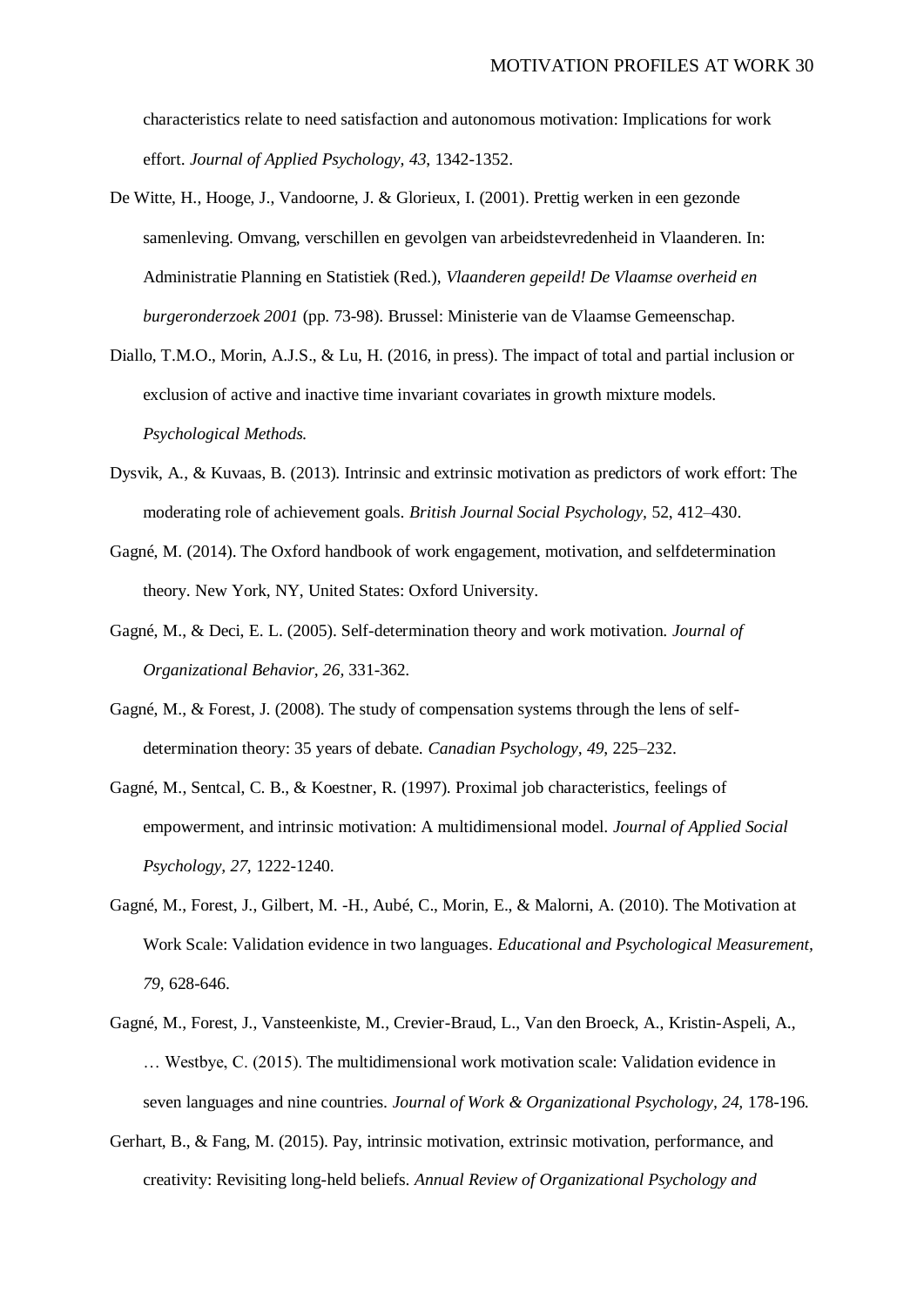*Organizational Behavior*, *2*, 489-521.

- Gillet, N., Berjot, S., & Paty, B. (2009). Profil motivationnel et performance sportive [Motivational profile and sport performance]. *Psychologie Française*, *54*, 173-190.
- Gillet, N., Berjot, S., Vallerand, R. J., Amoura, C., & Rosnet, E. (2012). Examining the motivationperformance relationship in competitive sport: A cluster-analytic approach. *International Journal of Sport Psychology*, *43*, 79–102.
- Gillet, N., Gagné, M., Sauvagere, S., & Fouquereau, E. (2012). The role of supervisor autonomy support, organizational support, and autonomous and controlled motivation in predicting employees' satisfaction and turnover intentions*. European Journal of Work and Organizational Psychology*, 22, 1–11.
- Gillet, N., Vallerand, R., & Paty, P. (2013). Situational motivational profiles and performance with elite performers, *Journal of Applied Social Psychology*, *43*, 1200–1210
- Gillet, N., Vallerand, R., & Rosnet, R. (2009). Motivational clusters and performance in a real-life setting, *Motivation and Emotion*, *33*, 49-62.
- Gould, S., & Hawkins, B. (1978). Organizational career stage as a moderator of the satisfaction performance relationship. *Academy of Management Journal*, *21*, 434-450.
- Grant, A. M. (2008). The significance of task significance: Job performance effects, relational mechanisms, and boundary conditions. *Journal of Applied Psychology*, 93, 108-124.
- Graves, L. M., Cullen, K. L., Lester, H. F., Ruderman, M. N., & Gentry, W. A. (2015). Managerial motivational profiles: Composition, antecedents, and consequences. *Journal of Vocational Behaviour*, 87, 32-42.
- Grolnick, W. S., & Ryan, R. M. (1987). Autonomy in children's learning: an experimental and individual difference investigation. *Journal of personality and social psychology*, *52*(5), 890.
- Guay, F., Morin, A. J. S., Litalien, D., Valois, P., & Vallerand, R.J. (2015). Application of exploratory structural equation modeling to evaluate the academic motivation scale. *The Journal of Experimental Education*, *83*, 51-82.
- Hackman, J. R., & Oldham, G. R. (1975). Development of the Job Diagnostic Survey. *Journal of Applied Psychology*, 60, 159-170.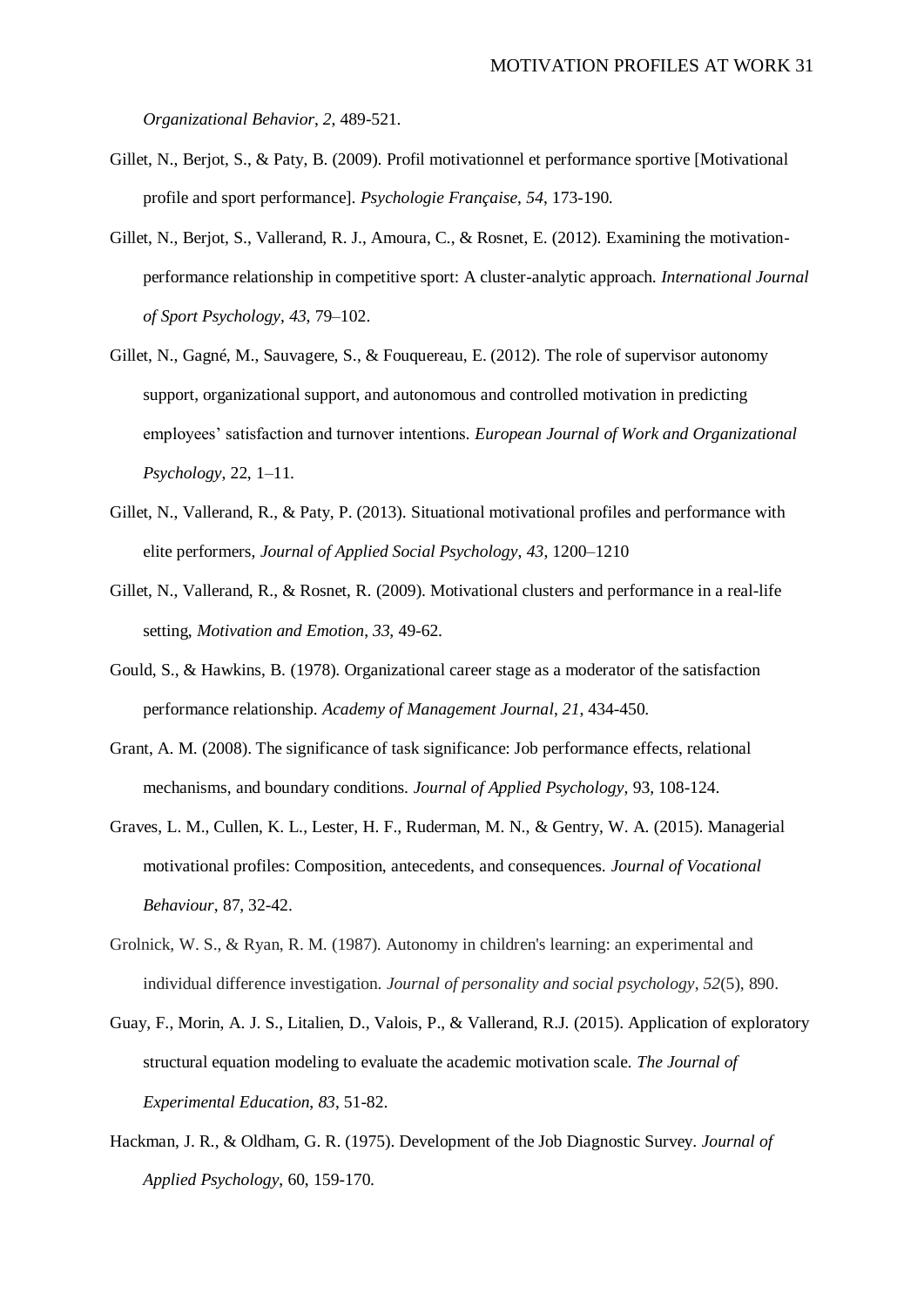- Hayenga, A., & Corpus, J. (2010). Profiles of intrinsic and extrinsic motivations: A person-centered approach to motivation and achievement in school. *Motivation and Emotion*, *34*, 371–383.
- Henson, J. M., Reise, S. P., & Kim, K. H. (2007). Detecting mixtures from structural model differences using latent variable mixture modeling: A comparison of relative model fit statistics. *Structural Equation Modeling*, *14*, 202-226.
- Hipp, J. R., & Bauer, D. J. (2006). Local solutions in the estimation of growth mixture models. *Psychological Methods, 11*, 36-53.
- Howard, J. L., Gagné, M., Morin, A. J. S., & Forest, J. (2016, in press). Using bifactor exploratory structural equation modeling to test for a continuum structure of motivation. *Journal of Management*. Early View: doi 10.1177/0149206316645653
- Hu, L.-T., & Bentler, P.M. (1999). Cutoff criteria for fit indexes in covariance structure analysis: Conventional criteria versus new alternatives. *Structural Equation Modeling, 6,* 1–55.
- Kam, C., Morin, A. J. S., Meyer, J. P., & Topolnytsky, L. (2016, in press). Are commitment profiles stable and predictable? A latent transition analysis. *Journal of Management*. Early View, doi: 10.1177/0149206313503010.
- Koestner, R., & Losier, G. F. (2002). Distinguishing three ways of being internally motivated. In E. L. Deci & R. M. Ryan (Eds.), Handbook of self-determination research (pp. 101–121). Rochester, NY: University of Rochester.
- Litalien, D., Guay, F., & Morin, A. J. S. (2015). Motivation for PhD studies: Scale development and validation. *Learning and Individual Differences, 41*, 1-13.
- Liu, W., Wang, J., Tan, O., Koh, C., & Ee, J. (2009). A self-determination approach to understanding students' motivation in project work. *Learning and Individual Differences*, *19*, 139–145.
- Lubke, G., & Muthén, B.O. (2007). Performance of factor mixture models as a function of model size, covariate effects, and class-specific parameters. *Structural Equation Modeling, 14*, 26-47.
- Marsh, H. W., Hau, K., & Grayson, D. (2005). Goodness of Fit in Structural Equation Models. In Maydeu-Olivares, Albert (Ed); McArdle, John J. (Ed), *Contemporary psychometrics: A festschrift for Roderick P. McDonald.* (pp. 275-340). Mahwah, NJ: Erlbaum.

Marsh, H.W., Lüdtke, O., Nagengast, B., Morin, A.J.S., & Von Davier, M. (2013). Why item parcels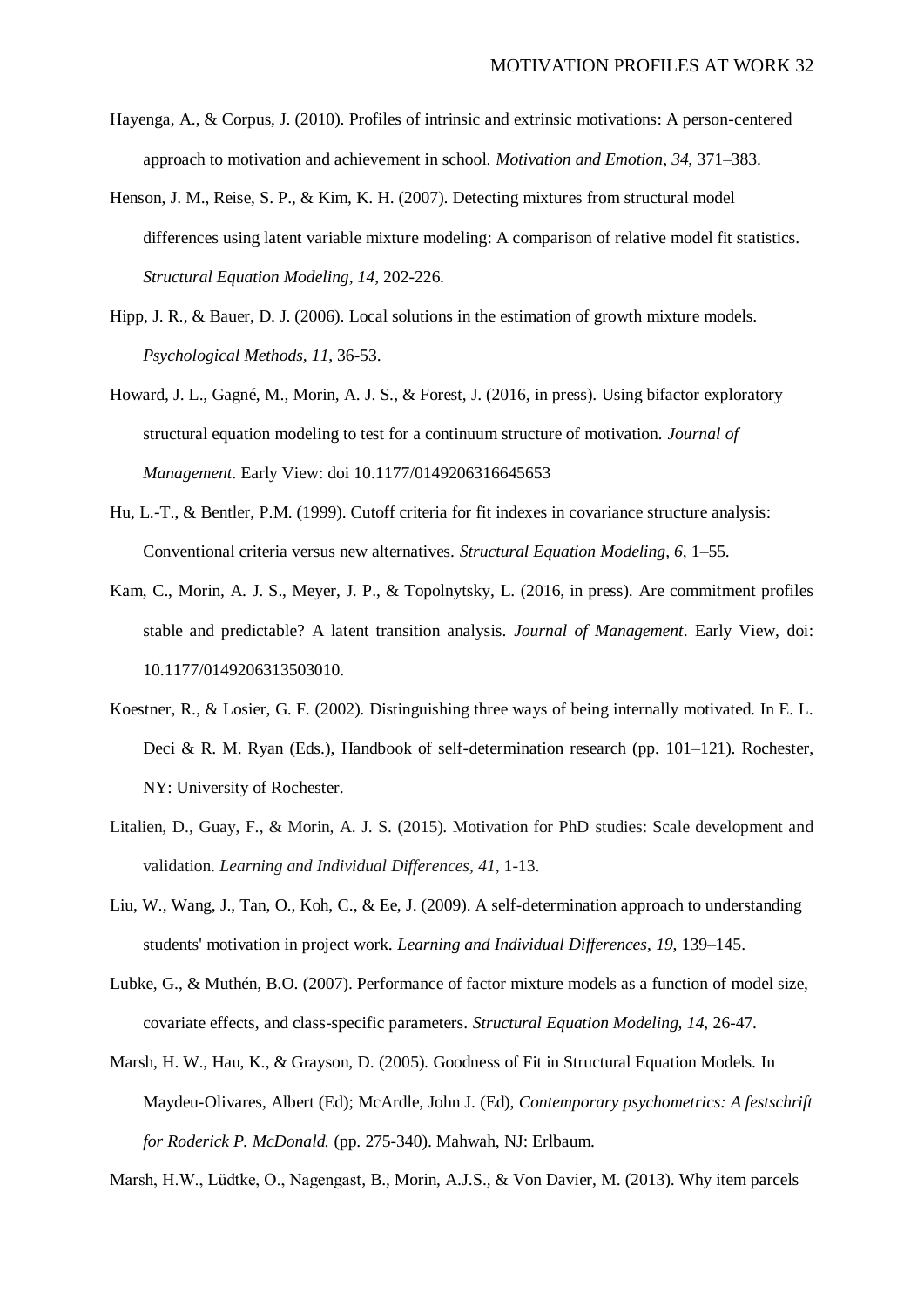are (almost) never appropriate: Two wrongs do not make a right-Camouflaging misspecification with item parcels in CFA models. *Psychological Methods, 18*, 257-284.

- Marsh, H. W., Lüdtke, O., Trautwein, U., & Morin, A. J. S. (2009). Classical latent profile analysis of academic self-concept dimensions: Synergy of person- and variable-centered approaches to theoretical models of self-concept. *Structural Equation Modeling*, *16*, 191-225.
- Maslach, C., Schaufeli, W. B., & Leiter, M. P. (2001). Job burnout. *Annual Review of Psychology*, 52, 397–422.
- McLachlan, G., & Peel, D. (2000). *Finite Mixture Models.* New York: Wiley.
- McNeill, M., & Wang, C. K. J. (2005). Psychological profiles of elite sports players in Singapore. *Psychology of Exercise and Sport, 6*, 117-128.
- Meyer, J.P., & Morin, A.J.S. (2016). A person-centered approach to commitment research: Theory, research, and methodology. *Journal of Organizational Behavior*, *37*, 584-612.
- Meyer, J. P., Morin, A. J. S., & Vandenberghe, C. (2015). Dual Commitment to Organization and Supervisor: A Person-centered Approach. *Journal of Vocational Behavior, 88,* 56-72.
- Moran, M., Diefendorff, J., Kim, T., & Liu, Z. (2012). A profile approach to self-determination theory motivations at work. *Journal of Vocational Behavior*, *81*, 354–363.
- Morgan, G.B. (2015). Mixed mode latent class analysis: An examination of fit index performance for classification. *Structural Equation Modeling*, *22*, 76-86.
- Morin, A. J. S., Arens, A. K., & Marsh, H. W. (2015). A bifactor exploratory structural equation modeling framework for the identification of distinct sources of construct-relevant psychometric multidimensionality. *Structural Equation Modeling*, 1-24.
- Morin, A. J. S., Maïano, C., Nagengast, B., Marsh, H. W., Morizot, J., & Janosz, M. (2011). Growth mixture modeling of adolescents trajectories of anxiety across adolescence: The impact of untested invariance assumptions. *Structural Equation Modeling*, *18*, 613–648.
- Morin, A. J. S., & Marsh, H. W. (2015). Disentangling shape from level effects in person-centered analyses: An illustration based on university teachers' multidimensional profiles of effectiveness. *Structural Equation Modeling*, *22*, 39-59.

Morin, A.J.S., Marsh, H.W., & Nagengast, B. (2013). Chapter 10. Exploratory structural equation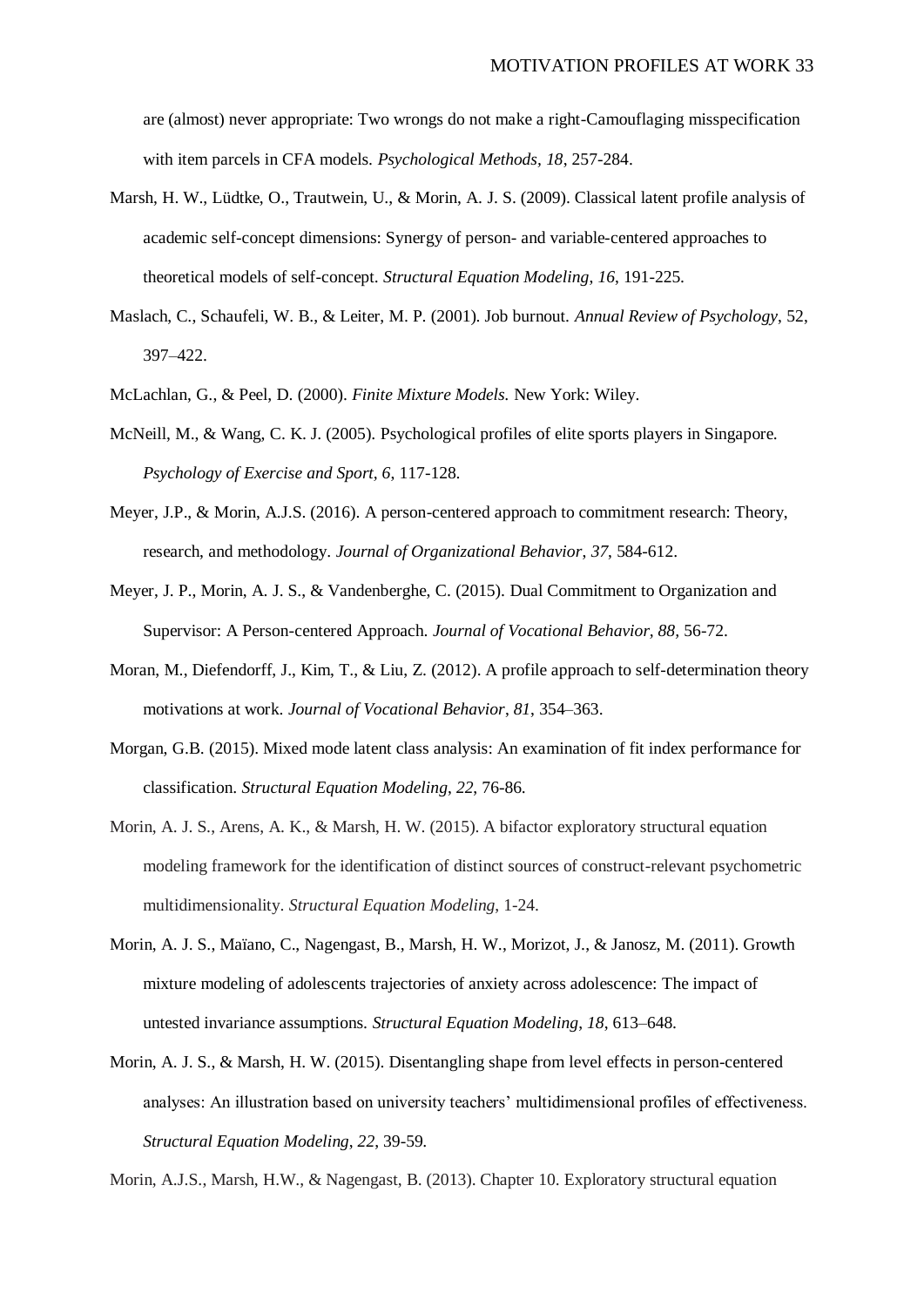modeling. In Hancock, G. R., & Mueller, R. O. (Eds.). (2013). S*tructural equation modeling: A second course* (2nd ed.). Charlotte, NC: Information Age Publishing, Inc.

- Morin, A. J. S., Meyer, J. P., Bélanger, É., Boudrias, J. -S., Gagné, M., & Parker, P. D. (2016, In Press). Longitudinal associations between employees' perceptions of the quality of the change management process, affective commitment to change and empowerment. *Human Relations*.
- Morin, A. J. S., Meyer, J. P., McInerney, D. M., Marsh, H. W., & Ganotice, F. A. Jr. (2015). Profiles of dual commitment to the occupation and organization: Relations to wellbeing and turnover intentions. *Asia-Pacific Journal of Management*, *32*, 717-744.
- Morin, A. J. S., Morizot, J., Boudrias, J., & Madore, I. (2011). A Multifoci Person-Centered Perspective on Workplace Affective Commitment: A Latent Profile/Factor Mixture Analysis. *Organizational Research Methods*, *14*, 58-90.
- Morin, A. J. S., & Wang, J. C. K. (2016). A gentle introduction to mixture modeling using physical fitness data. In N. Ntoumanis, & N. Myers (Eds.), *An Introduction to Intermediate and Advanced Statistical Analyses for Sport and Exercise Scientists* (pp. 183-210). London, UK: Wiley.
- Morrison, E. W. (1994). Role definitions and organisational citizenship behaviour: The importance of the employee's perspective. *Academy of Management Journal, 37*, 1543-1567.
- Muthén, B. O. (2002). Beyond SEM: General latent variable modeling. *Behaviormetrika*, *29*, 81-117.
- Muthén, B. O. (2003). Statistical and substantive checking in growth mixture modeling: Comment on Bauer and Curran (2003). *Psychological Methods*, *8*, 369-377.
- Nylund, K. L., Asparouhov, T., & Muthén, B. (2007). Deciding on the number of classes in latent class analysis and growth mixture modeling. A Monte Carlo simulation study. *Structural Equation Modeling*, *14*, 535-569.
- Petras, H., & Masyn, K. (2010). General growth mixture analysis with antecedents and consequences of change. In A. R. Piquero & D.Weisburd (Eds.), *Handbook of quantitative criminology* (pp. 69- 100). New York, NY: Springer.
- Peugh, J. & Fan, X. (2012). How well does growth mixture modeling identify heterogenous growth trajectories? A simulation study examining GMM's performance characteristics. *Structural Equation Modeling*, *19*, 204-226.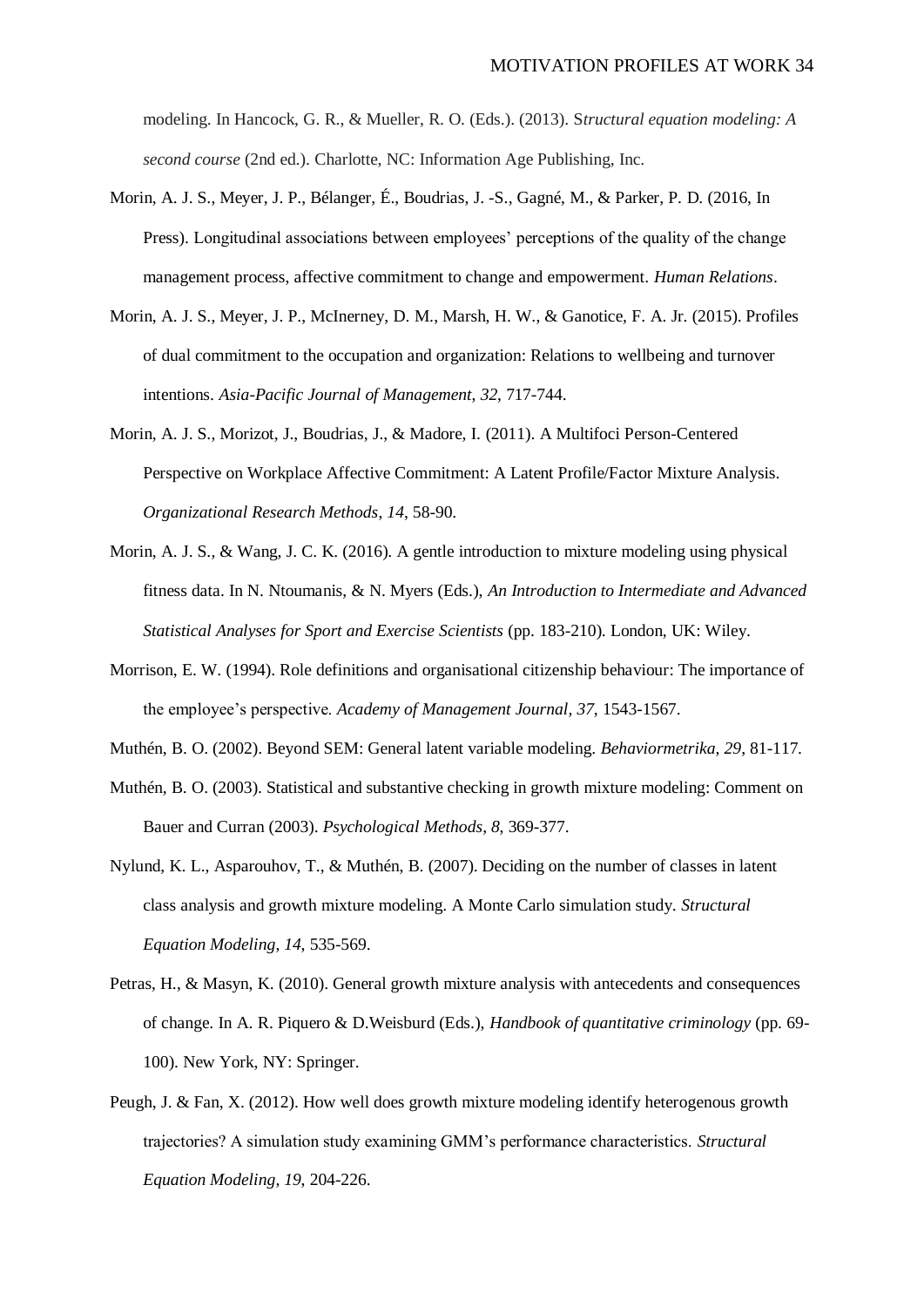- Peugh, J. & Fan, X. (2013). Modeling unobserved heterogeneity using latent profile analysis: A Monte Carlo simulation. *Structural Equation Modeling*, *20*, 616-639.
- Peugh, J. & Fan, X. (2015). Enumeration index performance in generalized growth mixture models: A Monte Carlo test of Muthén's (2003) hypothesis. *Structural Equation Modeling*, *22*, 115-131.

Pinder, C. C. (1998). Motivation in work organizations. *Upper Saddle River, NJ*.

- Ratelle, C., Guay, F., Vallerand, R., Larose, S., & Senécal, C. (2007). Autonomous, controlled, and amotivated types of academic motivation: A person-oriented analysis. *Journal of Educational Psychology*, *99*, 734–746.
- Raykov, T., & Marcoulides, G. A. (2004). Using the delta method for approximate interval estimation of parameter functions in SEM. *Structural Equation Modeling, 11*, 621-637.
- Ryan, R. M., Deci, E. L., & Grolnick, W. S. (1995). Autonomy, relatedness, and the self: Their relation to development and psychopathology. In D. Cicchetti & D. J. Cohen (Eds.), *Developmental psychopathology: Theory and methods* (Vol *1*, pp. 618-655). New York: Wiley.
- Sass, D.A., & Schmitt, T.A. (2010). A comparative investigation of rotation criteria within exploratory factor analysis. *Multivariate Behavioral Research, 45*, 73-103.
- Schaufeli, W. B., & Bakker, A. B. (2003). UWES-Utrecht Work Engagement Scale: test manual. Unpublished manuscript, Department of Psychology, Utrecht University.
- Schaufeli, W. B., & van Dierendonck, D. (1993). The construct validity of two burnout measures. *Journal of Organizational Behavior*, *14*, 631-647.
- Schmitt, T.A., & Sass, D.A. (2011). Rotation criteria and hypothesis testing for exploratory factor analysis: implications for factor pattern loadings and interfactor correlations. *Educational & Psychological Measurement*, 71, 95-113.
- Skrondal, A., & Laake, P. (2001). Regression among factor scores. *Psychometrika*, *66*, 563-576.
- Solinger, O. N., Van Olffen, W., Roe, R. A., & Hofmans, J. (2013). On becoming (un)committed: A taxonomy and test of newcomer onboarding scenarios. *Organization Science*, *24*, 1640-1661.
- Tein, J.-Y., Coxe, S., & Cham, H. (2013). Statistical power to detect the correct number of classes in latent profile analysis. *Structural Equation Modeling*, *20*, 640-657.

Tofighi, D., & Enders, C. K. (2008). Identifying the correct number of classes in growth mixture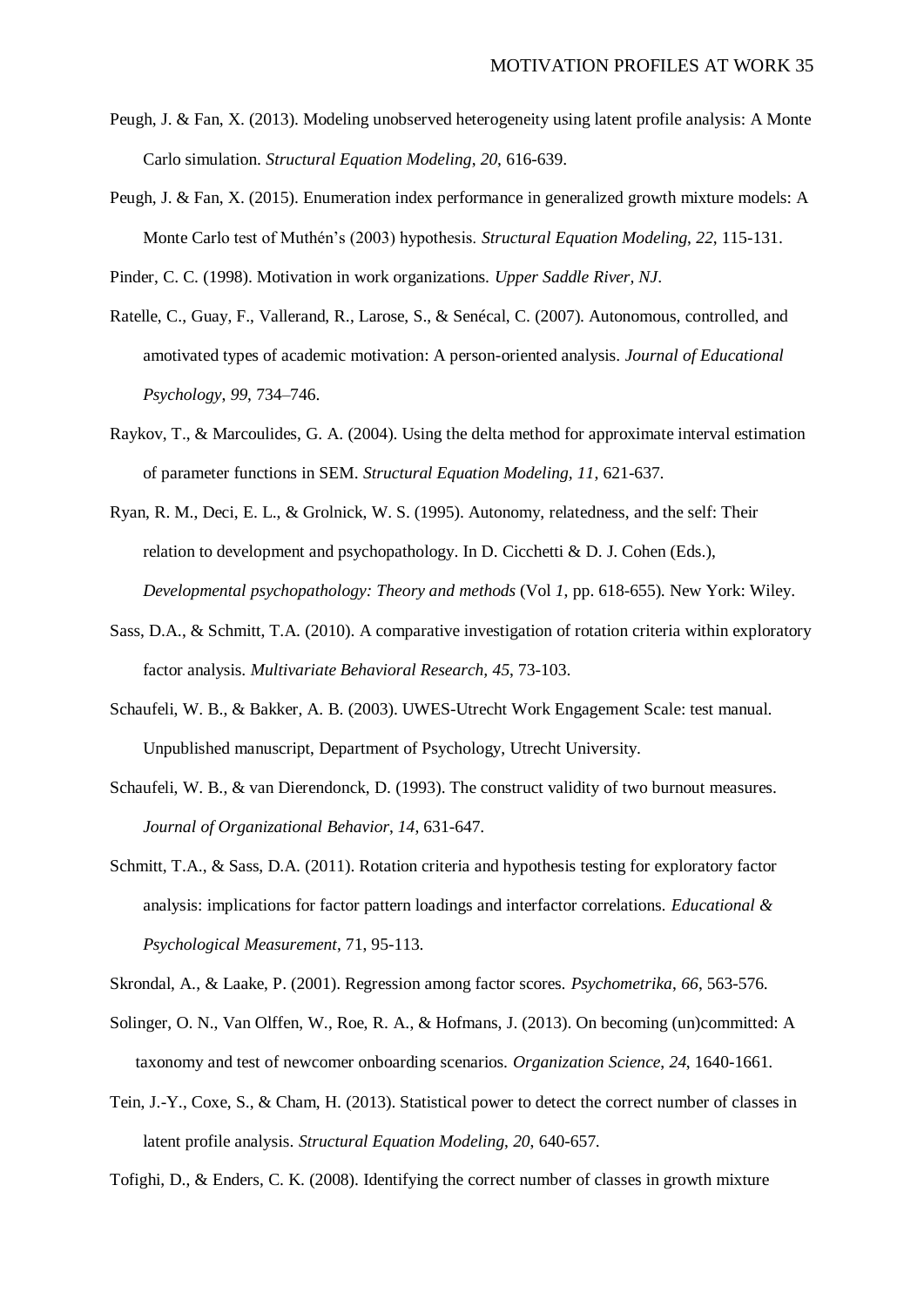models. In G. R. H. & & K. M. Samuelsen (Eds.), *Advances in latent variable mixture models* (pp. 317-341). Charlotte, NC: Information Age.

- Tolvanen, A. (2007). *Latent growth mixture modeling: A simulation study*. PhD dissertation, Department of Mathematics, University of Jyväskylä, Jyväskylä, Finland.
- Tremblay, M. A., Blanchard, C. M., Taylor, S., Pelletier, L. G., & Villeneuve, M. (2009). Work Extrinsic and Intrinsic Motivation Scale: Its value for organizational psychology research. *Canadian Journal of Behavioural Science/Revue canadienne des sciences du comportement*, *41*(4), 213.
- Van den Broeck, A., De Cuyper, N., De Witte, H., & Vansteenkiste, M. (2010). Not all job demands are equal: Differentiating job hindrances and job challenges in the Job Demands–Resources model. *European Journal of Work and Organizational Psychology*, *19*(6), 735–759.
- Van den Broeck, A., Lens, W., De Witte, H., & Van Coillie, H. (2013). Unraveling the importance of the quantity and the quality of workers' motivation for wellbeing: A person-centered perspective. *Journal of Vocational Behavior*, *82*, 69-78.
- Vansteenkiste, M., Sierens, E., Soenens, B., Luyck, K., & Lens, W. (2009). Motivational profiles from a self-determination perspective: The quality of motivation matters. *Journal of Educational Psychology, 101*, 671–688.
- Vermunt, J.K., & Magidson, J. (2002). Latent class cluster analysis. In J. Hagenaars & A. McCutcheon (Eds.), *Applied latent class models* (pp. 89-106). New York: Cambridge.
- Yang, C. (2006). Evaluating latent class analyses in qualitative phenotype identification*. Computational Statistics & Data Analysis, 50*, 1090–1104.
- Zyphur, M. J. (2009). When mindsets collide: Switching analytical mindsets to advance organizational science. *Academy of Management Review*, *34*, 677–688.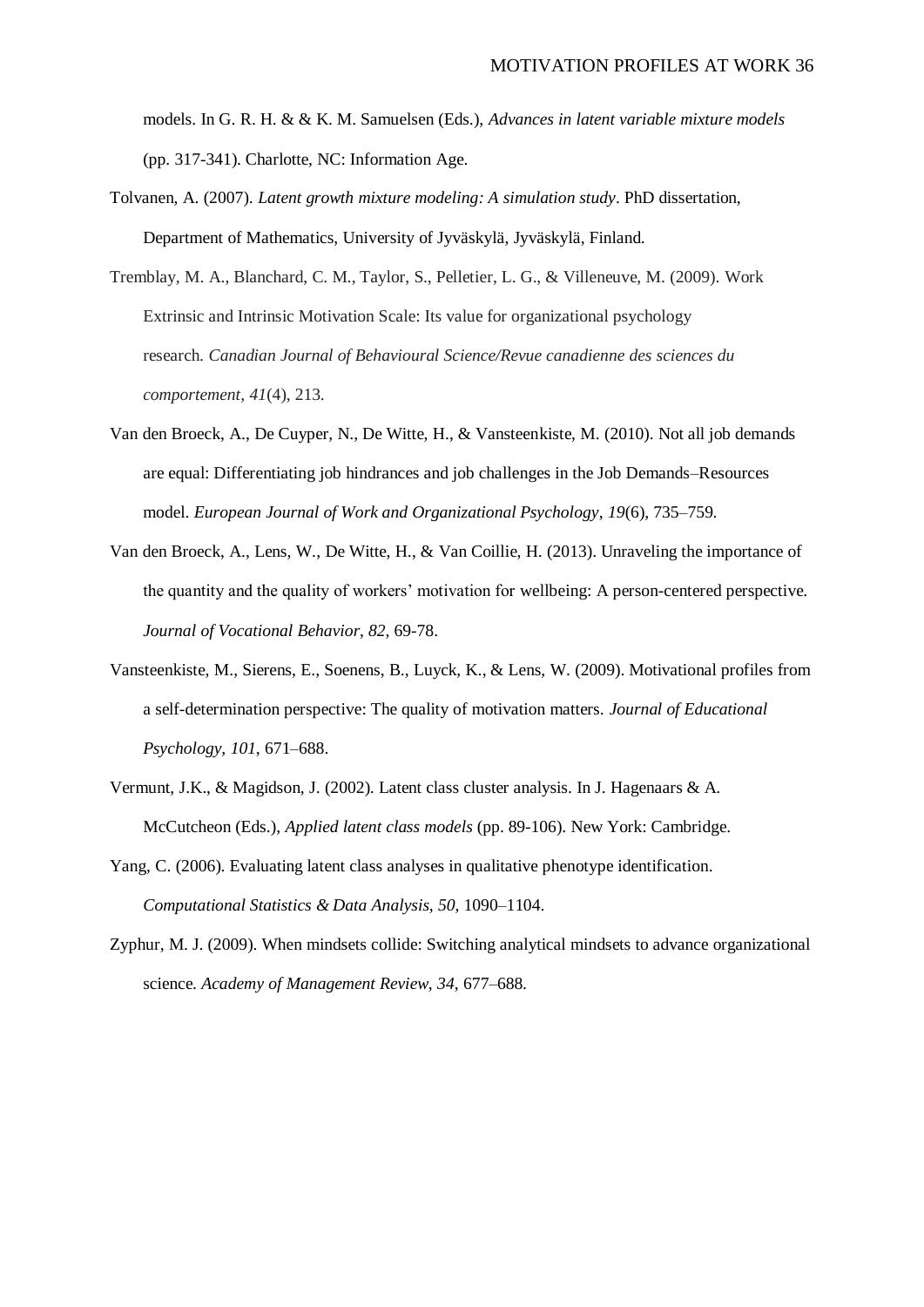## Table 1.

Correlations and Scale Score Reliability (α) Estimates for the Variables Used in the Present Study

|                           |                          | 2                        | 3                        | 4                        | 5                 | 6                        | ┑                        | 8                        | 9         | 10                       | 11    |
|---------------------------|--------------------------|--------------------------|--------------------------|--------------------------|-------------------|--------------------------|--------------------------|--------------------------|-----------|--------------------------|-------|
| 1. Amotivation            | $\overline{\phantom{0}}$ | $0.137*$                 | $0.190*$                 | $-0.200*$                | $-0.396*$         | $-0.401*$                |                          |                          |           |                          |       |
| 2. Ext-Material           | 0.107                    | $\overline{\phantom{a}}$ | $0.465*$                 | $0.324*$                 | $0.191*$          | $0.137*$                 |                          |                          |           |                          |       |
| 3. Ext-Social             | $0.79*$                  | $0.304*$                 | $\overline{\phantom{a}}$ | $0.297*$                 | 0.015             | $-0.095*$                |                          |                          |           |                          |       |
| 4. Introjected            | $-0.039$                 | $0.200*$                 | $0.218*$                 | $\overline{\phantom{0}}$ | $0.357*$          | $0.246*$                 |                          |                          |           |                          |       |
| 5. Identified             | $-0.133$                 | 0.108                    | $0.345*$                 | $0.441*$                 | $\qquad \qquad -$ | $0.761*$                 |                          |                          |           |                          |       |
| 6. Intrinsic              | $-0.361*$                | $0.209*$                 | $-0.026$                 | $0.399*$                 | $0.446*$          | $\overline{\phantom{a}}$ |                          |                          |           |                          |       |
| 7. In-role Performance    | $-0.161*$                | $-0.084$                 | $-0.029$                 | $0.222*$                 | $0.247*$          | $0.252*$                 | $\overline{\phantom{0}}$ |                          |           |                          |       |
| 8. Extra-role Performance | $-0.054$                 | $-0.133*$                | $-0.059$                 | $0.207*$                 | $0.247*$          | $0.264*$                 | $0.329*$                 | $\overline{\phantom{a}}$ |           |                          |       |
| 9. Engagement             | $-0.453*$                | 0.035                    | $-0.142*$                | $0.265*$                 | $0.374*$          | $0.660*$                 | $0.345*$                 | $0.359*$                 |           |                          |       |
| 10. Burnout               | $0.426*$                 | 0.029                    | $-0.175*$                | $-0.185*$                | $-0.287*$         | $-0.456*$                | $-0.292*$                | $-0.165*$                | $-0.438*$ | $\overline{\phantom{a}}$ |       |
| 11. Job Satisfaction      | $-0.506*$                | 0.021                    | $-0.175*$                | $0.240*$                 | $0.331*$          | $0.612*$                 | $0.234*$                 | $0.220*$                 | $0.646*$  | $-0.500*$                |       |
| $\alpha$ (Sample 1)       | 0.741                    | 0.781                    | 0.600                    | 0.692                    | 0.775             | 0.898                    |                          |                          |           |                          |       |
| $\alpha$ (Sample 2)       | 0.886                    | 0.695                    | 0.761                    | 0.711                    | 0.671             | 0.882                    | 0.846                    | 0.810                    | 0.946     | 0.927                    | 0.885 |

Note: \*  $p < .05$ . Sample 1 is above diagonal. Sample 2 is below diagonal. External-M = External-Material Regulation; External-S = External-Social Regulation. Scores are all factor scores from preliminary models with a mean of 0 and standard deviation of 1.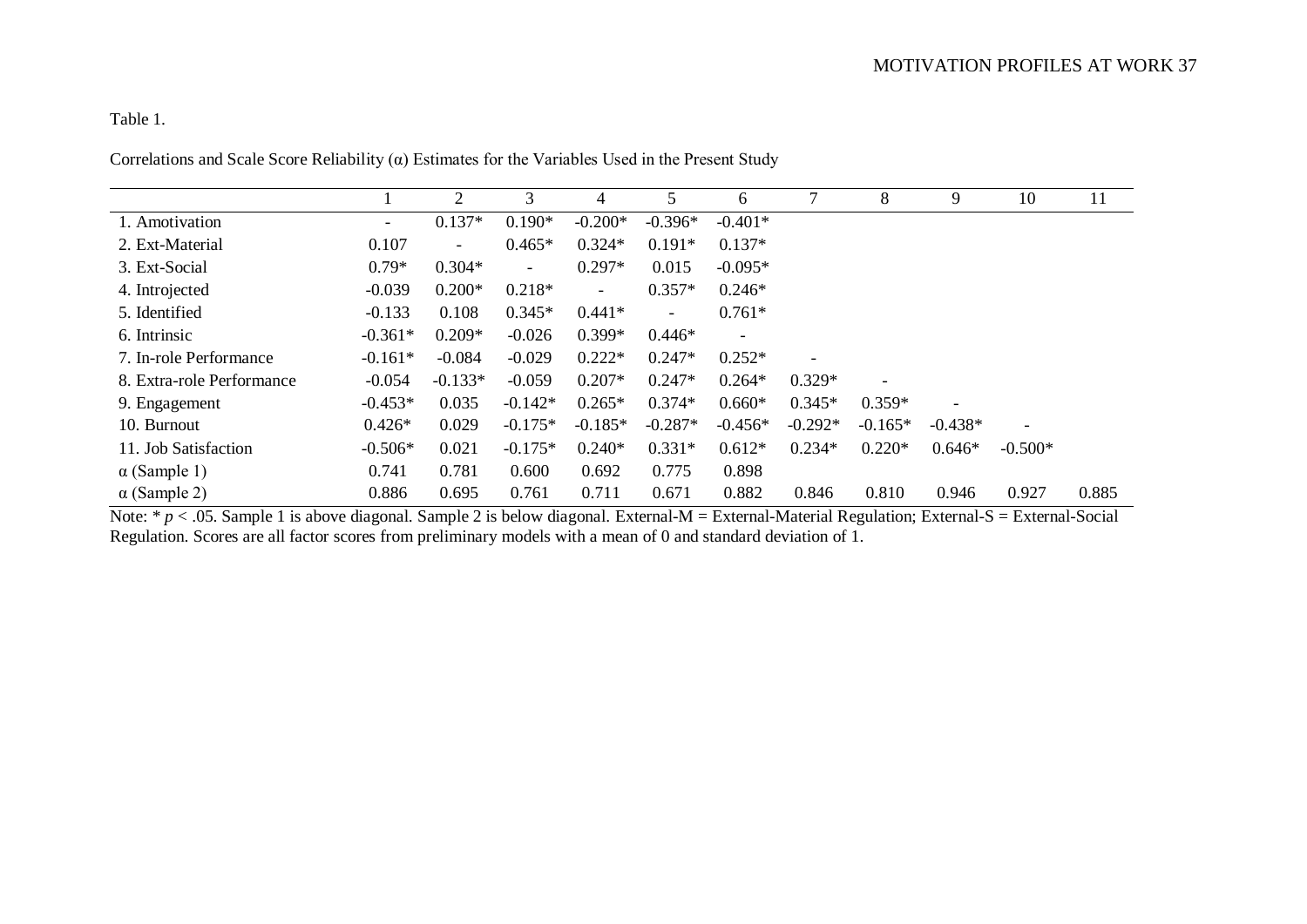## Table 2.

### *Class Enumeration*

|                        | Log Likelihood | #fp | scaling | <b>AIC</b> | CAIC      | <b>BIC</b> | <b>ABIC</b> | Entropy | LMR     | <b>BLRT</b> |
|------------------------|----------------|-----|---------|------------|-----------|------------|-------------|---------|---------|-------------|
| Sample 1 ( $n = 723$ ) |                |     |         |            |           |            |             |         |         |             |
| 1 Profile              | $-5746.162$    | 12  | 1.163   | 11516.324  | 11583.325 | 11571.325  | 11533.222   | Na      | Na      | Na          |
| 2 Profiles             | $-5054.193$    | 25  | 1.020   | 10158.385  | 10297.971 | 10272.971  | 10193.588   | 0.816   | < .001  | < .001      |
| 3 Profiles             | -4808.461      | 38  | 1.135   | 9692.922   | 9905.092  | 9867.092   | 9746.431    | 0.840   | 0.002   | < .001      |
| 4 Profiles             | $-4611.800$    | 51  | 1.196   | 9325.600   | 9610.354  | 9559.354   | 9397.414    | 0.861   | 0.086   | < .001      |
| 5 Profiles             | -4491.730      | 64  | 1.118   | 9111.461   | 9468.799  | 9404.799   | 9201.581    | 0.851   | 0.018   | < .001      |
| 6 Profiles             | -4384.863      | 77  | 1.093   | 8923.726   | 9353.648  | 9276.648   | 9032.151    | 0.867   | < 0.001 | < .001      |
| 7 Profiles             | -4291.002      | 90  | 1.044   | 8762.005   | 9264.512  | 9174.512   | 8888.735    | 0.861   | 0.002   | < .001      |
| 8 Profiles             | $-4226.600$    | 103 | 1.099   | 8659.200   | 9234.291  | 9131.291   | 8804.236    | 0.853   | 0.162   | < .001      |
| Sample 2 ( $n = 286$ ) |                |     |         |            |           |            |             |         |         |             |
| 1 Profile              | $-2281.653$    | 12  | 2.0090  | 4587.305   | 4643.177  | 4631.177   | 4593.124    | Na      | Na      | Na          |
| 2 Profiles             | $-1714.199$    | 25  | 0.9661  | 3478.397   | 3594.797  | 3569.797   | 3490.520    | 0.930   | < .001  | < .001      |
| 3 Profiles             | $-1589.459$    | 38  | 0.9764  | 3254.917   | 3431.845  | 3393.845   | 3273.344    | 0.897   | < 0.001 | < .001      |
| 4 Profiles             | $-1473.405$    | 51  | 1.1226  | 3048.810   | 3286.266  | 3235.266   | 3073.540    | 0.886   | 0.023   | < .001      |
| 5 Profiles             | $-1416.272$    | 64  | 1.0316  | 2960.545   | 3258.528  | 3194.528   | 2991.579    | 0.890   | 0.012   | < .001      |
| 6 Profiles             | $-1380.270$    | 77  | 1.0258  | 2914.539   | 3273.051  | 3196.051   | 2951.877    | 0.906   | 0.033   | < .001      |
| 7 Profiles             | $-1347.972$    | 90  | 1.0299  | 2875.944   | 3294.983  | 3204.983   | 2919.585    | 0.917   | 0.232   | < .001      |
| 8 Profiles             | $-1315.187$    | 103 | 1.0627  | 2836.373   | 3315.940  | 3212.940   | 2886.319    | 0.911   | 0.227   | < .001      |

Note: #fp = Number of free parameters; AIC = Akaike information criterion; CAIC = Constant AIC; BIC = Bayesian information criterion; ABIC = Sample size adjusted BIC; LMR =  $\vec{p}$  value associated with the adjusted Lo-Mendell-Rubin likelihood ratio test; BLRT=  $\vec{p}$  value associated with the bootstrap likelihood ratio test.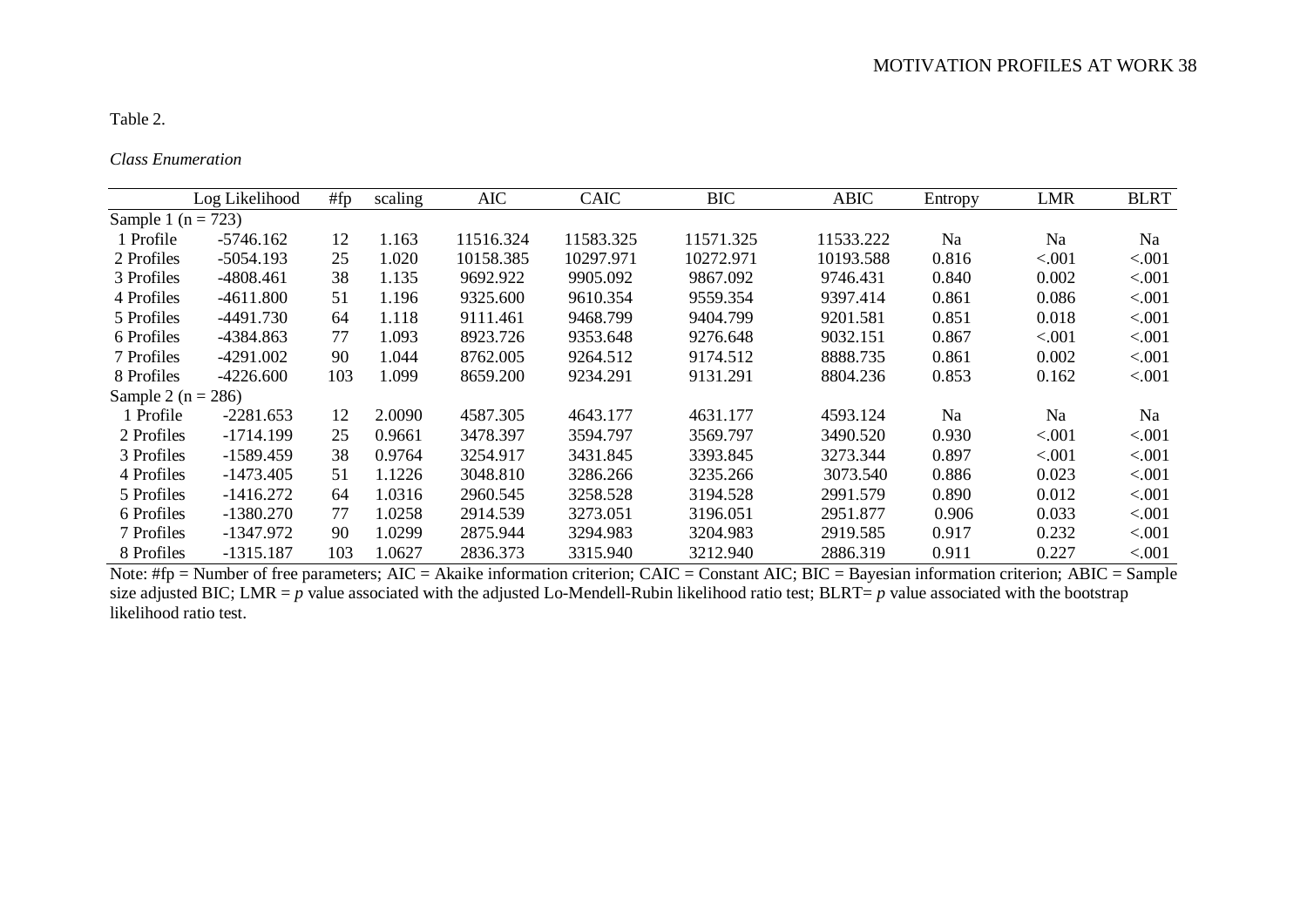Table 3.

*Posterior Classification Probabilities for the Most Likely Latent Profile Membership (Row) by Latent Profile (Column).*

|                             | Amotivated | Moderately       | <b>Highly Motivated</b> | Balanced |
|-----------------------------|------------|------------------|-------------------------|----------|
|                             | (P.1)      | Autonomous (P.2) | (P.3)                   | (P.4)    |
| Sample 1                    |            |                  |                         |          |
| Amotivated (P.1)            | 0.902      | 0.001            | 0.001                   | 0.096    |
| Moderately Autonomous (P.2) | 0.003      | 0.976            | 0.014                   | 0.007    |
| Highly Motivated (P.3)      | 0.000      | 0.008            | 0.938                   | 0.054    |
| Balanced (P.4)              | 0.041      | 0.010            | 0.032                   | 0.917    |
| Sample 2                    |            |                  |                         |          |
| Amotivated (P.1)            | 0.942      | 0.004            | 0.000                   | 0.054    |
| Moderately Autonomous (P.2) | 0.000      | 0.925            | 0.034                   | 0.041    |
| Highly Motivated (P.3)      | 0.000      | 0.031            | 0.941                   | 0.028    |
| Balanced (P.4)              | 0.007      | 0.023            | 0.021                   | 0.949    |
| Note. P: Profile.           |            |                  |                         |          |

Table 4

*Mean Levels of Motivation in the Retained Latent Profile Models.*

|             | Amotivated (P.1) |          | Moderately |                  |          | Highly Motivated (P.3) | Balanced (P.4) |          |  |
|-------------|------------------|----------|------------|------------------|----------|------------------------|----------------|----------|--|
|             |                  |          |            | Autonomous (P.2) |          |                        |                |          |  |
|             | Mean             | Variance | Mean       | Variance         | Mean     | Variance               | Mean           | Variance |  |
| Sample 1    |                  |          |            |                  |          |                        |                |          |  |
| Amotivation | 1.025            | 1.169    | $-0.554$   | 0.019            | $-0.515$ | 0.019                  | $-0.249$       | 0.080    |  |
| External-M  | 0.053            | 0.841    | $-1.075$   | 0.112            | 0.403    | 0.632                  | 0.015          | 0.581    |  |
| External-S  | 0.242            | 0.786    | $-1.308$   | 0.006            | 0.192    | 0.889                  | 0.095          | 0.63     |  |
| Introjected | $-0.331$         | 0.764    | $-0.467$   | 0.761            | 0.605    | 0.489                  | $-0.027$       | 0.532    |  |
| Identified  | $-0.840$         | 1.005    | 0.143      | 0.498            | 0.901    | 0.119                  | $-0.041$       | 0.222    |  |
| Intrinsic   | $-0.867$         | 1.009    | 0.288      | 0.54             | 0.961    | 0.126                  | $-0.11$        | 0.250    |  |
| Sample 2    |                  |          |            |                  |          |                        |                |          |  |
| Amotivation | 1.679            | 4.131    | $-0.338$   | 0.002            | $-0.264$ | 0.002                  | $-0.183$       | 0.004    |  |
| External-M  | $-0.050$         | 1.152    | $-0.675$   | 0.193            | 0.514    | 0.461                  | 0.218          | 0.608    |  |
| External-S  | 0.292            | 0.624    | $-0.805$   | 0.260            | 0.548    | 0.824                  | 0.175          | 0.608    |  |
| Introjected | $-0.335$         | 1.301    | $-0.236$   | 0.510            | 0.909    | 0.183                  | $-0.243$       | 0.504    |  |
| Identified  | $-0.597$         | 1.352    | $-0.034$   | 0.611            | 0.823    | 0.276                  | $-0.251$       | 0.399    |  |
| Intrinsic   | $-1.450$         | 0.974    | 0.437      | 0.267            | 0.961    | 0.091                  | $-0.384$       | 0.424    |  |

Note. P: Profile; External-M = External-Material Regulation; External-S = External-Social Regulation; Indicators are estimated from factor scores with mean of 0 and a standard deviation of 1.

Table 5.

*Results from Multinominal Logistic Regression Evaluating Relations between Job Type and Latent Profile Membership (Sample 1)*

|                     | Profile 1 vs. 2                 |           | Profile 1 vs. 3   |           | Profile 1 vs. 4    |           |  |
|---------------------|---------------------------------|-----------|-------------------|-----------|--------------------|-----------|--|
| <b>Job Category</b> | Coefficient (SE)                | OR        | Coefficient (SE)  | <b>OR</b> | Coefficient (SE)   | <b>OR</b> |  |
| White Collar        | $1.118(0.413)$ **               | $3.059**$ | $-0.320(0.429)$   | 0.726     | 0.235(0.397)       | 1.265     |  |
| Government          | $1.544(0.397)$ **               | $4.683**$ | $1.557(0.303)$ ** | $4.745**$ | $0.803(0.363)*$    | $2.232*$  |  |
|                     | Profile 2 vs. 3                 |           | Profile 2 vs. 4   |           | Profile 3 vs. 4    |           |  |
|                     | Coefficient (SE)                | OR        | Coefficient (SE)  | <b>OR</b> | Coefficient (SE)   | <b>OR</b> |  |
|                     | White Collar $-1.438(0.485)$ ** | $0.237**$ | $-0.883(0.407)^*$ | $0.413*$  | 0.555(0.444)       | 1.742     |  |
| Government          | 0.014(0.351)                    | 1.014     | $-0.740(0.351)*$  | $0.477*$  | $-0.754(0.267)$ ** | $0.470**$ |  |
|                     |                                 |           |                   |           |                    |           |  |

Note.  $* p < .05.$  \*\* $p < .01$ ; OR = Odds Ratio; SE = Standard error of the coefficient.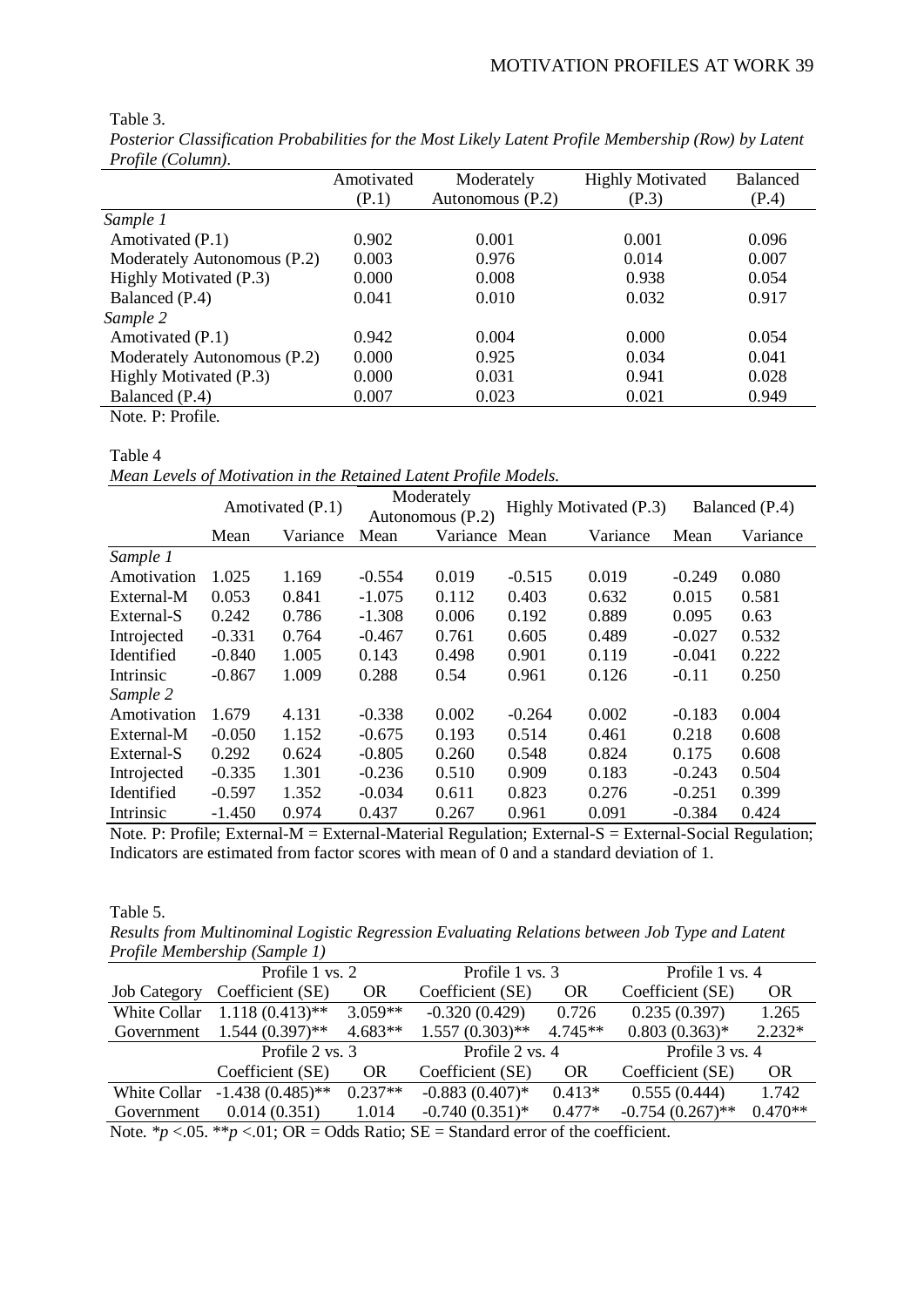|                            |                     |                                                | Summary of |                          |                 |                     |                   |          |                   |                   |                                   |
|----------------------------|---------------------|------------------------------------------------|------------|--------------------------|-----------------|---------------------|-------------------|----------|-------------------|-------------------|-----------------------------------|
|                            | Amotivated<br>(P.1) | Moderately<br>Autonomous (P.2) Motivated (P.3) | Highly     | <b>Balanced</b><br>(P.4) | vs <sub>2</sub> | vs <sub>3</sub>     | $1 \text{ vs } 4$ | 2 vs 3   | $2 \text{ vs } 4$ | $3 \text{ vs } 4$ | comparisons                       |
| In-Role Performance -0.408 |                     | 0.267                                          | 0.400      | $-0.249$                 |                 | $-0.675** -0.808**$ | $-0.159$          | $-0.133$ | $0.516**$         | $0.650**$         | $1 = 4 < 2 = 3$                   |
| Extra-Role<br>Performance  | $-0.202$            | 0.319                                          | 0.496      | $-0.408$                 |                 | $-0.521** -0.697**$ | 0.206             | $-0.177$ | $0.727**$ 0.904** |                   | $1 = 4 < 2 = 3$                   |
| <b>Job Satisfaction</b>    | $-1.544$            | 0.505                                          | 0.646      | $-0.138$                 |                 | $-2.049** -2.190**$ | $-1.406**$        | $-0.140$ | $0.643**0.784**$  |                   | $1 < 4 < 2 = 3$                   |
| Engagement                 | $-1.283$            | 0.538                                          | 0.684      | $-0.271$                 |                 | $-1.821** -1.967**$ | $-1.012**$        | $-0.146$ | $0.809**$ 0.955** |                   | $1 < 4 < 2 = 3$                   |
| Burnout                    | l.257               | $-0.372$                                       | $-0.423$   | 0.030                    | $1.629**$       | $1.681**$           | $-1.228$ **       | 0.051    |                   |                   | $-0.401** -0.453**$ 2 = 3 < 4 < 1 |

## Table 6. *Outcome Means and Pairwise Comparisons between Profiles (Sample 2)*

Note.  $*p < .05$ ;  $**p < .01$ ; Indicators are estimated from factor scores with mean of 0 and a standard deviation of 1.



*Figure 1*. Elbow Plot for the Information Criteria in Sample 1 (left) and 2 (right).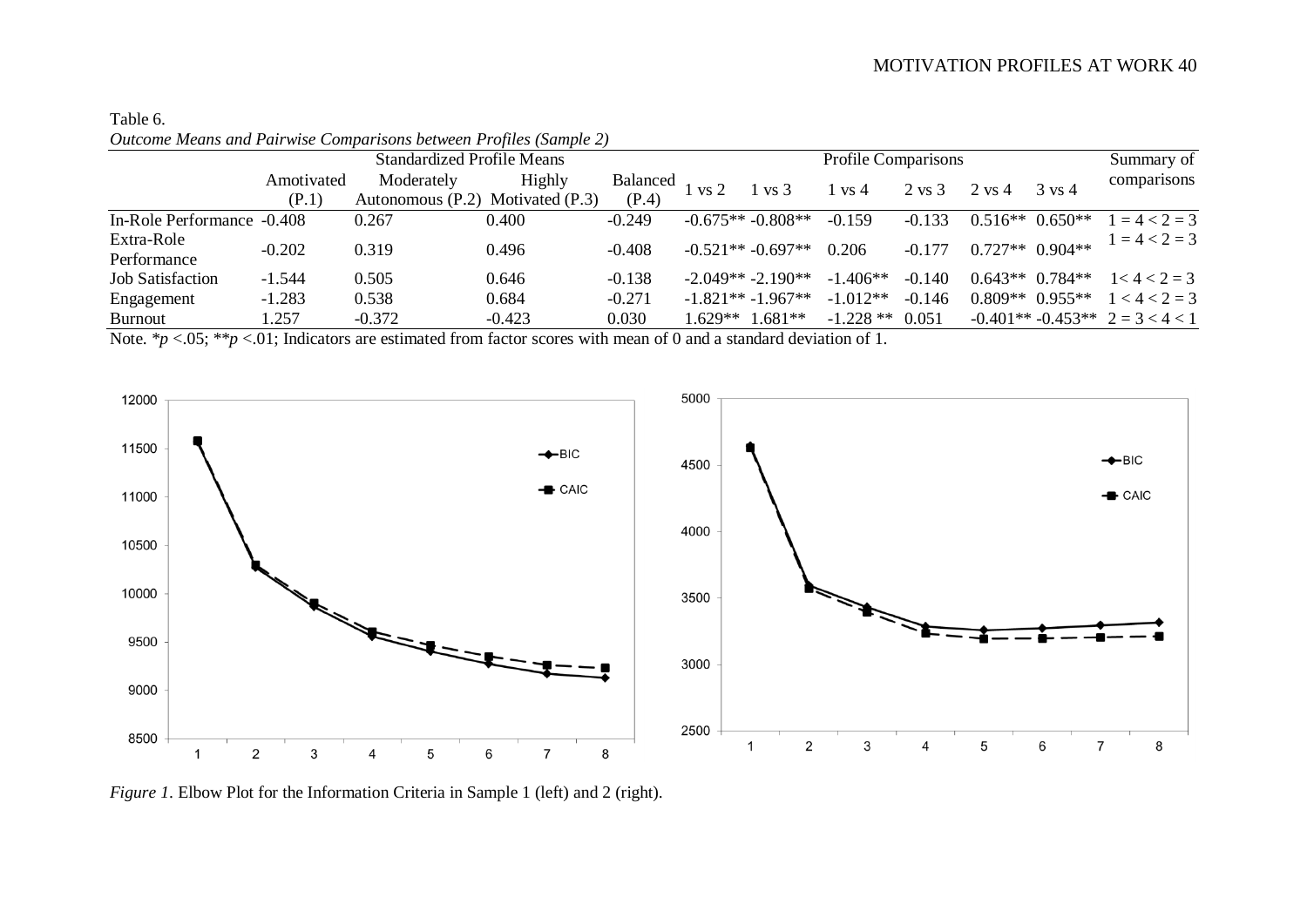### MOTIVATION PROFILES AT WORK 41



*Figure 2.* Sample 1 Profiles  $(n = 723)$ 





*Figure 3.* Sample 2 Profiles (n = 286)

*Note*. Indicators are estimated from factor scores with mean of 0 and a standard deviation of 1.